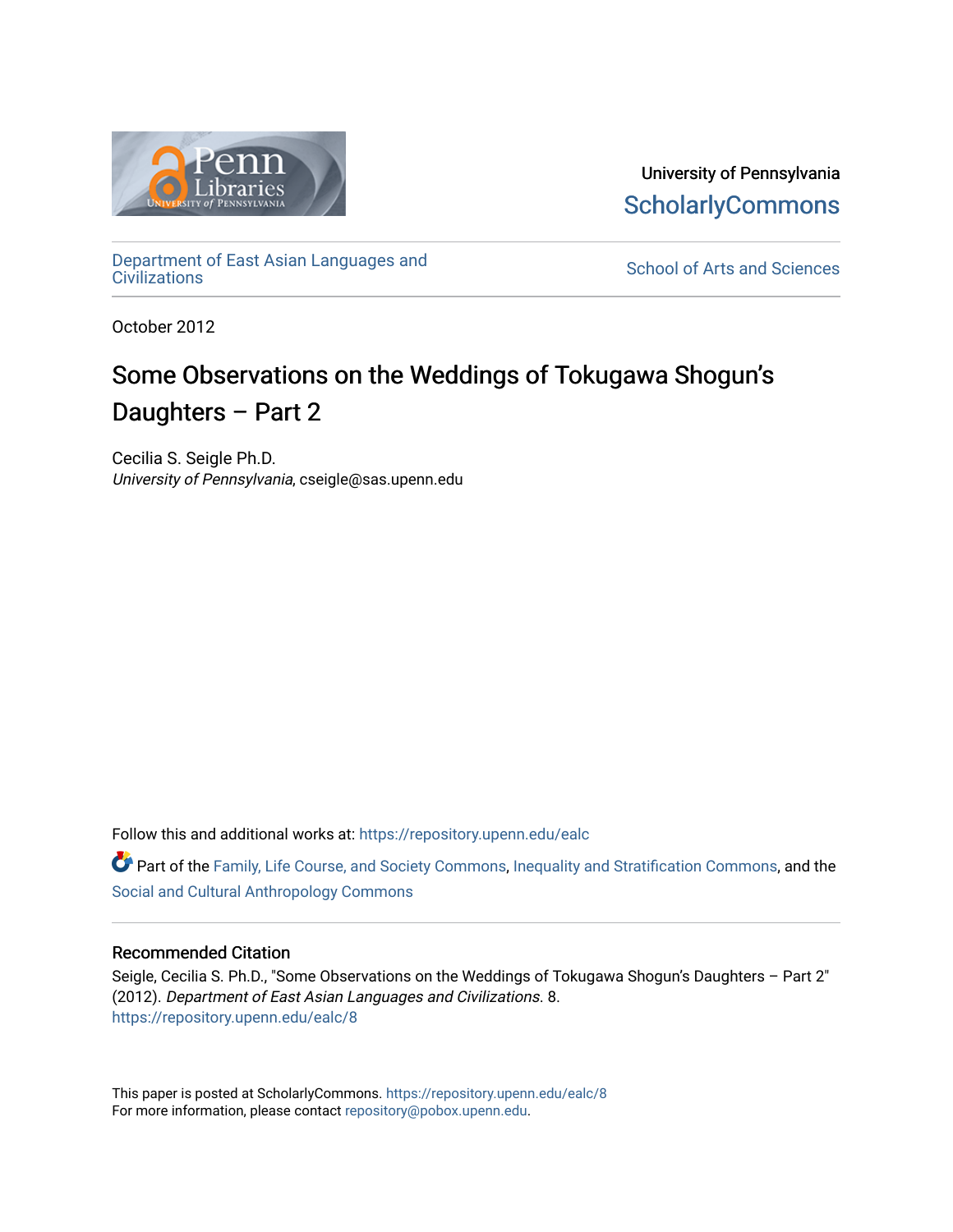# Some Observations on the Weddings of Tokugawa Shogun's Daughters - Part 2

### Abstract

This section discusses the complex psychological and philosophical reason for Shogun Yoshimune's contrasting handlings of his two adopted daughters' and his favorite son's weddings. In my thinking, Yoshimune lived up to his philosophical principles by the illogical, puzzling treatment of the three weddings. We can witness the manifestation of his modest and frugal personality inherited from his ancestor Ieyasu, cohabiting with his strong but unconventional sense of obligation and respect for his benefactor Tsunayoshi.

# **Disciplines**

Family, Life Course, and Society | Inequality and Stratification | Social and Cultural Anthropology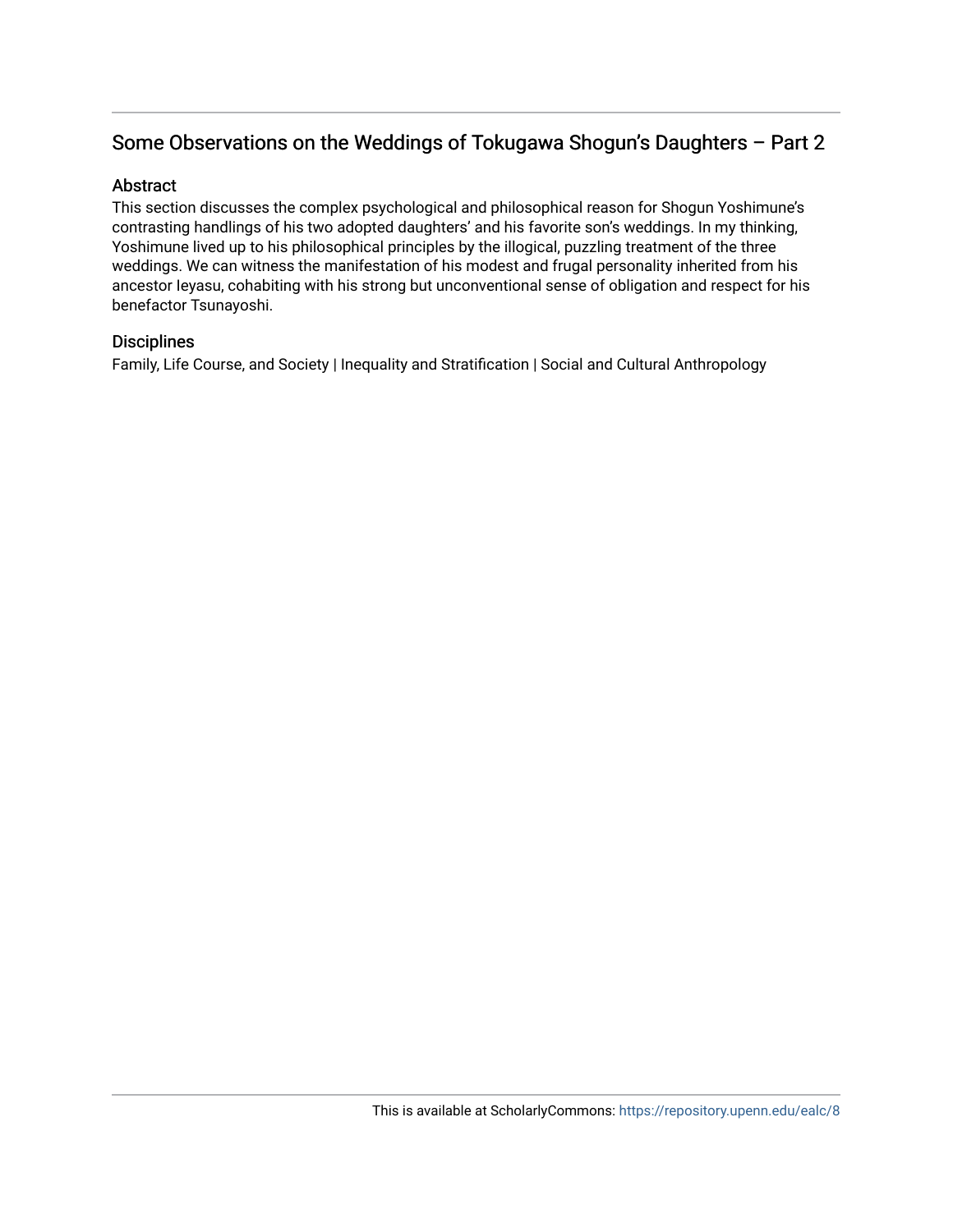#### 11**Some Observations on the Weddings of Tokugawa Shogun's Daughters – Part 2**

#### **e. Take-himegimi - fourth adoptive daughter of Tsunayoshi**

 Take-himegimi (竹姫君,1705-1772) was born in Kyoto the daughter of Seikanji Hirosada (清閑寺熈定). In 1708, Tsunayoshi, without a thought of his age or the possibility of creating a burden on other members of his family, adopted her as another daughter. As though to explain and justify another one of the shogun's whimsical adoption, Edo bakufu iournal explained the reason for it: "because [Take-hime] is the niece of Lady Ôsuke ( $\pm \text{H}$ ) 侍) Midaidokoro especially asked for this [adoption]."<sup>1</sup> Ôsuke, one of the concubines of Tsunayoshi, was the daughter of Seikanji Hirofusa. The Seikanji were an aristocratic family but with a stipend of only 180 koku a year, compared to Takatsukasa with 1000 koku and Konoe with 1800 koku.

 By then Tsunayoshi's daughter Tsuru-himegimi, whom Nobuko loved, was dead (1704/4/11), and Nobuko's niece and adoptive daughter Yae-himegimu was absorbed in preparations for her baby's birth. Matsu-himegimi's marriage was to take place in the same year, 1708, but Nobuko was not in charge of the wedding preparations. Nobuko's life was vacuous and lonely; so finding that Ôsuke had a beautiful little niece, she probably wanted to bring up the child as her own daughter. On the other hand, the official explanation might have been fabricated by the bakufu councilors who somehow felt it necessary to justify the fourth adoption by the shogun. Not only were they unavoidably aware of the public disapproval of the shogun's expensive adoptions of daughters and their weddings, but they themselves probably felt critical.

<sup>1</sup> *Jikki* quoting *Edo bakufu nikki*, *Jikki* 6:704, Hôei 5, 1708/7/25. The engagement announcement on the same page and date.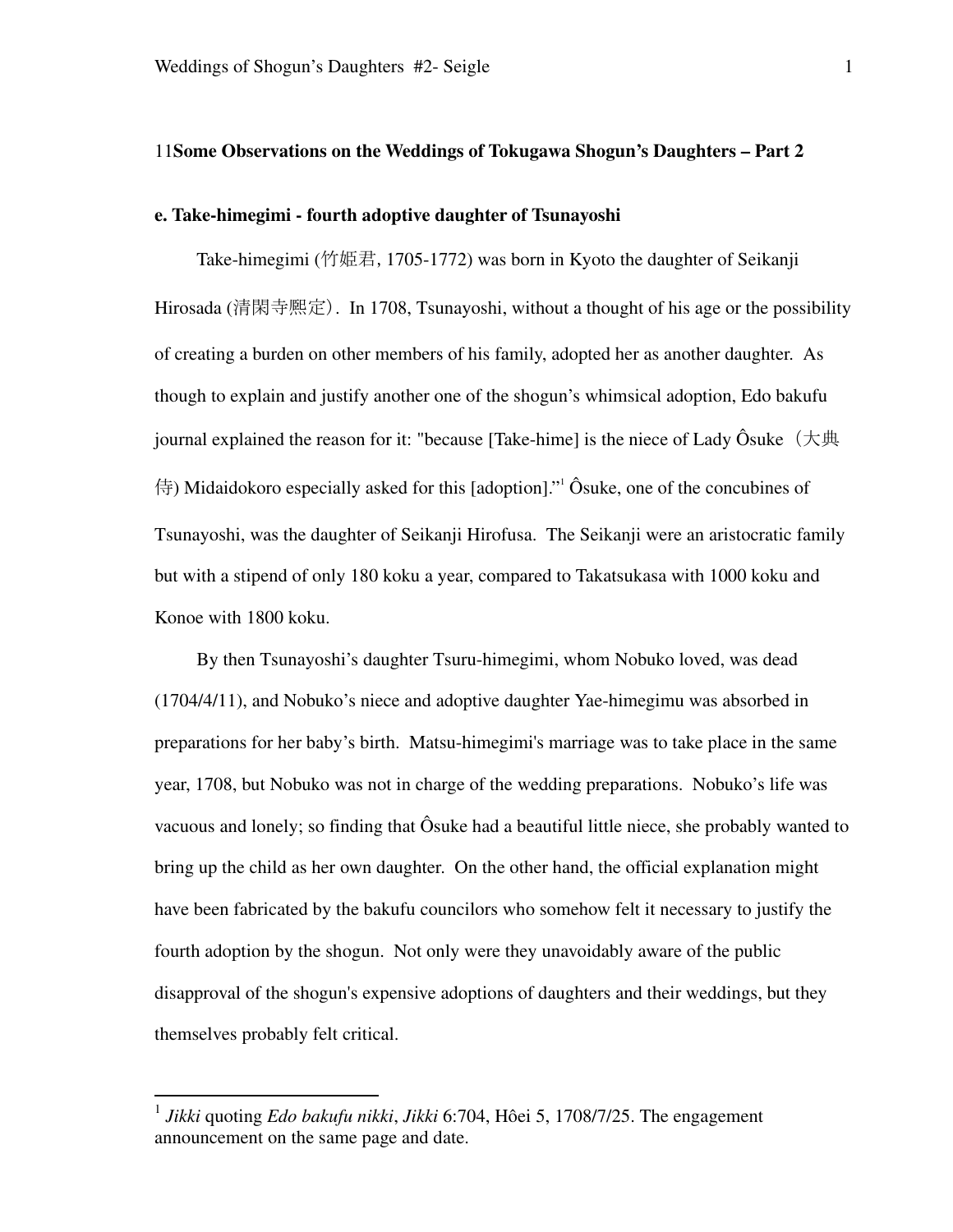Tsunayoshi announced this adoption on 1708/7/25, and at the same time declared his intention of marrying the girl to Hisachiyo (久千代), the son of Hoshina Masakata (保科正 容). Masakata was the adoptive grandson of Hoshina Masayuki (保科正之), the illegitimate son of the second shogun Hidetada; the only issue of the only mistress with whom Hidetada had a brief relationship. Masayuki was given at birth to Hoshina Masamitsu, a small *fudai* daimyo in Shinano province. When he grew up, he was given a fief in Aizu Wakamatsu with 230,000 koku revenue. He became a great asset to the shogunate as a wise and loyal adviser and guardian of the young fourth shogun Ietsuna. Tsunayoshi must have felt that it was time to honor his uncle's family and the family tie should be strengthened by Take-himegimi's marriage to Masayuki's adoptive grandson Hisachiyo. Because of this engagement, Hisachiyo's father Hoshina Masakata was given the honorary family name of Matsudaira.

Since Take-himegimi was only three years of age, she lived in the Ôoku with Nobuko. Tsunayoshi announced that Take-himegimi's wedding would take place in the eleventh month of the next year, so the boy Hisachiyo and Masakata came to the Ôoku to meet the little girl on  $1708/9/6$ <sup>2</sup> Gifts were exchanged, and as usual the gifts of thanks for the honor of marrying the shogun's adopted daughter exceeded the shogun's congratulatory gifts. This event took place in the midst of Matsu-himegimi's wedding trousseau arriving every day from the daimyo, and also the birth celebrations of Yae-himegimi's daughter.

Unfortunately, Take-himegimi's fiancé Hisachiyo (coming-of-age name Masakuni) died three months later at age twelve.<sup>3</sup> Unfortunately also, Take-himegimi's adoptive father Tsunayoshi died less than a month after that (1709/1/10), and her adoptive mother exactly a

<sup>2</sup> *Jikki*, 6:708. Hôreki 5, 1708/9/6.

<sup>3</sup> *Jikki*, 6:718-719, Hôei 5, 1708/12/26. With the engagement news, *Genroku-Hôei chinwa*, p. 224. Tsumura Masayuki, pp. 402-3, gives a fantastic birth tale of Hisachiyo as a reincarnation of a sage priest Kaseki. *Tankai* says this belief made Take-himegimi a devout Buddhist.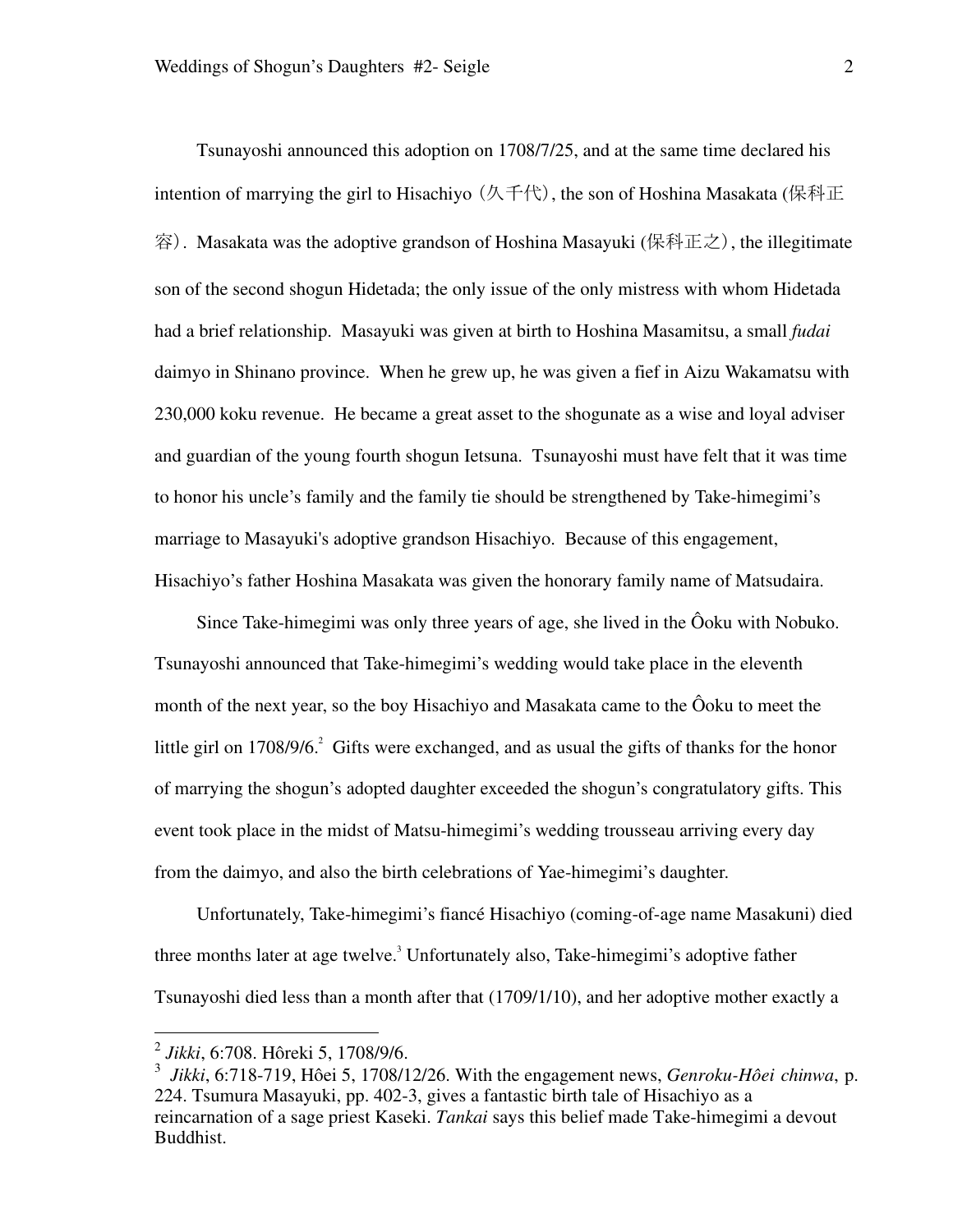month later (1709/2/9). At the age of four, Take-himegimi was left an orphan of her adoptive parents. She became an appendage to the sixth shogun Ienobu and his wife Konoe Hiroko. In congratulation for Ienobu's accession, all daimyo above 10,000 koku presented Takehimegimi with white silver pieces as the only family member of the new shogun and the midai living at the Ôoku.

When Yae-himegimi's husband Mito Yoshizane died, Ienobu, Midai Hiroko and Ienobu's first concubine Okomu received a memento. Take-himegimi, as the adoptive younger sister of Yae-himegimi (Yôsen-in), was the only one other among Ôoku ladies to receive a memento: *Kokinshû* (first imperial anthology, dated 905) calligraphed by Nijô Tamesuke (ca.1670).

Ienobu and Hiroko were extremely kind and generous to her. Ienobu gave her an annual income of  $500 \text{ ry} \delta^4$  and seasonal and occasional gifts. He must have had her education in mind, sending her volumes of standard classical literature.<sup>5</sup> On any of the frequent gift-giving occasions, Take-himegimi was treated as second only to Midai Hiroko; in the official announcements, she was named above all concubines of Ienobu and Tsunayoshi and other adoptive daughters of Tsunayoshi, despite her extreme youth.

 On 1710/8/19, Take-himegimi was engaged to Prince Arisugawa Tadahito (有栖川宮正  $(\square)$ , younger brother of Empress Dowager Shôshômon-in, widow of Emperor Higashiyama. The engagement was the work of Midai Hiroko, who shared the same grandfather (Emperor Gomizunoo) with the father of the young prince. The prince's engagement presents were sent on 11/2 of the same year. Take-himegimi was still only five years old, so the

 4  *Jikki,* 7:76, Hôei 6, 1709/12/29*.*

<sup>5</sup> Ienobu sent Take-himegimi *Hyakunin-isshu* and *Ise monogatari* on Shôtoku 1, 1711/2/11, *Jikki,* 7:146, and *Utsubo monogatari* on Shôtoku 2, 1712/5/15, *Jikki,* 7: 228-229. 6 *Jikki,* 7:133. Hôei 7, 1711/11/2.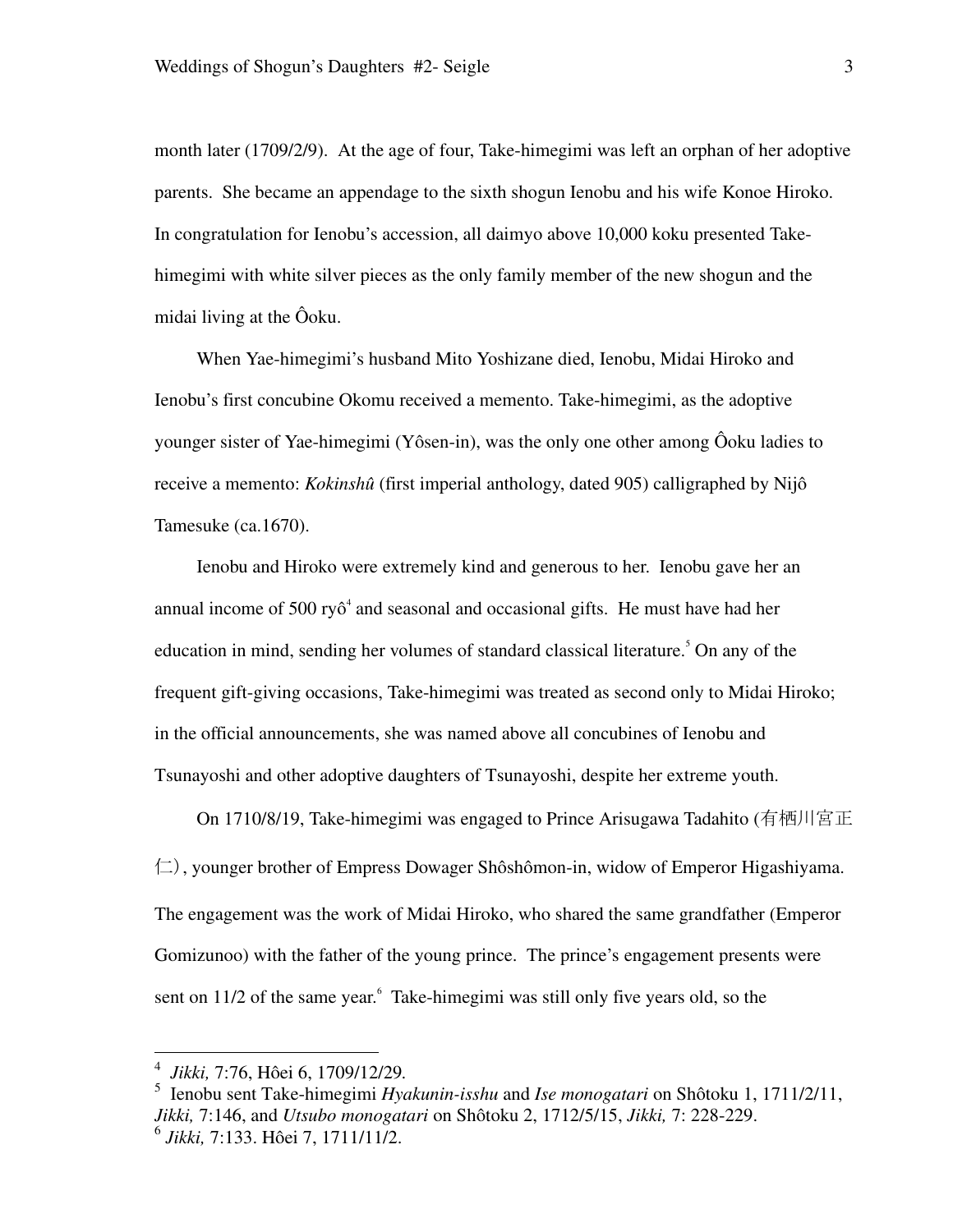engagement lasted for six years. Unfortunately, on 1712/10/14 her protector Ienobu died after only three years in the shogun's seat.

 The young shogun Ietsugu, son of Ienobu, inherited the bevy of ladies to take care of, although he was a mere child: the widow of Ienobu (Ten'ei-in Hiroko, 天英院凞子); the unmarried adoptive daughter of Tsunayoshi (Take-himegimi); Ietsugu's mother (Gekkô-in, 月光院); Ienobu's two other concubines: (Hôshin-in and Renjô-in, 法心院、蓮淨院) and three concubines of Tsunayoshi (Zuishun-in, 瑞春院、Jukô-in, 寿光院, and Seishin-in, 清 心院). Two other adoptive daughters of Tsunayoshi: Yôsen-in (養仙院) and Matsuhimegimi, 松姫君) also were under the young shogun's care although they did not live in any of Edo castle buildings. An intelligent woman, Ten'ei-in was honored as the mistress of the Ôoku, the child shogun having no midaidokoro, and she had the respect of the Ôoku staff and bakufu councilors. Gekkô-in, although the mother of Ietsugu, could not possibly head the Ôoku because she was not the wife of Shogun Ienobu and everyone noticed her frivolity. Take-himegimi continued to live with her aunt Jukô-in (Ôsuke) in the West Pavilion, where she moved in 1709.

On 1715/11/15, Take-himegimi was finally old enough (eleven years) to have her teeth blackened as the sign of a betrothed woman, and she received numerous gifts from all the Tokugawa and Ôoku ladies, and thank-you gifts were reciprocated.<sup>7</sup>

 Yoshimune, head of the Kii Tokugawa, was invited to be the next shogun. Within the same year, another misfortune struck; shortly before Take-himegimi's wedding was to take place, her fiancé Prince Tadahito died, again leaving her an "unmarried widow" at the age of

 $\overline{a}$ 

<sup>7</sup> *Jikki,* 7:444. Shôtoku 5, 1715/11/15.

<sup>8</sup> *Jikki,* 8:39, 1716/10/7. *Ryûei nichiroku*, (1729), MS., says he died 1716/10/1, 78:2.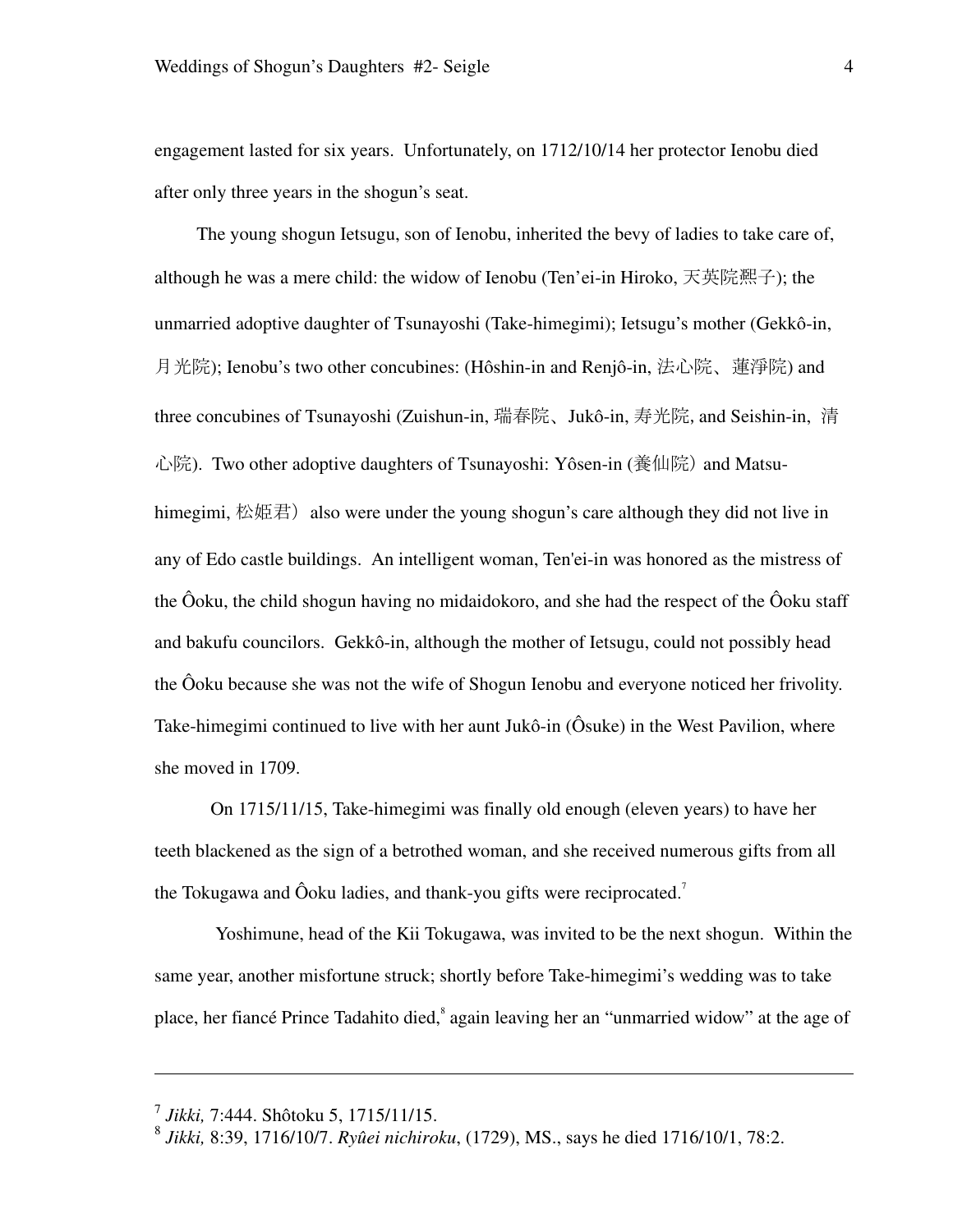twelve. The oxymoronic term "unmarried widow" is a translation of the popular Japanese term "Ikazu goke (行かず後家)" for girls who have lost their intended before marriage.<sup>9</sup> The public gave this sobriquet also to the little princess Yasonomiya Yoshiko, who was engaged to Shogun Ietsugu but lost him at age two before she ever met him.

During the years 1712 to 1716, as an unmarried adoptive daughter of a former shogun under the protection of a shogun actually younger than herself**,** Take-himegimi's position was not ideal but fulfilling enough while the Prince Tadahito was alive. Although still a child, and although she had never met the prince, her official status as a betrothed young girl gave her prestige, stability, and hope for the future. But the death of her fiancé left her extremely uncertain and imposed notoriety on her as a young girl who had lost two future husbands, as if their deaths were her fault, as if her very existence brought bad consequences. Her misfortune was known and whispered about among the populace of Edo.<sup>10</sup>

As a memento of the prince, she received *Hyakunin isshu* (anthology, A hundred poems by a hundred poets, selected  $13<sup>th</sup>$  century) calligraphed by Emperor Gosai (1637-85) and poems written by Prince Tadahito, $\frac{11}{1}$  a small consolation. Still, the rituals of Edo castle had to be maintained. Take-himegimi had her coming-of-age ceremony of wearing ceremonial trousers on 1717/11/3 and received many presents from the eighth shogun Yoshimune, Ten'ei-in, and other ladies.<sup>12</sup>

However scanty these records, one can reach a conclusion that not only were the

<sup>&</sup>lt;sup>9</sup> There were many such cases exclusively in the samurai class. *MEZ*, 1: 37; 2: 315, 359.

<sup>&</sup>lt;sup>10</sup> Collections of essays such as Tsumura Masayuki (Sôan)'s *Tankai*, p. 403 and Motojima Chishin's *Getsudô kenbunshû*, 1:224, 304; 2: 307, and later, *Kanekakyô-ki,* the diary of Ichijô Kaneka (1693-1751), reported various news of Take-himegimi, proof that the public knew about and was interested in her fate. *MEZ* 1:104-105, also mentions town gossip about Takehimegimi.

<sup>11</sup> *Jikki*, 8:58. Kyôho 2, 1717/2/15.

<sup>12</sup> *Jikki*, 8:92. Kyôhô 2, 1717/11/3.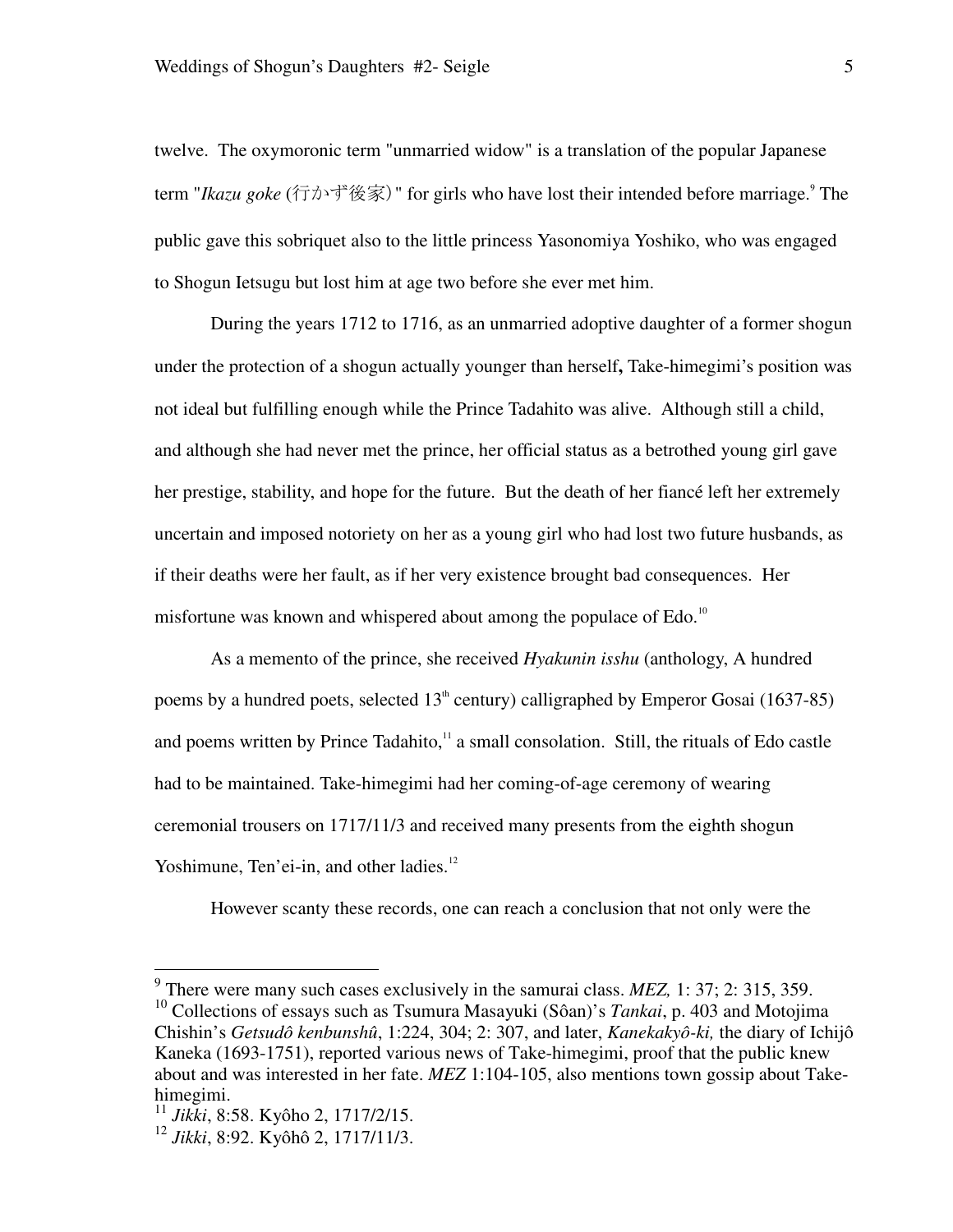adopted daughters of a shogun treated with as much ritual deference and respect as natural daughters throughout their lives, but especially while they resided on the grounds of Edo castle as members of the shogun's family. This was the privileged status any adoptive daughter of a shogun enjoyed. But the case of Take-himegimi might have been a little different. She was reputed among Edoites and Kyotoites to be very beautiful and the combination of beauty and the misfortune of losing two fiancés could have created much curiosity as well as sympathy not only to the rumor mongers but to the residents of the Ôoku.

#### **Take-himegimi's Wedding – 21 years of Waiting**

In 1716, the thirty-one-year-old eighth shogun Yoshimune inherited many widows and one adoptive daughter from the three previous shoguns. Although he had the affairs of the state that occupied his thoughts, it is quite possible that the future of the unmarried Takehimegimi nagged him as it must have Ten'ei-in as head of the Ôoku. As the teenager girl remained single, waiting for someone to choose a husband for her, or at least decide her future, Yoshimune became as fond of her as though she were his own young sister. He had never remarried after the early death (1710) of his wife Princess Fushimi, Sananomiya Masako. Evidently his concern extended even to think of marrying Take-himegimi himself. The rumor of Yoshimune's love reached even the Kyoto court, as recorded by Ichijô Kaneka (or Kaneyoshi, 一條兼香, 1693-1751), then Lord Keeper of the Privy Seal (*Naidaijin 内大*  $E$ ) in his journal. Kaneka praised Yoshimune's goodness and wrote in detail about Takehimegimi's misfortune and Yoshimune's fondness for her, like a brother's at first. Kaneka wrote that the shogun's subsequent wish to make her his midaidokoro had to be abandoned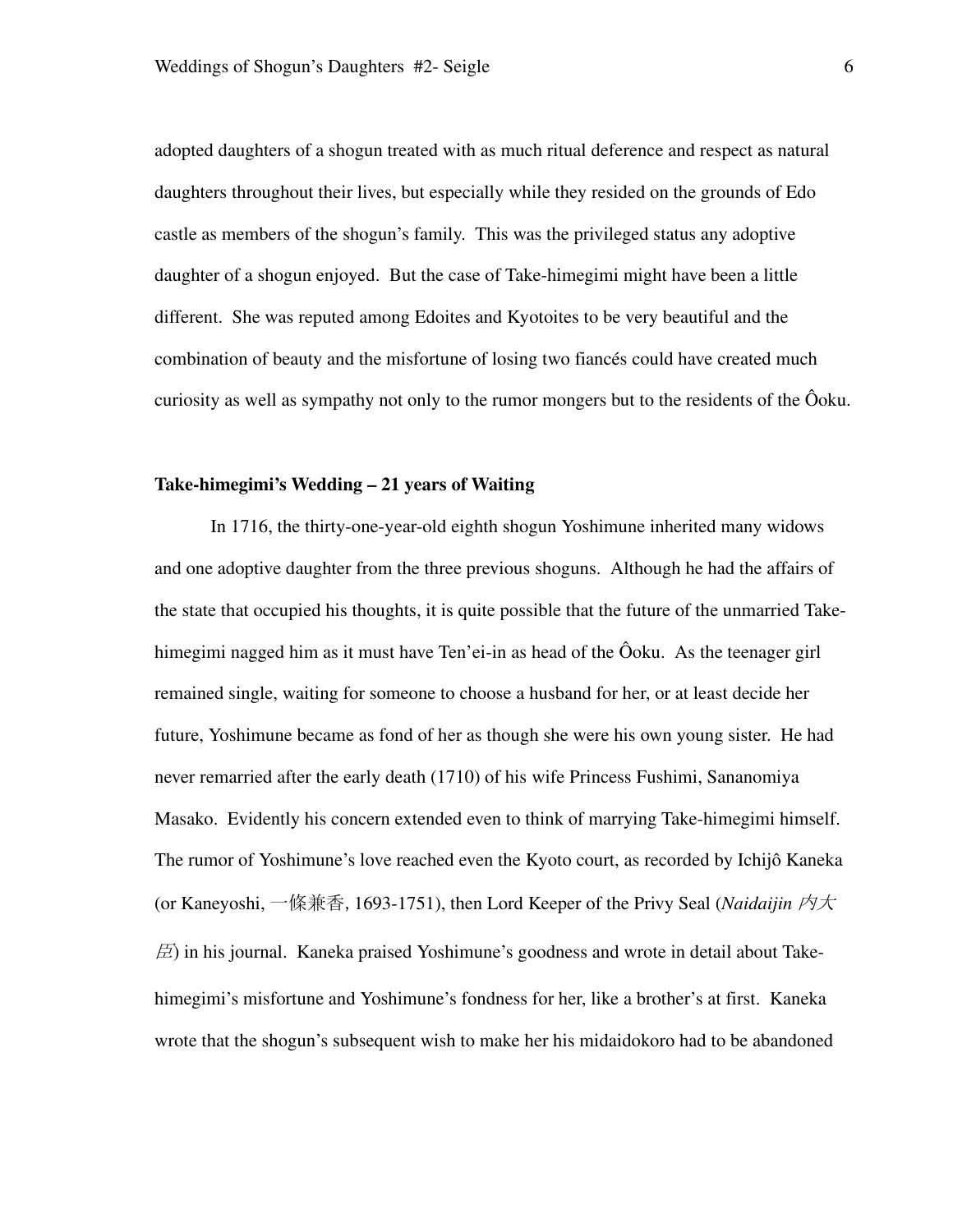because, with a series of adoptions, theoretically she was his adoptive younger sister.<sup>13</sup>

There is no information about Take-himegimi's life until much later; hidden deep inside Edo castle, depending on the kindness of strangers, all she could do was to devote herself to Buddhist prayers.<sup>14</sup>

 Many years passed, and finally in 1729, when she was twenty-five years of age, the possibility of her marriage to Shimazu Tsugutoyo (島津継豊), heir to the wealthy domains of Satsuma and Ôsumi,<sup>15</sup> was broached by the bakufu. Actually, the bakufu councilors had proposed this match once before, in 1708, when Take-hime was three years old and before she was formally adopted as a daughter of Tsunayoshi. However, Shimazu Yoshitaka, head of the Shimazu family and Tsugutoyo's father, had rejected the proposal. He had asserted that he wanted as his adoptive son the real son of the next shogun Ienobu, $16$  a statement that did not make sense with respect to the marriage proposal.

In early 1729, Yoshimune showed enthusiasm toward reviving the marriage proposal to Shimazu Tsugutoyo (170l-1760) on behalf of Take-himegimi. By then Tsugutoyo was the acting head of the clan and domain. In 1723 he had married the daughter of Môri Yoshimoto, head of the Chôshû domain, but she had died four years later. Despite her beauty, the public perception of Take-himegimi as a bad omen was making her a woman past marriageable age without proposals. Although she would not be the first wife of Tsugutoyo, the match was about the best that in the present situation she could hope for.

The proposal was officially put forward through the bakufu, but it was not readily accepted. Again, the Shimazu family expressed reluctance, because Tsugutoyo already had

<sup>13</sup> *Kanekakyô-ki*, MS., entry Kyôhô 8, 1723/6/20.

<sup>14</sup> Tsuchida Mioko,"*Take-hime nyûyo ikken*", p. 40.

<sup>&</sup>lt;sup>15</sup> Shimazu's domains were 778,000 koku plus the protectorate of Ryûkyû 120,000 koku.

<sup>16</sup> Tsuchida, "*Takehime nyûyo ikken*" op.cit., 40.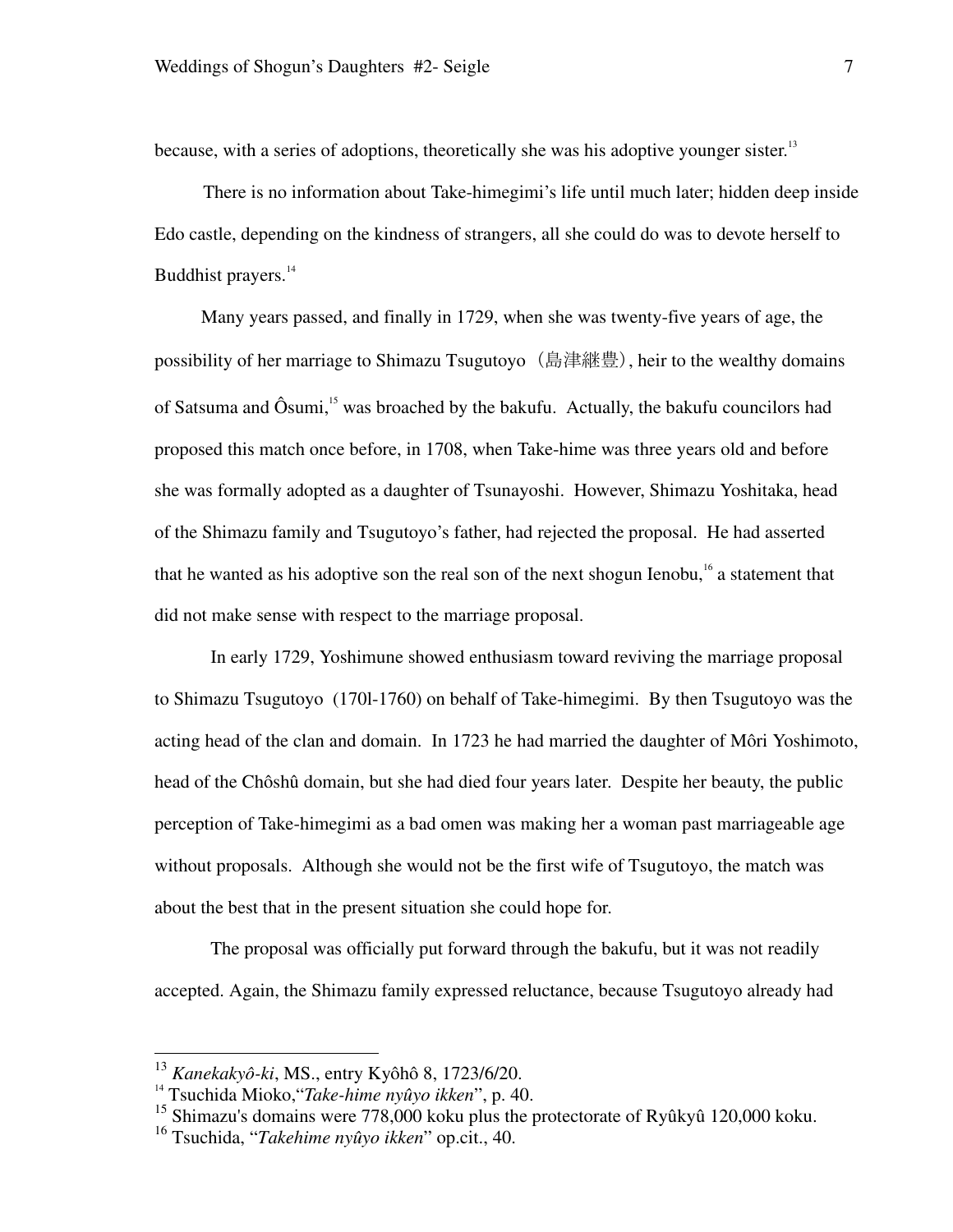an heir by a concubine and many relatives and leading vassals of the Shimazu clan thought that Tsugutoyo should marry the concubine who had given birth to his heir. The Shimazu were generally conservative and xenophobic toward other domains, and preferred endogamy. They were alarmed by the idea of bringing in an outsider, especially a woman who twice had lost her fiancé. They did not particularly like Kyoto aristocracy, except the Konoe family, with whom they had close affiliations.<sup>17</sup> Although Take-himegimi's misfortunes were not of her own making, the superstitious public had imposed an evil curse on her. Mitamura Engyo also suspects that the rumor of Yoshimune's interest in her had reached the Shimazu clan,<sup>18</sup> but this cannot be confirmed.

Ten'ei-in Hiroko was then asked by the bakufu councilors to act as an intermediary because of the close relationship between the Konoe and Shimazu families officially since 1564 or even 300 years earlier.<sup>19</sup> Knowing the Shimazu's attitude, Ten'ei-in was reluctant to act but consented to help with the proposal on behalf of the Tokugawa family. She had her top lady-in-waiting Hidenokôji make a contact with a high-ranking lady-in-waiting of the Shimazu family.<sup>20</sup> In his position of strength, Shimazu Yoshitaka responded with extremely demanding conditions:

- 1. Yoshitaka will have his retirement in the home province. $21$
- 2. If Take-himegimi gives birth to a boy in the future, Tsugutoyo's heir will still be

<sup>17</sup> Kubo Takako, "*Motohirokô-ki* ni mieru kuge to daimyo," p. 243. The first sign of the Konoe-Shimazu relationship was during the Kamakura period.

<sup>18</sup> *MEZ*, 1:104-111, 4:162.

<sup>&</sup>lt;sup>19</sup> See note 100. In the recent past, Hiroko's nephew Konoe Iehisa had married Tsugutoyo's aunt Kame-hime; she died a year later in 1705, and he subsequently married her niece Mitsuhime in 1712.

<sup>20</sup> Tsuchida,"*Take-hime nyûyo ikken,*" op.cit., p. 41, 43. Kubo Takako, "*Buke shakai ni ikita kuge josei,*" p. 88.

 $21$  Usually, the retired head and the present head took turns for daimyo's alternate duty in Edo and the home province. At this time, Yoshitaka's son was in his home province Kagoshima, and so Yoshitaka should have been in his Edo house, but he demanded to be given a dispensation for his Edo duty and freedom to go back to Kagoshima and stay there.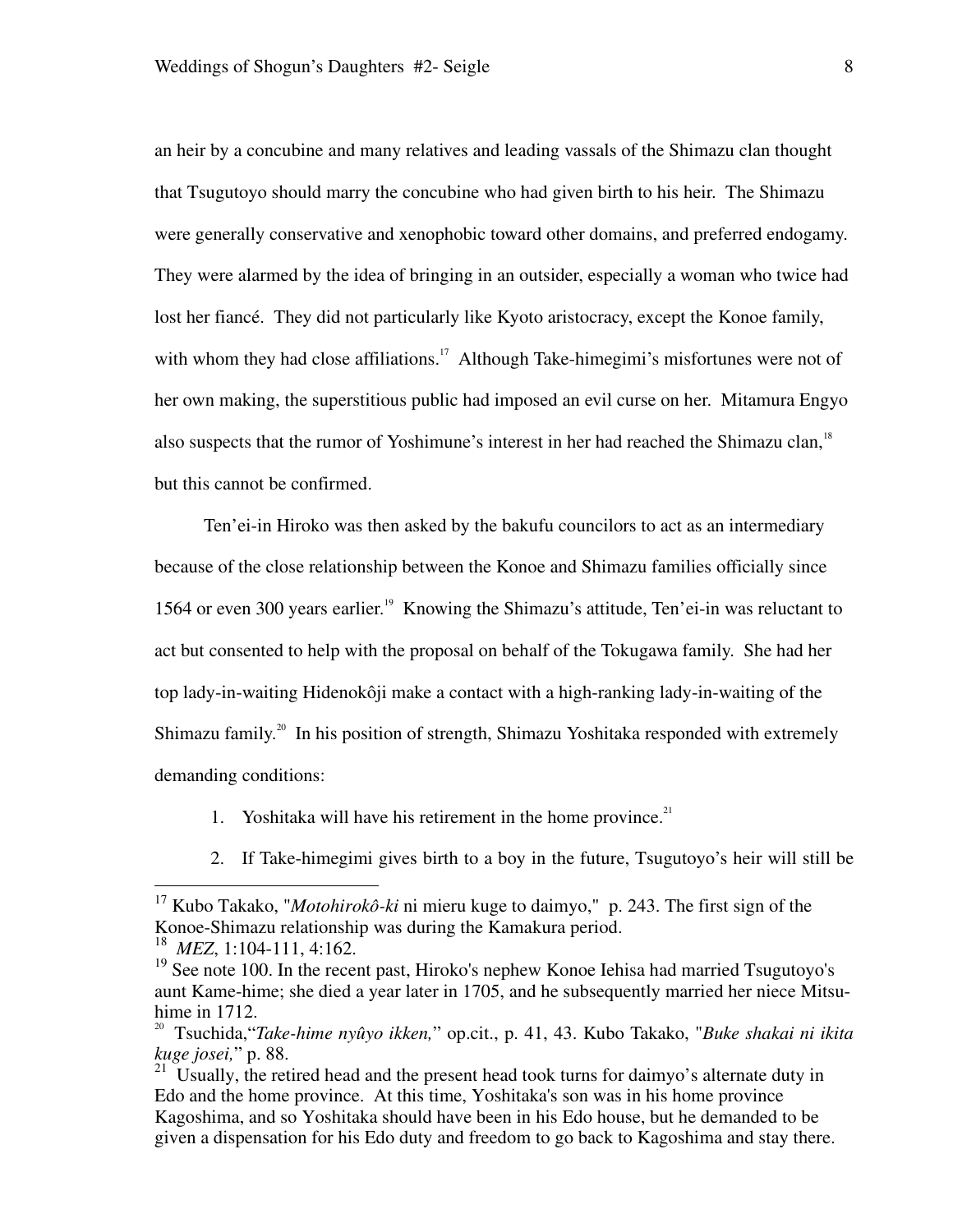the boy who was born of the concubine in the previous year.

- 3. The Shimazu clan, having its own financial difficulties, will disapprove of any new expenditure for Take-himegimi.
- 4. The Shimazu's Edo mansion will have the privilege of building a private channel for leading clean water from the Kanda River waterworks. $^{22}$

In other words, Take-himegimi's would be a morganatic marriage with humiliating conditions. In the first shogun Ieyasu's days, no domain daimyo would have been bold enough to make such requests in response to the shogun's command for marrying his daughter. These conditions sound as though Yoshitaka intentionally acted contrary and demanding in order to undo the marriage proposal. That might have been so, but the Shimazu domain was in fact in terrible financial straits from the general rise in the operational cost of the domain and the deflation of major produce prices; in fact the Shimazu had only recently issued sumptuary laws. To have Take-himegimi bring her retinue of 200, to maintain and feed them, and to build a *Goshuden* (御主殿、御守殿**,** discussed in this essay under *Goshuden*) and furnish it for her and her retinue, these were out of the question for the Shimazu.<sup>23</sup>

There is a bakufu document that indicates Yoshimune's clear acceptance of the first three conditions, ignoring the matter of waterworks for the time being.<sup>24</sup> The acceptance of

 $22$  These demands were evidently famous even among commoners as seen in Tsumura Sôan's *Tankai*, op. cit., pp. 403-4.

<sup>23</sup> Tsuchida, "Takehime nyûyo," p. 39.

<sup>24</sup> *Kôhen Ryûei higan*, MS. vol. 2, date 1729/6/4.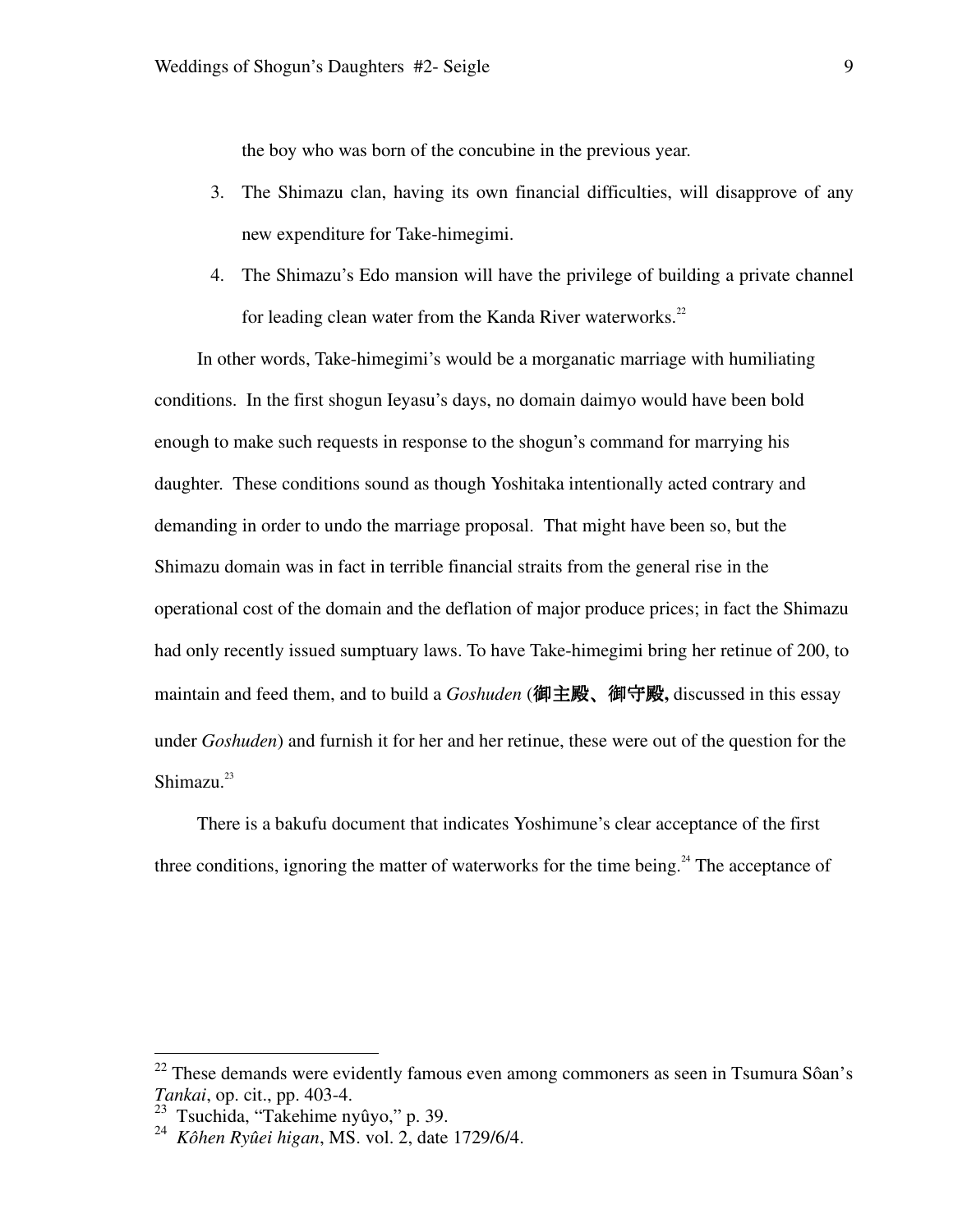condition number 2 resulted from Yoshimune's talk with Take-himegimi.<sup>25</sup> All four humiliating demands were eventually accepted by Yoshimune, Ten'ei-in, and Take-himegimi in order to bring off the wedding. The bakufu record testifies to the additional privileges extended to Shimazu Tsugutoyo: he was excused from the fire-fighting duty for the Tokugawa family temple Zôjô-ji, and also exempt from rice taxation for two years.<sup>26</sup> Furthermore Shimazu Tsugutoyo was granted the honor of the Matsudaira surname for marrying a shogun's adoptive daughter. Six years after the marriage took place, the clean water of Tamagawa (instead of the Kanda River) was led into the Shimazu mansion in the Shiba district.

 Thus, Take-himegimi had to persevere against rejections and humiliations for some time until she was finally married to Shimazu Tsugutoyo, twenty-one years after her first engagement to Matsudaira Hisachiyo.<sup>27</sup> She was about twenty-five or -six by then, considerably older than what was regarded as marriageable age for upper-class women of the period. As her story makes clear, marriage never depended on individual decisions, and the woman at the center of the negotiation was very often totally neglected or ignored. However, at least Yoshimune asked her, if she gave birth to a son, whether she would mind if the concubine's son superseded him as Tsunatoyo's heir. Evidently she answered that she would not mind. However, she could not have been comfortable as the object of so much controversy and negotiation.

 Because of Shimazu's clear intention of not helping Take-himegimi, who had no financial resources, with her trousseau, Yoshimune applied the method initiated by

<sup>25</sup> Tsuchida, "*Takehime nyûyo*," p. 42. Tsuchida indicates that both Yoshitaka and Tsugutoyo had been determined to decline the proposal, but Yoshitaka was moved by Ten'ei-in's extraordinary efforts and persuaded his son to accept it, p. 44.

<sup>26</sup> *Kôhen Ryûei higan* , op.cit., date 1729/6/21.

<sup>27</sup> *Jikki*, 8:518, Kyôhô 14, 1729/12/11.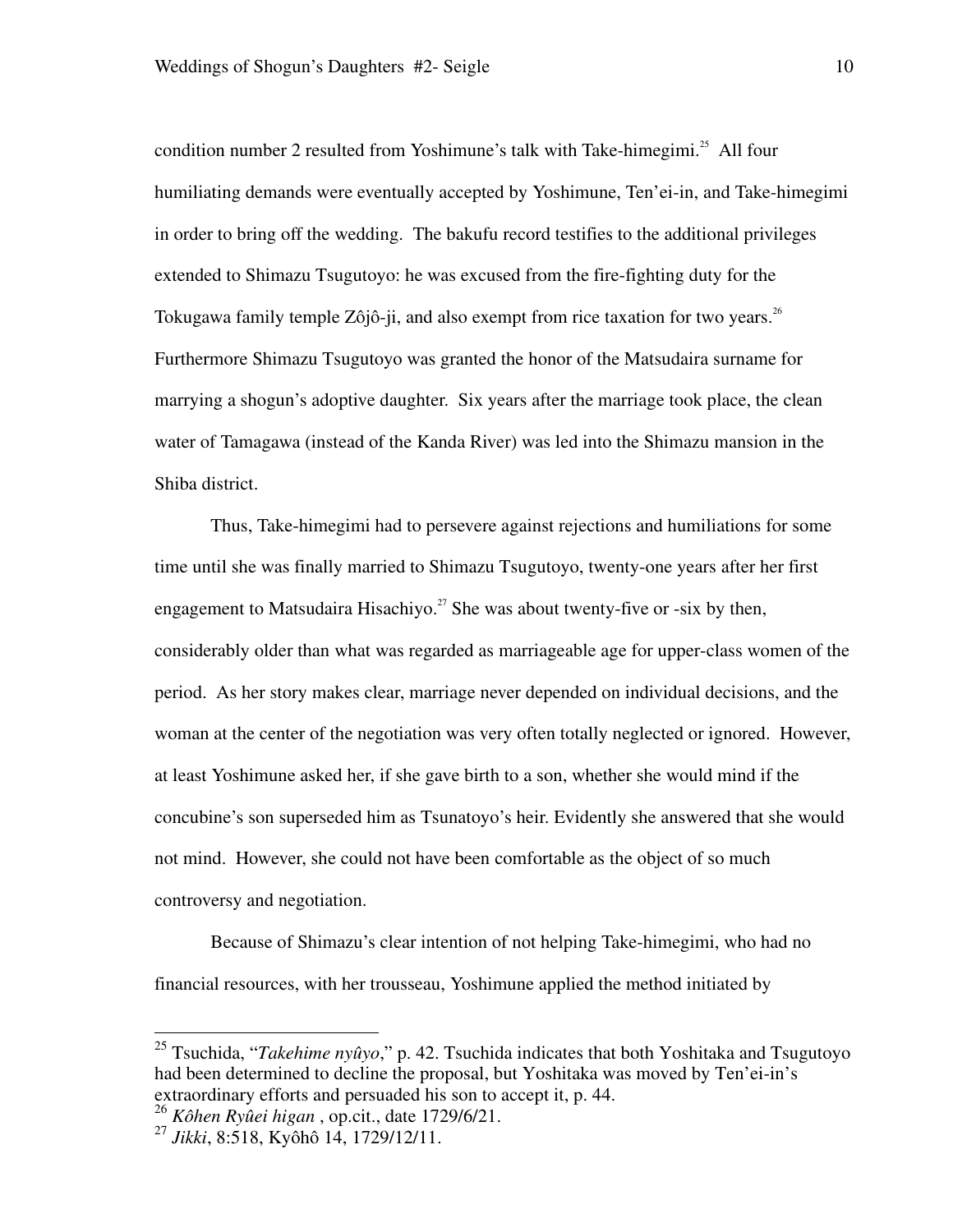Tsunayoshi. He issued a memorandum: "For the wedding of Take-hime[gimi], it is [the shogun's] wishes that all daimyo above 10,000 koku should donate to her wedding trousseau."<sup>28</sup>

 Beginning on 1729/8/26, wedding gifts poured in for more than two months. Twohundred-sixty-one daimyo gave gifts, plus sixteen hatamoto and officials whose stipend was much less than  $10,000$  koku.<sup>29</sup> Yoshimune showed a great interest in Take-himegimi's trousseau and inspected the mounds of gifts stored in one of the official parlors (*Kuro shoin,*  黒書院) at least twice.<sup>30</sup> Her total trousseau consisting of numerous pieces of furniture and paraphernalia (included 446 cedar chests) was delivered over three days to the mansion of Shimazu Tsugutoyo and the deliveries were witnessed by "all the retainers of high and low ranks attired in ceremonial linen suits."<sup>31</sup>

 Besides all the fine furniture and other furnishings presented by the daimyo, additional items were crafted by the bakufu's *osaikudoko*, making Take-himegimi's trousseau the finest of the early eighteenth-century Japan. These items were so sumptuous for the financially difficult times that Edo citizens wrote a number of spoofing quips, gossip made into satirical commentary.<sup>32</sup> Tsuchida mentions the dolls festival set made for Take-himegimi, 340 items including miniature furniture, palanquins, devotional shelves, utility shelves, and

<sup>28</sup> *Jikki*, 8:504. 1729/7/21.

<sup>29</sup> *Take-himegimi-sama Matsudaira Ôsumi-no-kami-samae gonyûyo-ki*, MS., Sôke shiryô 3  $-73$ . *Ryûei nichiroku*, Kyôhô 14 (1729) from 7<sup>th</sup> to 12<sup>th</sup> months.

Records of daimyo donors; *Jikki*, 8:505-15.

<sup>30</sup> Yoshimune inspected gifts on 11/5 (*Jikki,* 8:514) and 11/13 (*Jikki,* 8:515). *Ryûei nichiroku,*  Kyôhô 14 *(*1729) Cit.1729/11/5.

<sup>&</sup>lt;sup>31</sup> *Jikki*, 8: 517. Three days beginning Kyôhô 14, 1729/12/3.

<sup>&</sup>lt;sup>32</sup> MEZ, 1:108-111, says that "Konrei gatana koshirae chûmon" (Wedding sword made to order) was the best spoof among many others that circulated in Edo. There is a phrase in it that daimyo donated one quarter of the cost of the wedding. Mitamura says forcing daimyo to pay for the wedding was Yoshimune's invention (1:108), but as I have discussed, it was Tsunayoshin's device.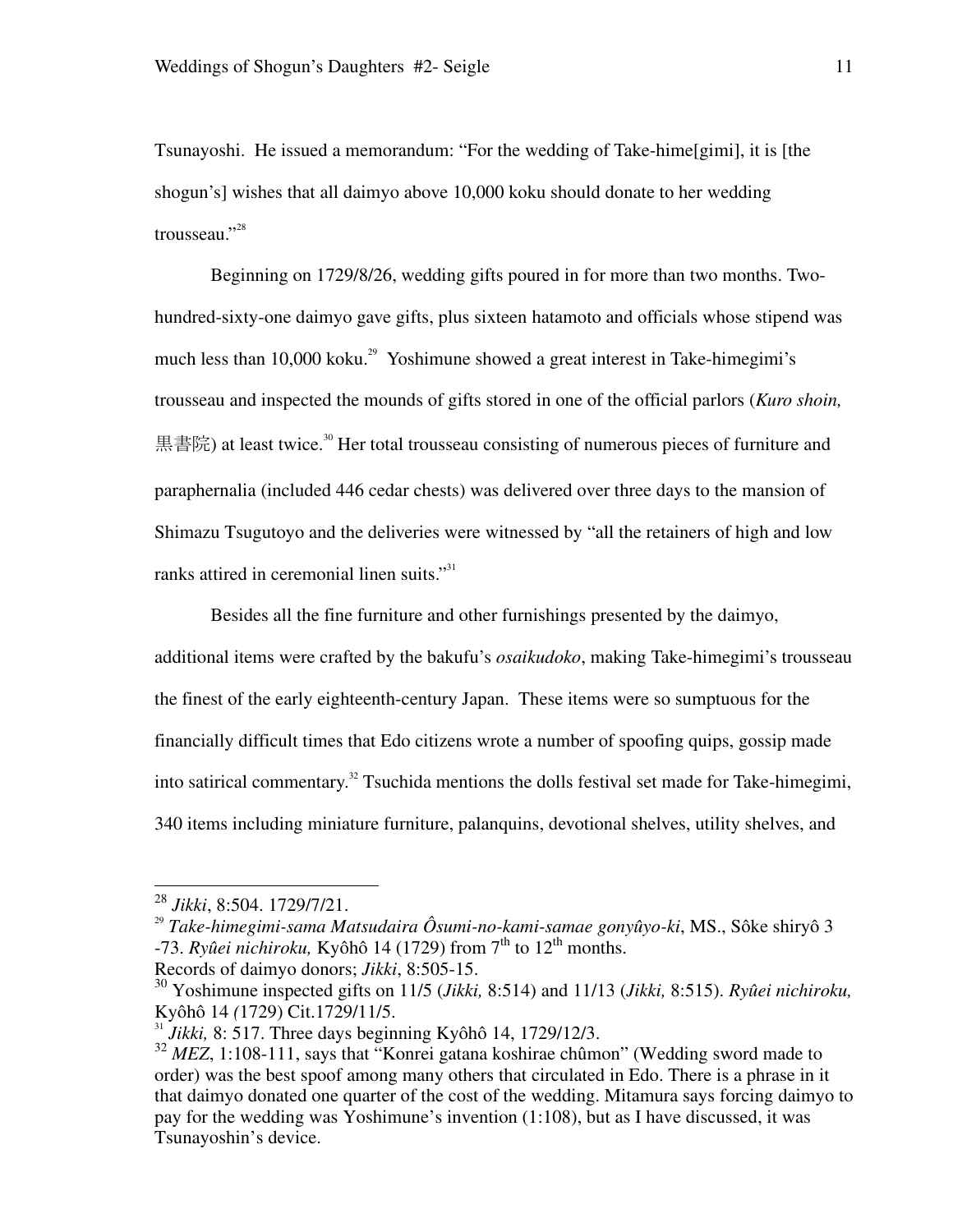book shelves, shell-game boxes, writing sets, cosmetic sets, dinner sets, etc. in fine gold lacquer-ware and cloisonné with arabesque decorations of heartvine (Tokugawa) and peony (Shimazu) or heartvine and bamboo (Take  $\hat{\Upsilon}$ ).<sup>33</sup> Take-himegimi brought this magnificent set to the Shimazu house, and it is still exhibited annually in the Shimazu Memorial Hall, Shôko-shûsei-kan in Kagoshima (鹿児島市尚古集成館). These are the only antique objects that remain in their original state among the memorabilia of the Shimazu family. Two years after the wedding, Take-himegimi received sumptuous wedding gifts from the king of Ryûkyû, who had a special protectorate relationship with the Shimazu clan.<sup>34</sup>

#### **Mystery of Yoshimune's Wedding Gifts**

In these two sections, I wish to examine what the weddings of a shogun's adopted himegimi might imply, by analyzing Shogun Yoshimune's actions and try to arrive at his rationale for the weddings he oversaw during his reign.

Yoshimune gave Take-himegimi as wedding gifts two fine long swords and one short sword, two named tea caddies, seven *kyara* perfume woods, 50 rolls of red and white heavy silk, 50 rolls of red and white *saya* silk, 3000 ryô in gold, and 500 ryô in rice.<sup>35</sup> These generous gifts suggest the extraordinary affection Yoshimune had for Take-himegimi at a time when the bakufu's and his personal finances were extremely reduced.

Yoshimune sent a memorandum to Shimazu Tsugutoyo not to trouble with the construction of a new residence *Goshuden* but just to create a new apartment for Takehimegimi in the existing structure, and to treat everything with thrift.<sup>36</sup> Yet Shimazu built a

<sup>33</sup> The set is called "*aoi botan-mon shippô tsunagi makie hina dôgu.*" Tsuchida, op.cit., 39.

<sup>&</sup>lt;sup>34</sup> *Jikki*, 8:555, Kyôhô 16, 1631/2/3. Presents included 20 rolls of luxurious fabrics, perfume, and several local specialty products.

<sup>35</sup> Kyôhô 14, 1729/11/21, *Jikki,* 8:516.

<sup>36</sup> *Kôhen Ryûei higan* Book 2, Part 9, Kyôhô 14,1729/6/4, *Take-himegimi-sama goendan ôsedasare, narabini Matsudaira Ôsumi-no-kami onrei kenjôbutsu onajiku hôryôbutsu*.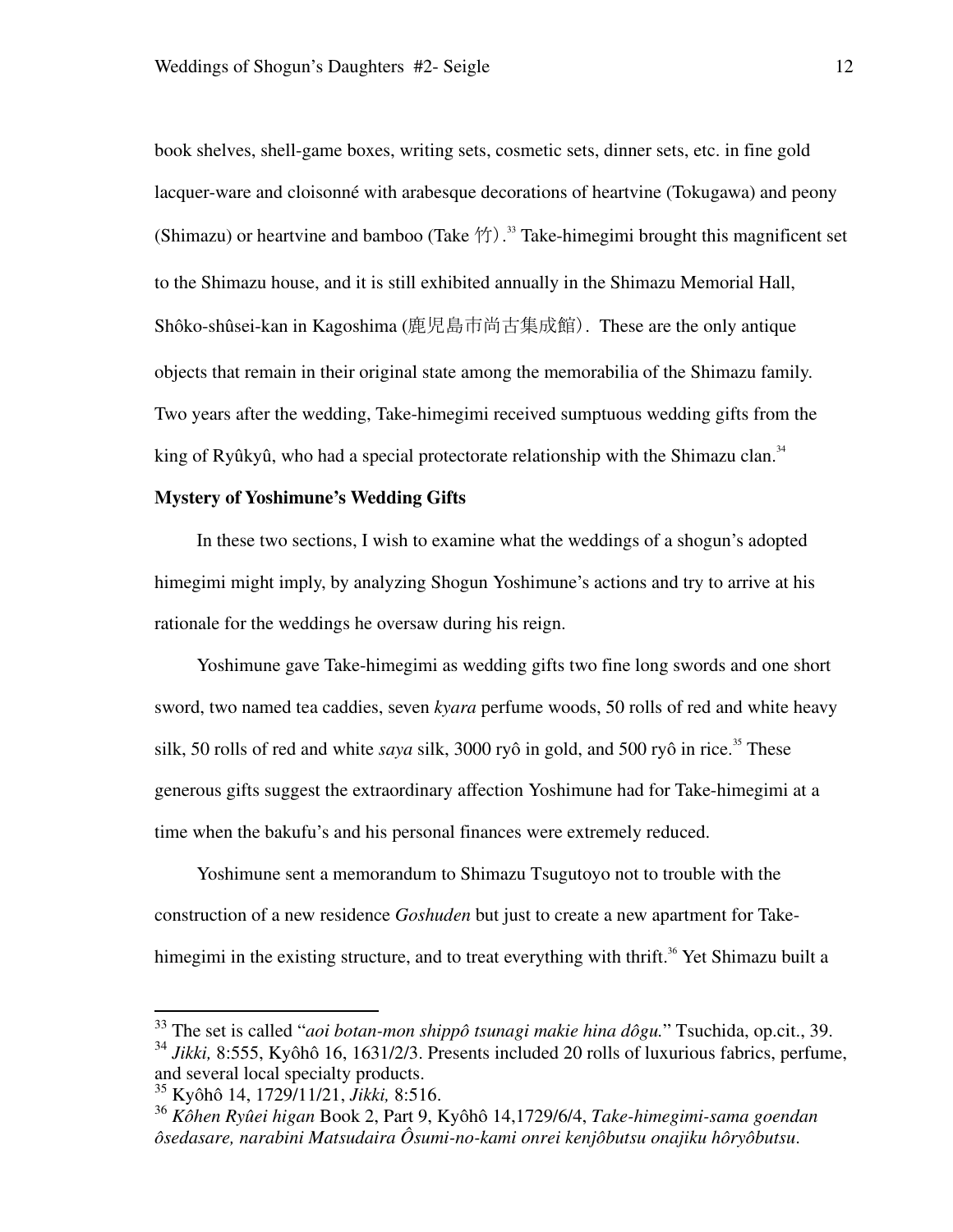-

manmmoth *Goshuden* on the bakufu land requested and granted, a 5.63 acre plot next to the Shimazus' Edo mansion in the Shiba district.

The wedding took place on 1729/12/11 following the traditional rites and procedures of the Ôkusa School directed by veteran Ôoku ladies-in-witing, and the banquet, prepared by a fine Ôkusa chef, served by the Ôoku ladies. $37$ 

Yoshimune gave tremendous allowances to Take-himegimi's ladies-in-waiting for their wardrobe for her wedding: a total of 3,598 ryô to her sixty-two female staff members.<sup>38</sup> In Yoshimue's time an ordinary maid in a merchant's home earned 2 ryô a year if she was lucky. Previously, for the wedding of Yae-himegimi in 1698, Tsunayoshi's accounting office issued 190 ryô each to her five top-ranking ladies, and lesser graduated amounts for lower-ranking ladies.39 Yoshimune was following the precedence of Matsu-himegimi's wedding, and issued 190 ryô each to five top ladies-in-waiting (including a child attendant), then lesser amounts down to 8 ryô at the lowest level, a total of sixty-six ladies**.** 40 But Tsunayoshi was characteristically extravagant whereas Yoshimune was not; it appeared as though he was trying not to be conspicuously less generous than the spendthrift Tsunayoshi.

38 *Kôhen Ryûei higan* Book 2, Part 9, date not given. 150 ryô to each of four top attendants (one was a child attendant), graduated down to 6 ryô each to twelve scullery maids. 39 *Yae-himegimi sama gokonrei tome,* op.cit. Pages are not indicated in the MS. 40 The total amount of the "preparation allowances" for Yae-himegimi's and Matsuhimegimi's staffs cannot be calculated because the number of personnel in each classification was not given. Kii Tsunanori gave 680 ryô to the maids of Tsunayoshi, Midaidokoro, Tsuruhimegimi, and to Tsunayoshi's baby boy, on his wedding day. *Tsuru-hime sama gokonrei kakimono* (Notes on the wedding of Tsuru-himegimi),vol. 2, but this was only a fraction of Tsunanori's expenses.

<sup>37</sup> Tsuchida Mioko, "Tsugutoyo-kô gokonrei no ikkan tome, in *Shôko shûseikan kiyô*, No.2 (1988/3/31). P. 36. Ôkusa-ryû was one of the finest cooking schools founded by the chef of Ashikaga shoguns. For this wedding, the chef was Ishihara Kaemon. Details of Takehimegimi's wedding, procedure of the ceremony, and about some 75 large pieces of furniture and many paraphernalia she took are given in detail in the study of Chikamatsu Machiko, "Daimyô no kon'in," pp. 114-137. Various bakufu documents include more items in her trousseau.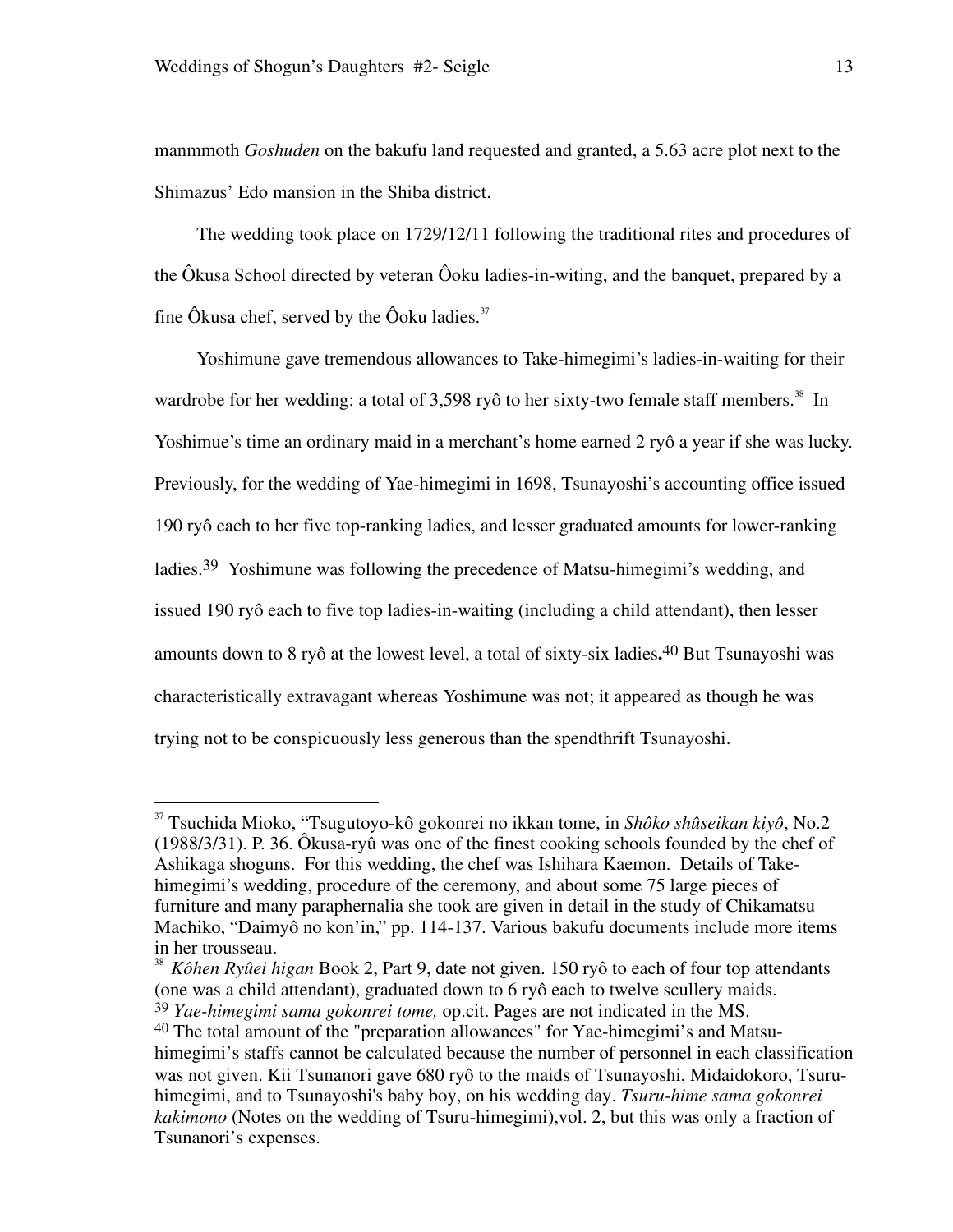-

Various records of Take-himegimi's wedding give evidence to Yoshimune's efforts to do everything in his power to make it a brilliant affair. This wedding did nothing politically, socially, or financially for him. Why did he undertake such a burden for Take-himegimi? For a thrift-conscious person deeply concerned with the paucity of the bakufu treasury, Yoshimune was acting against his principles and ignoring reality. He had been forced to promulgate sumptuary laws frequently and enforce a policy of frugality on himself and on the entire country. He himself wore plain cotton kimono in the coldest winter and ate the simplest of meals. But his personal sacrifices were hardly a realistic solution. He had to force daimyo to accept a one percent reduction for their rice stipend, and as compensation, reduced the terms of *sankin kôtai* (参勤交代) duties for the daimyo. In the fall of 1728, an extremely severe famine had caused massive deaths from starvation; peasants abandoned cultivation and production in droves and left the farm fields to turn into barren wasteland. In efforts to save the peasants, Yoshimune forgave their debts and forbade sale of the forfeited land so that they would not lose their land. A month before Take-himegimi's wedding, Yoshimune reissued another sumptuary law, enforcing thrift, especially for weddings and banquets.<sup>41</sup>

It is difficult to understand why Yoshimune felt it necessary to violate his personal principles and laws of his own making to give Take-himegimi what seemed an extravagant wedding in the midst of the worst famine and peasants' revolts. Some historians see

<sup>41</sup> The ordinance stated, "People are generally still under the influence of the luxurious customs of the recent past. There still remain such excessive customs as midnight supper, fine weddings, family and relative banquets, or picnic food taken to the Edo castle office. The leaders and their followers now must work together to economize. Housing construction should be sturdy to avoid fire damage, but appearance should not be the aim. Clothes of foot soldiers and servants should be a mixture of linen and cotton. In everything, previous laws must be followed and everyone must keep thrift in mind when managing household affairs and serving his master. *Ryûei hinamiki.* 1729/11/19 entry. *Jikki,* 8:515.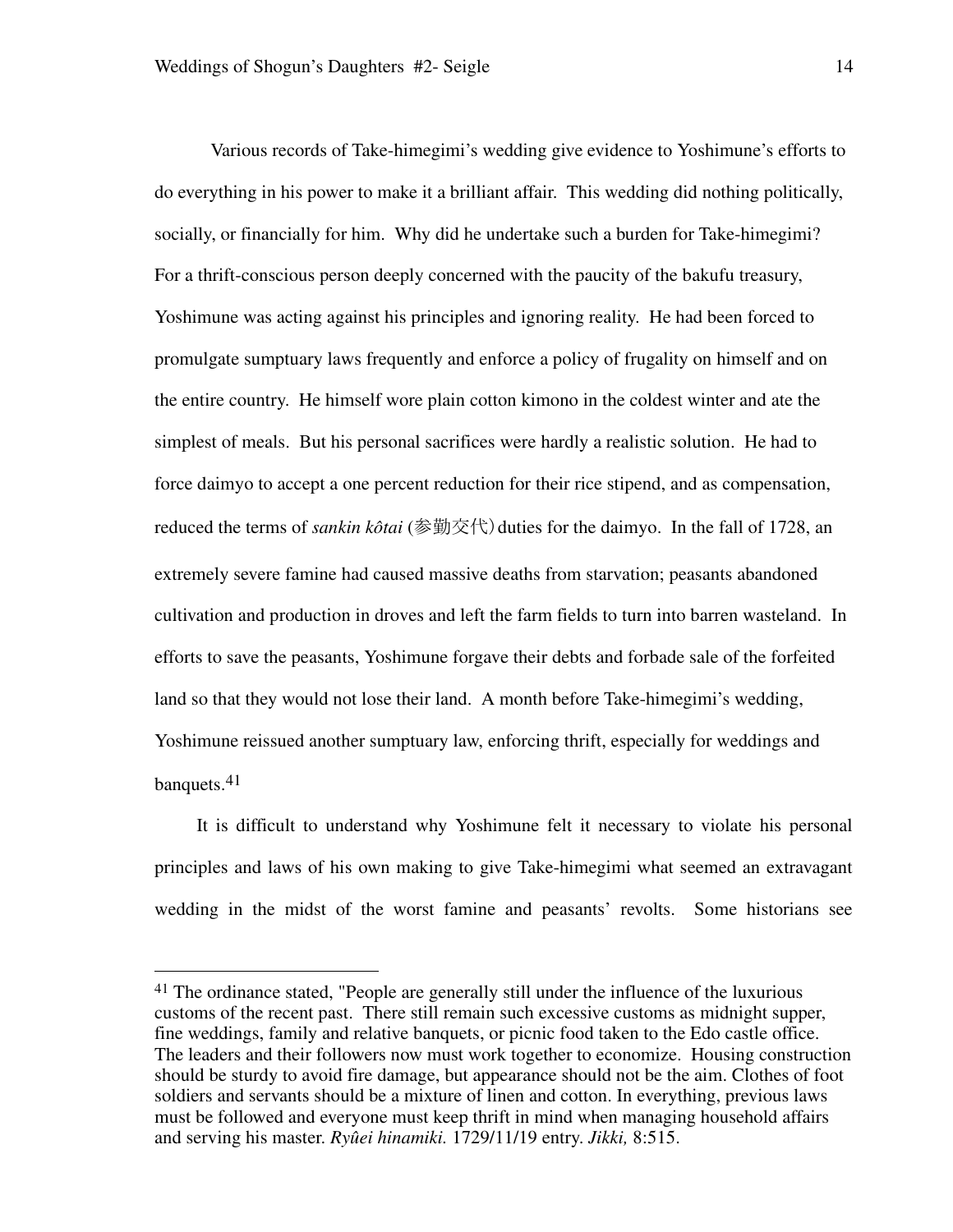significance in his rumored romantic attachment for Take-himegimi, $42$  but despite Ichijô Kaneka's diary, it would be simplistic to assume that Yoshimune acted generously because of his personal feelings. We must look deeper for more precise reasons.

Six years later (1735), Yoshimune's second son Tayasu Munetake (田安宗武)married Mori-hime (森姫),  $43$  Ten'ei-in's niece whom she had adopted. Mysteriously, there was hardly any celebration for this wedding. Prior to the wedding, Yoshimune gave Mori-hime gifts of one sword, one named tea caddy, and  $4.2$  pounds of *kyara* perfume wood<sup>44</sup> not much in the way of material gifts compared to the grand wedding and gifts he gave to a girl he did not adopt himself. Mori-hime moved to the Tayasu mansion on 1735/12/18, and the senior councilor Matsudaira Norisato (read also Norimura) followed in a palanquin. Those few who accompanied her to the Tayasu mansion were treated only to saké and soup. Matsudaira Norisato was sent as Yoshimune's delegate and presented Munetake with 30 pieces of silver, 10 rolls of fabric, and 3 kinds of fish and 2 pairs of sake kegs. At that time Mori-hime received 30 pieces of silver, 20 bundles of cotton, and 2 kinds of fish and 1 pair of sake kegs. For this wedding, Yoshimune presented Ten'ei-in with 50 pieces of silver, 50 bundles of cotton, and 2 kinds of fish and 1 pair of sake kegs, and bonus money for her maids. This marriage was arranged by Ten'ei-in's efforts, but that was no reason for him to give her more than to the marrying young couple.

Examining only the material value of these gifts results in puzzlement. But there seems to be more than one layer of reasons for Yoshimune's extraordinary generosity to Take-himegimi and such thrift for the wedding of his favorite son. Briefly, the relative

<sup>42</sup> e.g. Ogata Takashi, *Kaikaku shogun Tokugawa*, P. 148.

 $^{43}$  Her birth name was Mori-gimi. The engagement was announced on Kyôhô 19, 1734/6/23. *Jikki*, 8: 659. The wedding took place Kyôhô 20, 1735/12/18. No mention in *Jikki*. 44

*Ryuei hinamiki,* Kyôhô 20, 1735/11/25.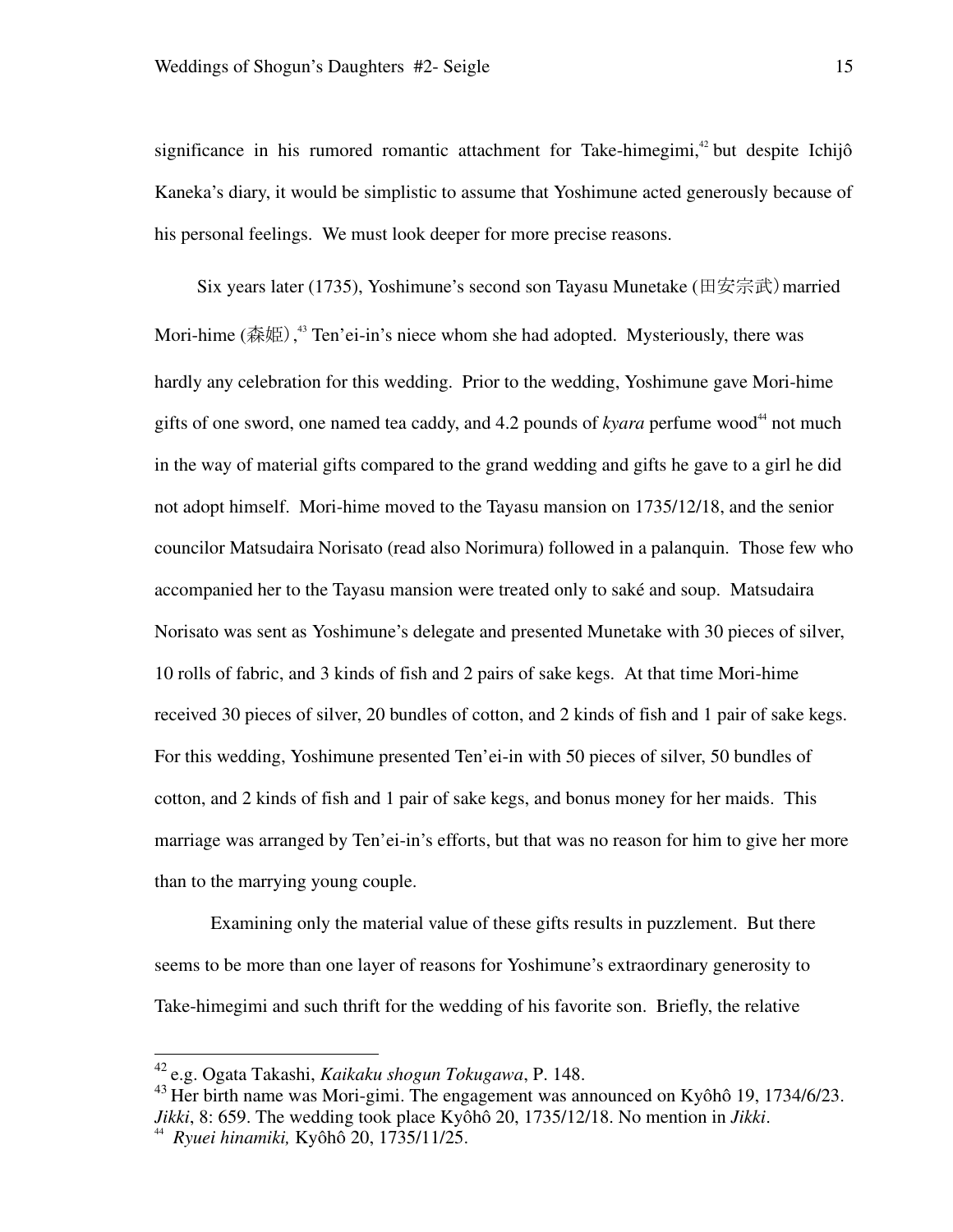-

extravagance for Take-himegimi's wedding quite probably came from Yoshimune's sense of pride in the face of the Shimazu family's initial rejection of her and their mean-spirited demands. He wanted to send Take-himegimi to them in the best possible light, to show what it meant to marry a shogun's (adoptive) daughter. In order not to make her staff to appear insignificant or inferior, he gave the sixty-two women a generous wedding apparel allowance which he could not afford.

He also had to fulfill his obligations to Take-himegimi's former adoptive father, the late Tsunayoshi. In a daimyo's family, the only important son was the heir. Yoshimune was the fourth son of the Kii head, Mitsusada, and a lowly woman who worked as bath attendant. But when Yoshimune as a young boy received his first audience with Tsunayoshi, the fifth shogun kindly recognized him as an equal to his older brothers and subsequently bestowed on him the high rank of Fourth Junior and a fief of 30,000 koku.<sup>45</sup>

Furthermore, Yoshimune felt indebted to Tsunayoshi for another reason. Between 1704 and 1709, on three occasions, bakufu councilors recommended that Shogun Tsunayoshi order Yoshimune's retirement as head of the Kii Tokugawa because of his rambunctious and immoral behavior. Tsunayoshi rejected their suggestion each time.<sup>46</sup> If Yoshimune had been forced to retire then, he most certainly would not have become the eighth shogun. He did not forget these kind intercessions of Tsunayoshi, but he was not without resentment. Tsunayoshi's policy, personality, taste, and behavior were everything that Yoshimune disapproved, and so his feelings toward the fifth shogun were probably a contradictory

<sup>45</sup> Audience: Genroku 10, 1697/4/14. *Jikki,* 6:258 only mentions the audience. *Jikki* 9:135 mentions the audience and the fief. *Jikki*, 6:731 mentions the promotion and fief but gives a totally wrong year, 1701. *Tokugawa shoke keifu,* 2:114, says that the audience and promotion took place in 1696 and the fief in 1697.

<sup>46</sup> *Jikki*, 6:731. Tsumura Sôan quoted Tsunayoshi's page (3,000 koku) Kaneda Masaaki's words in his *Tankai,* op.cit., p. 405, as an example of Tsunayoshi's kindness.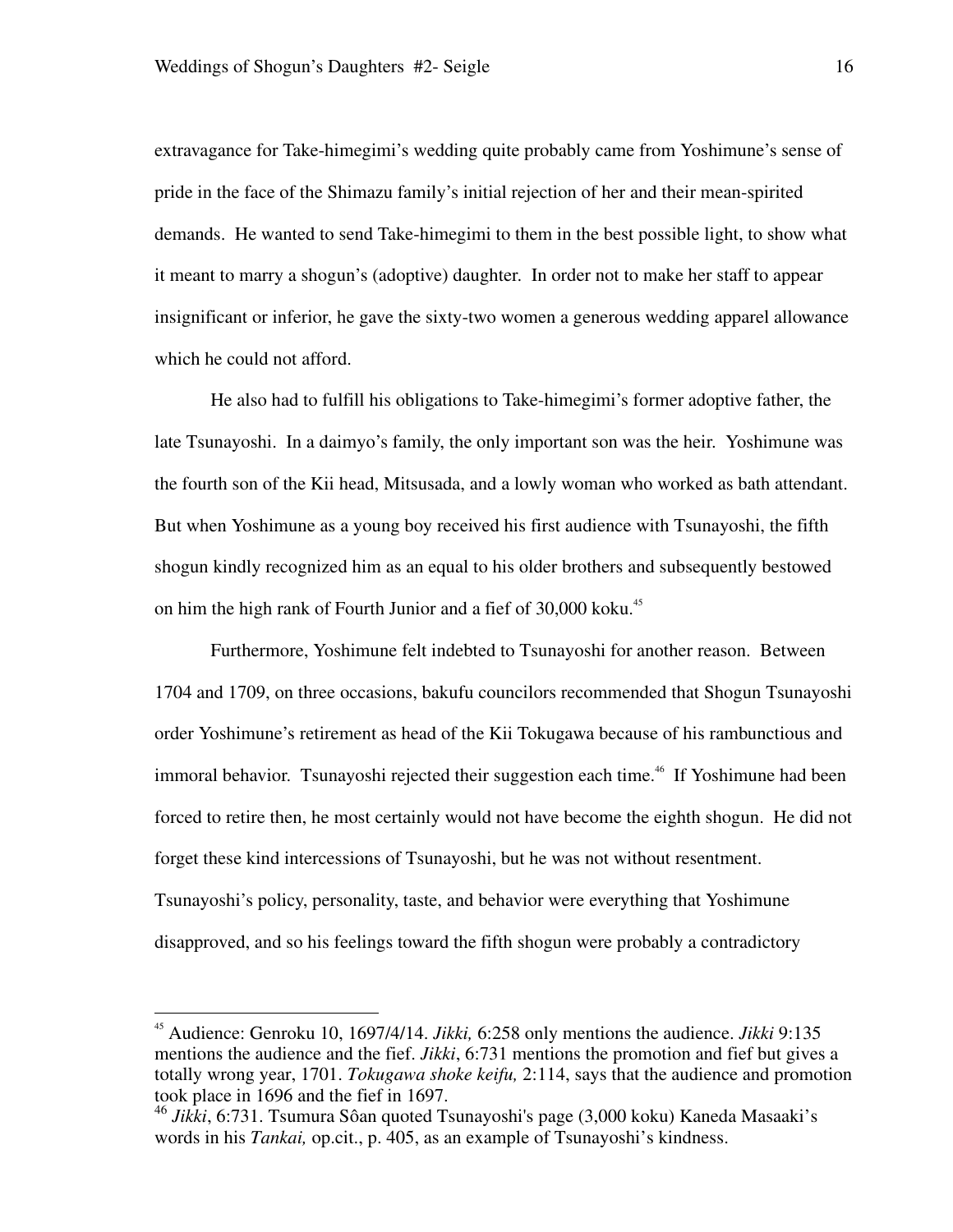mixture of gratitude and resentment. All the more reason why he had to give a magnificent wedding for Tsunayoshi's adoptive daughter.

The treatment of his son was another matter and followed in part the injunctions of his great-grandfather Ieyasu for frugality and prudence. By giving extremely modest gifts to his son, Yoshimune was laying a foundation of thrift for the households of the Three Lords (*Gosankyô* 御三卿) he was to create. Clearly Yoshimune observed Ieyasu's teaching of treating his heir differently from his younger sons. *Sannô gaiki* (三王外記) describes Yoshimune referring to a Chinese anecdote of King Chuang ( $E\ddot{\equiv}$ ), who noted enfeoffing every prince would cause a shortage of land and inevitably lead to the demise of the kingdom.47 *Sannô gaiki* is a book based on conjectures, but the author was not wrong in finding an analogy between King Chuang's and Yoshimune's judgment, from what we can observe in the shogun's subsequent decisions. Also, Ieyasu had said, "He who governs a nation will treat well his heir who will rule after him but will give no special treatment to the rest of the children. He might put his blood relations in charge of various provinces, but they will be treated in the same way as other [subject] daimyo."<sup>48</sup>

Ieyasu had given his three youngest sons ample fiefs and established three collateral families (*Gosanke*) assigning them as heads of the Owari, Kii, and Mito Tokugawa, so that in case the shogun had no heir, a successor could be chosen from one of these families. As more than a century had passed since the days of Ieyasu, Yoshimune, following Ieyasu's thinking, wanted a secondary line of shogunal successors to prevent disputes over the next

<sup>47.</sup> *Sannô gaiki*, by Tôbu Yashi, Tokuô-ki, p.4-A. The passage is followed by: "If the prince is only given a stipend of rice, this will not happen. If the prince does not produce children, the stipend will revert [to the state]. . . . The King (Yoshimune) finally decided to put his policy into practice, and when naming his successor [Ieshige], he gave the two younger sons a rice stipend of 100,000 koku each to manage their households." <sup>48</sup> *Jikki*, 1:248.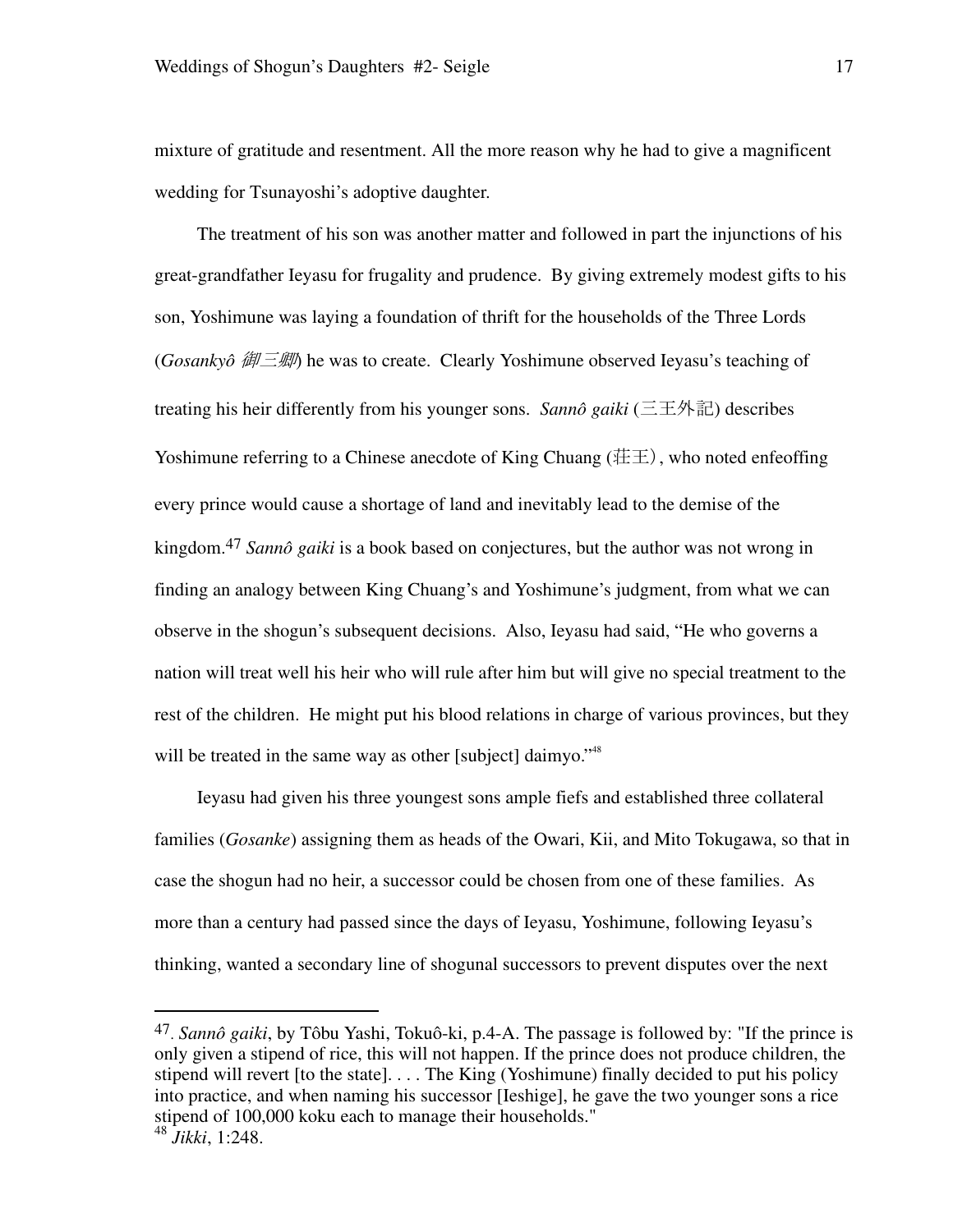shogun, and he established *Gosankyô* (the Thee Lords). He did this also to have his sons help in advisory capacities his heir Ieshige, who was not ideal shogun material. He handled this arrangement more economically than Ieyasu had done, giving his second son Tayasu Munetake a rice stipend of 40,000 koku, and to his third son Hitotsubashi Munetada (一橋 宗尹) and the ninth shogun Ieshige's oldest son Shimizu Shigeyoshi (清水重好) 10,000 koku stipend each, but no land fief and no vassal army, thereby avoiding further division of land for fiefdoms and strengthening the law of primogeniture.

We will return to examine Yoshimune's rationale, but first follow the life of Takehimegimi after her marriage.

Shortly after her wedding, Take-himegimi's first visit to the Ôoku was a felicitous occasion, and a celebratory Nô party was held in her honor, and Tsugutoyo, with the surname of Matsudaira, was promoted to the court rank of *Chûjô*. <sup>49</sup> Yoshimune continued to show his concern for her welfare and issued specific orders for escape procedures for her household in case of fire.<sup>50</sup> When Take-himegimi gave birth to a baby girl Kiku-hime (1733/5/1), many gifts were sent to her and to the Shimazu family.

Like other married daughters of the shogun, she followed the custom of visiting the Ôoku annually with her daughter.<sup>51</sup> In 1735 Take-himegimi took Tsugutoyo's eight-year old son Masunosuke (later Munenobu) and her own daughter Kiku-hime, three years old, to the Ôoku where she saw Yoshimune. The shogun complimented the sturdy Munenobu on his good manners, and said that he resembled his great-grandfather Shimazu Tsunataka. Then he told Kiku-hime to come closer. The little girl answered that he should come closer

<sup>49</sup> *Jikki*, 8:519-20, Kyôhô 14, 1729/12/16, 19. *Ryûei nichiroku*, Kyôhô 14, 1729/12/16.

<sup>50</sup> *Jikki,* 8:520, Kyôhô 14, 1729/12/21.

<sup>51</sup> Gifts, *Jikki*, 8:630, Kyôhô 18, 1733/5/7. Visit, *Jikki*, 9:373. Enkyô 3, 1746/1/23.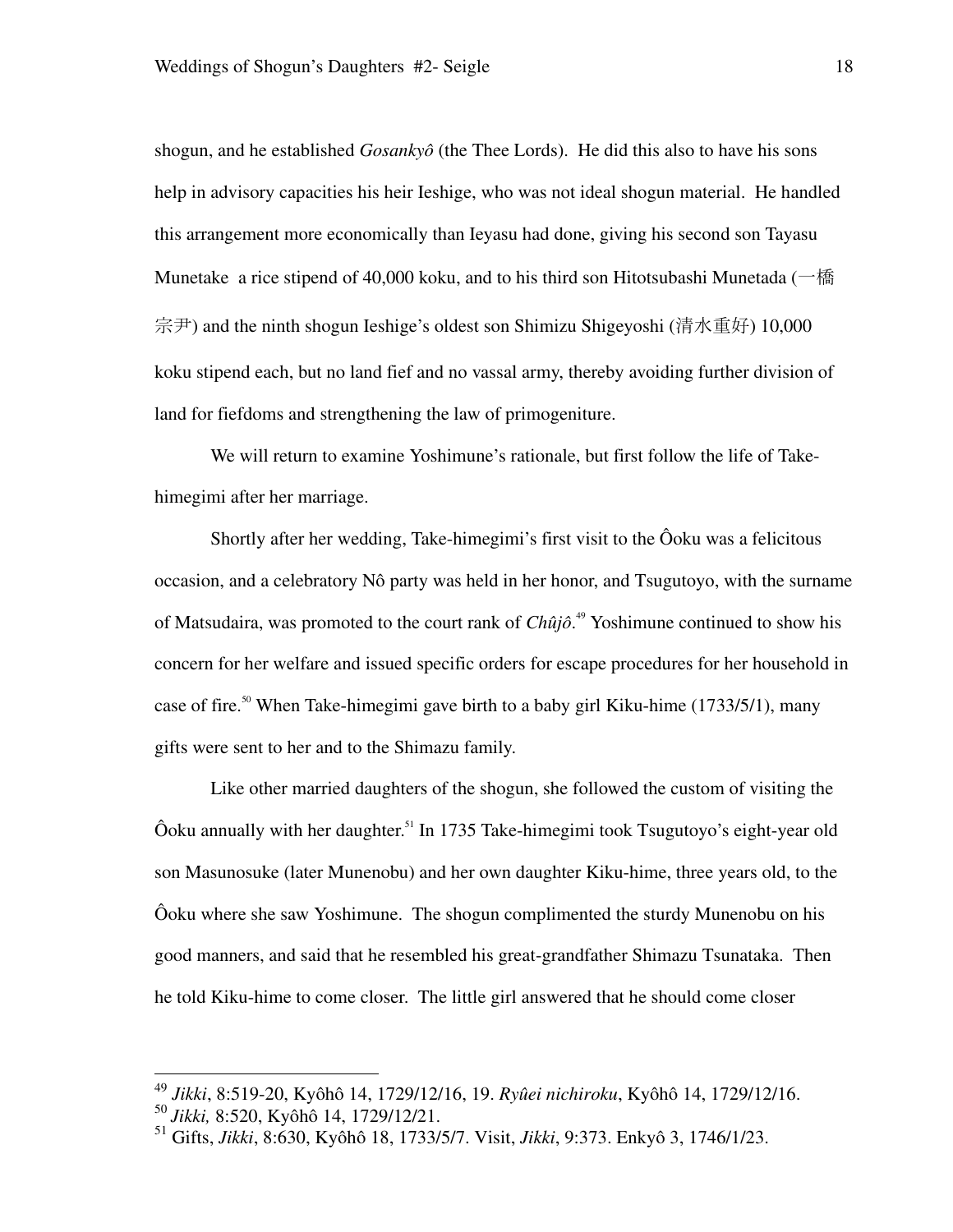<u>.</u>

himself, $52$  and he was delighted to walk over to the very young lady who had her own mind. He was acting like a doting grandfather.

 Take-himegimi did not forget Yoshimune's kindness, and after his death, she took his letters and placed them inside a statue of Amitabha (阿弥陀) specially made for the Genkô-ji (源光寺) in Edo Takeshiba to pray for the shogun.

In her widowhood, Jôgan-in (浄岸院,Take-himegimi) continued to devote herself to bringing harmonious relationships to her adoptive and married families. However, all was not well: as had been feared by the Shimazu family, the marriage alliance resulted in a total financial exhaustion of the domain. The building and maintenance of Take-himegimi's *Goshuden*, her living costs, which ran as high as 6,000 ryô in 1730, plus the stipends for her 200 male and female personnel, outlays for her gifts to the shogun and the ladies of the Ôoku, all drained the resources of the Shimazu household, although she herself lived a relatively simple life. $53$ 

Shimazu Tsugutoyo's sons died one after another, and the second son's boy Shigehide (重豪)inherited the house of Shimazu at the age of ten. He had lost his mother at the time of his birth, so his step-grandmother Jôgan-in brought him up in Edo. Under her Kyoto-Edo cultural influence, Shigehide grew up to dislike provincial ways and became a culturally enlightened and sophisticated daimyo. Jôgan-in also helped bring about the marriage of

<sup>52</sup> Tsuchida, "Takehime nyûyo," op.cit., 54. Tsuchida dates this visit 1735/2/13 (p.50). *Jikki,*  8:675 records on Kyôhô 20, 1735/1/13 Yoshimune's comment that the boy resembled his great grandfather.

<sup>53</sup> Tsuchida, "Takehime nyûyo," op.cit., 51. There is a slight discrepancy in the information concerning the stipend of married himegimi's retinue, between Tsuchida and Hata Naoko, who says that the salaries of female attendants of himegimi were paid by the bakufu even after her marriage. Hata Naoko, "Oku jochû hôkô ni tsuite," p. 137. Matsuo Mieko's study agrees with Hata. Matsuo Mieko,"Edo bakufu jochû bungenchô ni tsuite," 60-97. Tsuchida Mioko in *Takehime nyûyo,* p. 55, observed the extant paraphernalia of Jôgan-in are extremely simple.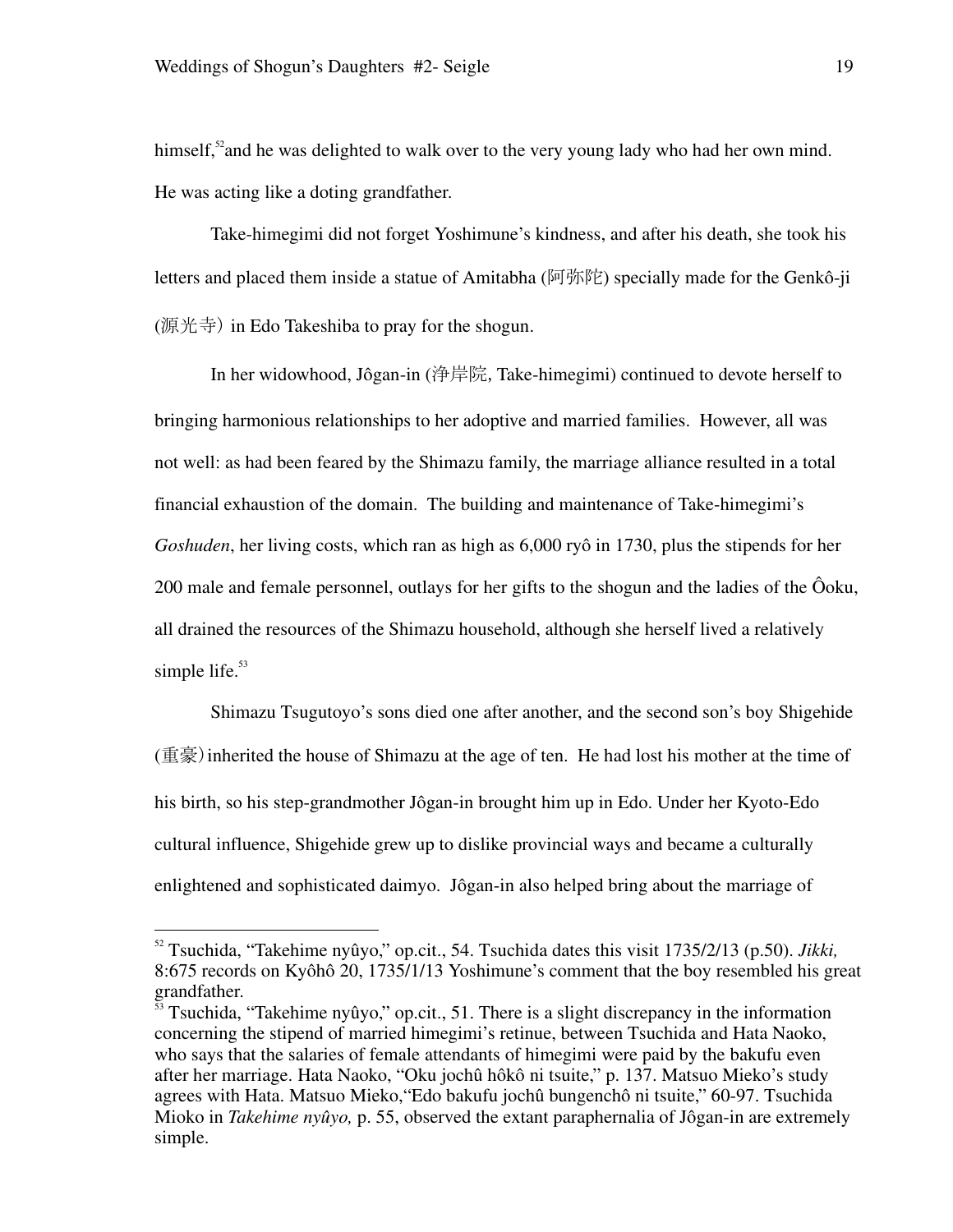Shigehide and Yasu-hime (保姫), the daughter of Hitotsubashi Munetada – Yoshimune's third son.<sup>54</sup> As quasi-sister of Munetada and desirous of bringing the Shimazu and Tokugawa families closer, Jôgan-in was pleased to work for this engagement, and Shigehide and Yasuhime married in 1762.

The most interesting and remarkable fact is that before her death, in order to strengthen the ties between the Shimazu family and Yoshimune's descendants, Jôgan-in advised her step-grandson Shigehide, the twenty-fifth head of the Shimazu, that if he had a daughter in the future, he should marry her to a son of Hitotsubashi Harusada (一橋治済), if he had one.<sup>55</sup> The year after her death, Shigehide had a daughter Tadako ( $\overline{\mathscr{E}}$ ) and Harusada had a son, Toyochiyo (豊千代). When Tadako was three years old, Shimazu Shigehide duly proposed her marriage to Hitotsubashi Toyochiyo, following Jôgan-in's wish. Unexpectedly, in 1786 the thirteen-year old Toyochiyo was named as heir to the tenth shogun Ieharu. His planned marriage to Tadako presented a problem because she was not a Kyoto aristocrat. The problem was solved by Konoe family's adoption of Tadako in 1787 and Shogun Ienari married her two years later. Jôgan-in was very much praised for her foresight. She had died on  $1772/12/5$ .<sup>56</sup>

#### **Tone-himegimi's Wedding and Re-examination of Yoshimune's Philosophy**

Now we revert to the marriage of another adopted daughter in order to further examine Yoshimune's treatment of adopted daughters and his own son to analyze his reasons for the puzzling nature of his gifts. In 1735, the same year Yoshimune's second son Tayasu

<sup>&</sup>lt;sup>54</sup> Matsuo Chitose, "Shogun-ke to Shimazu-ke," pp. 100-101. 100-01.

<sup>55</sup> *Bakufu soinden* in *Tokugawa shoke keifu*, 2:142. Matsuo Chitose, ibid., 101.

<sup>&</sup>lt;sup>56</sup> Curiously Ôta Nanpo reported her death on this day in his journal. It indicates Jôgan-in's fame and popularity in Edo. *Hannichi kanwa,* vol. 8 of *Ôta Nanpo zenshû*, vol. 8: 369.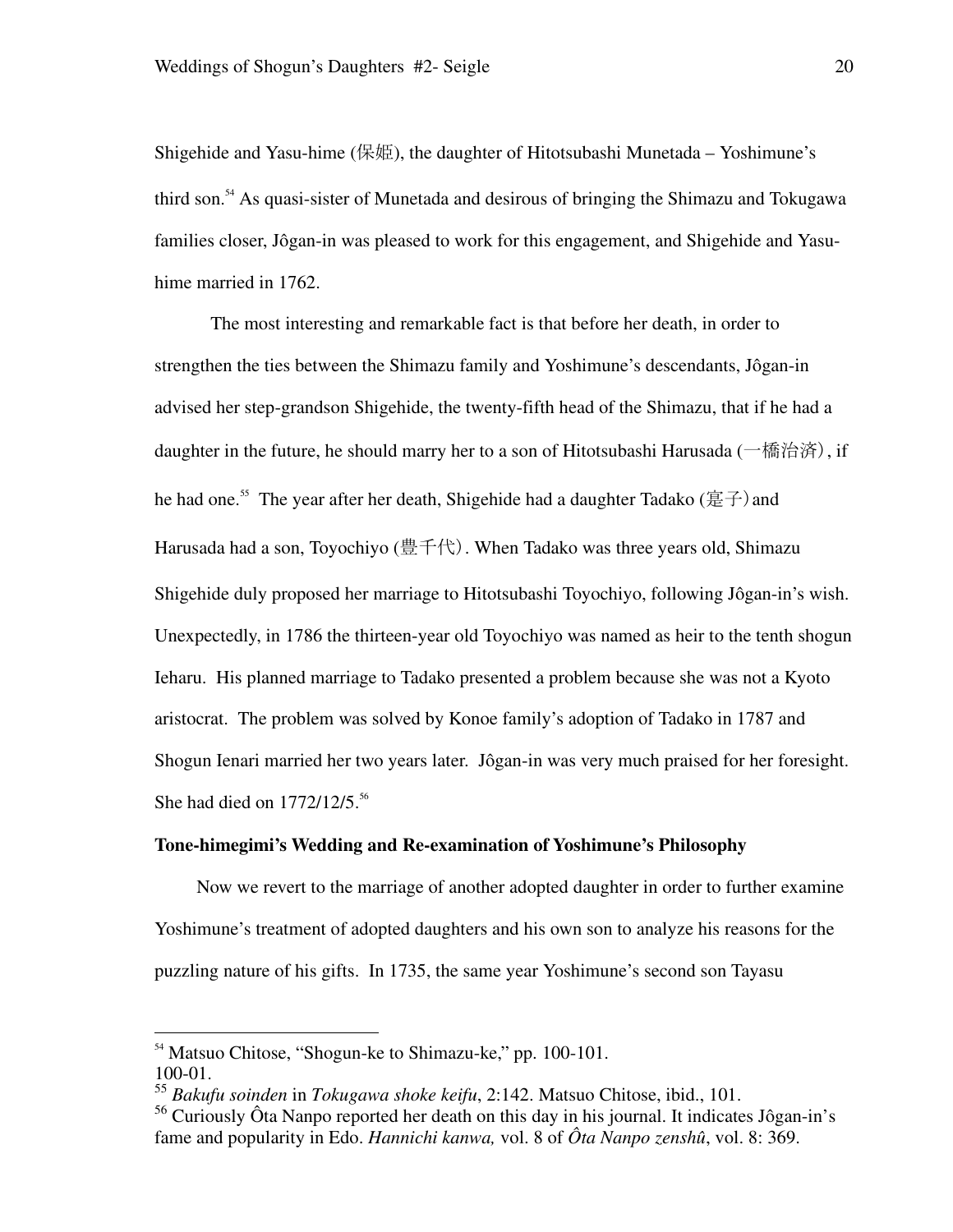Munetake and Konoe Mori-hime married, Yoshimune decided to adopt Tone-hime (利根姫, 1717-1745), the second daughter of his cousin Munenao, who had inherited the headship of the Kii branch Tokugawa after Yoshimune became the eighth shogun. When the adoption of Tone-hime was made public, it was also announced that within a month she would marry Date Munemura (伊達宗村), son of the fifth head of Date, Matsudaira Yoshimura (吉村). 57 Why Yoshimune decided to adopt a grown-up daughter and announce only four days later that she would be married is puzzling. With the ever-worsening bakufu finances, especially when he was forcing thrift on all his subjects, why did he undertake another very expensive adoption-wedding project?

In 1598, Ieyasu arranged to have the indomitable Date Masamune's daughter marry his son Tadateru, and met the objections of competing daimyo who had all vowed to Hideyoshi not to make marriage alliances without the consent of the others.<sup>58</sup> The crafty Ieyasu prevaricated about his reason and carried out the marriage in 1606. Soon after, he affianced his daughter Ichi-hime to Date Tadamune, son of Masamune, but the marriage was not realized because of the little girl's death. For this reason the second shogun Hidetada adopted Furi-hime, the daughter of his half-sister Suke-hime and Ikeda Terumasa, and married her as his own adoptive daughter to Matsudaira (Date) Tadamune in 1617.

Yoshimune must have been aware that there had not been a marriage alliance between the Tokugawa and the Date family, the great dominion of northeastern Japan, since the seventeenth century. According to one study the marriage between the Date heir, Munemura,

<sup>57</sup> *Tone-hime onkata goyôshi ooseidasare tome*, MS, Kyôhô 20, 1735/leap 3/28. In *jikki*, the engagement was announced on 1735/4/27, four days after the announcement of her adoption on 1735/4/23. *Jikki,* 8: 682.

<sup>58</sup> *Tokugawa shoke keifu*, 2:38-39.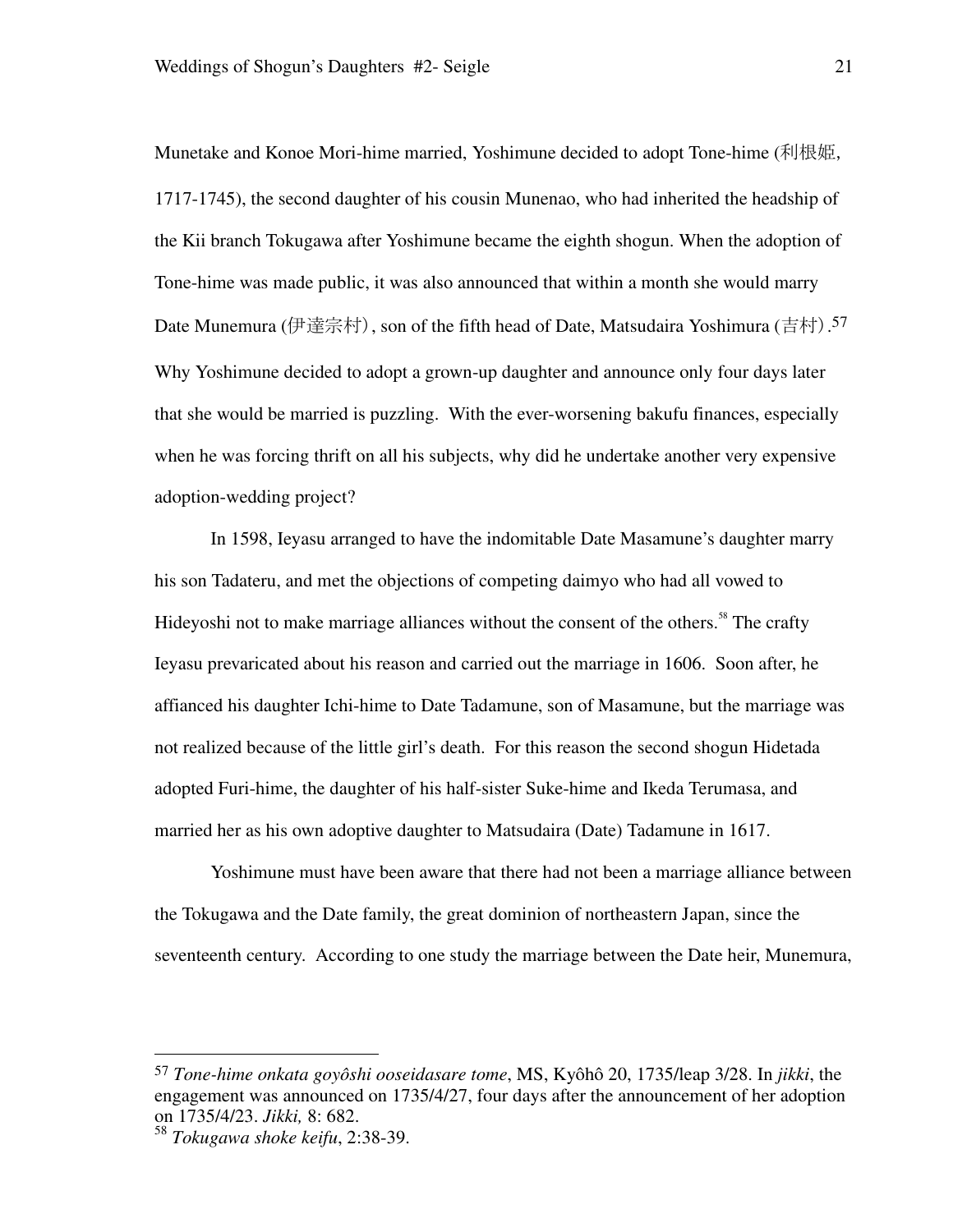and Kii's daughter Tone-hime was first broached by the Kii Tokugawa as early as  $1720$ ,<sup>59</sup> when Tone-hime was only three years old; but Date Yoshimura delayed his answer to the proposal. When the bakufu councilors approached Date again in 1735, there was no plan of adopting Tone-hime as the shogun's daughter. Then why the announcements of Yoshimune's sudden adoption and the marriage of Tone-hime almost simultaneously? This question is answered more or less satisfactorily in the late-eighteenth-century memoirist Kanzawa Tokô's *Okinagusa* (神沢杜口、翁草). While suspect as an authentic historical record, this book often conveys news that can be confirmed by other sources; in this case, at least it seems to confirm the validity of the usual reason for many adoptions: status improvement. Kanzawa's story goes as follows:

Yoshimune's councilors had said, "Having married Take-himegimi to Satsuma, this time your lordship would do well to arrange a marriage for your cousin Lord Munenao's daughter to (the Lord of) Sendai; it will strengthen your relationship with Sendai. However, the Date family since olden days has been noted for difficult temperament. A sudden proposal would not be a good idea. If an official proposal were rejected for their private reason, it would be damaging to the shogun's prestige. First, we should consult the chief retainer from the Date house."

Thus the councilors invited Date's chief retainer Katakura Kojûrô (片倉小十郎) for a preliminary talk. Katakura, however, turned down the proposal unceremoniously. He asserted that he needed no consultation with his lord. The house of Date had traditionally taken wives from aristocratic families of the *sekke* (摂家)or *seiga* (清華) class in Kyoto.

<sup>59</sup> Takahashi Akemi, "*Daimyô-ke no konrei ni tsuite*", p. 101. Takahashi gives Kyôhô 6 (1721) and Kyôhô 8 (1723) on page 101 as the date of Date's unofficial consent without explaining the discrepancy of the two dates.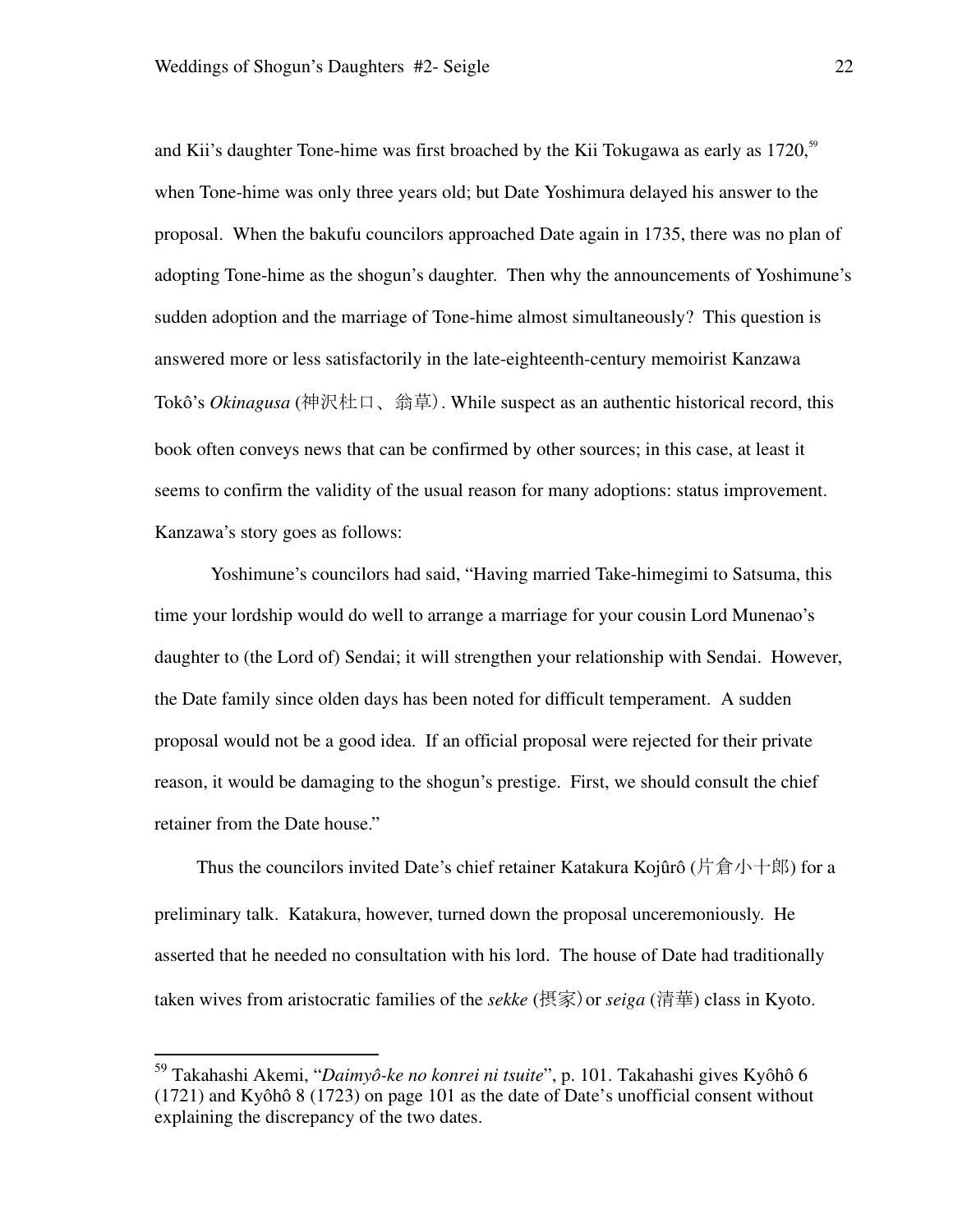They preferred the aristocrats' daughters to the daimyo's because the latter were wealthier and more spoiled than the former. Katakura intimated that the Date family was not interested in the extravagant daughter of an important daimyo who might wreck the economy of the family. The councilors could not argue. They conferred again and remembered that long ago Shogun Hidetada had adopted the daughter of Ikeda Terumasa and married her to an ancestor of the house of Date. They advised Yoshimune to adopt Tone-hime.

When the proposal was made for the second time, the Date retainer Katakura accepted readily. "For a marriage with an adoptive daughter of a shogun," he declared, "I can accept the proposal without consulting with my lord."<sup>60</sup>

It may not be an authentic story, but this account seems to explain the hasty adoption of a grown-up Tone-himegimi just before the marriage. Tone-hime's status could have been the cause of the Date house's reluctance and delay to give a definite acceptance of the Kii Tokugawa's proposal when it was first made. The Date heads were demanding but not audacious enough to propose on their own the shogun's adoption of their potential daughterin-law.

However, Katakura's statement that the house of Date had traditionally taken wives from the *sekke* or *seiga* in Kyoto was inaccurate, probably a fictive addition by the writer Kanzawa. Before Tone-hime married Munemura, only one Date head, Munemura's father Yoshimura, had married a girl born of the *seiga* class Koga family branch, and was adopted by the more illustrious Koga Michitomo (内大臣, 久我通誠). The first to fourth (third had no legal wife) heads of Date married daimyos' daughters.

If the shogunal adoption was an afterthought to gain the consent of the groom's family by improving the bride's social status, it seems to endorse the well-known pride and

<sup>60</sup> Kanzawa Tokô (Teikan), *Okinagusa*, *Nippon zuihitsu taisei*, 3rd series, 19: 228.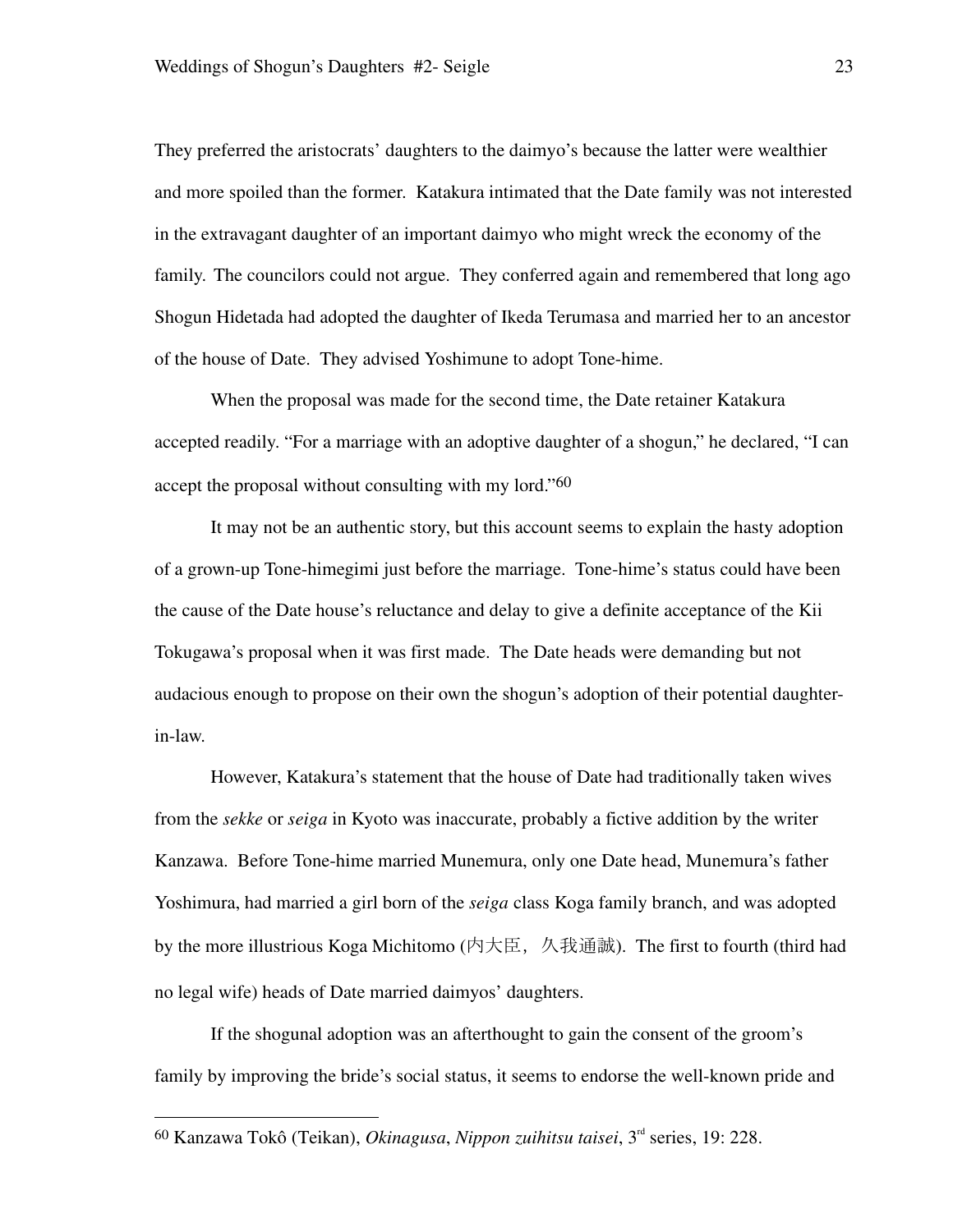ambition of the Date family, who were said to have insisted on an equal status and treatment in this case to the marriage of Take-himegimi and Shimazu Tsugutoyo.<sup>61</sup>

On the side of Yoshimune, when the idea of adoption was suggested, he must have thought it propitious politically to solidify a close connection between the Tokugawa and the dominant power of the northeast. Another reason could have been as simple as that he longed to have a daughter.<sup>62</sup> While he had three growing sons, his only daughter had died very young. It could also have been that he wanted to strengthen his family ties and roots with the province of Kii. Yoshimune knew that he had been extremely fortunate. He was the son of a lowly household maid, his father's insignificant fourth son, but because his older brothers died one after another, he inherited the headship of Kii Tokugawa. Then, unexpectedly, he was chosen to be the new shogun. He wanted to share his good fortune with other members of his family.

Yet another possible reason, and to me the most significant, could have been Yoshimune's pride and rebellion against Tsunayoshi's and Ienobu's special regard for and adulation of the Kyoto aristocracy. While he paid his respects to imperial authority and offered the aristocracy appropriate financial support, Yoshimune did not share his predecessors' fascination with the court culture. The great efforts and expenses he incurred, and the humiliation from the Shimazu family he had to swallow when arranging Takehimegimi's marriage, all occurred because Tsunayoshi's and Ienobu's love of the Kyoto court. The atmosphere of the Ôoku was too effete and lax, too inclined toward Kyoto for his taste. Yoshimune had discovered to his dismay that because of Tsunayoshi's whim, he had become

<sup>61</sup> Ôishi Shinsaburô, *Tanuma Okitsugu no jidai*, p. 45 speaks of Date Shigemura's demand to the bakufu for the same treatment as Shimazu, on another occasion.

 $62$  In 1716 Yoshimune was said to have offered to adopt Miyo-hime [9-years old], the daughter of Yae-himegimi (Yôsen-in) and the late Mito Yoshizane. There is no proof. Motojima Chishin, *Getsudô kenmonshû,* 2:436.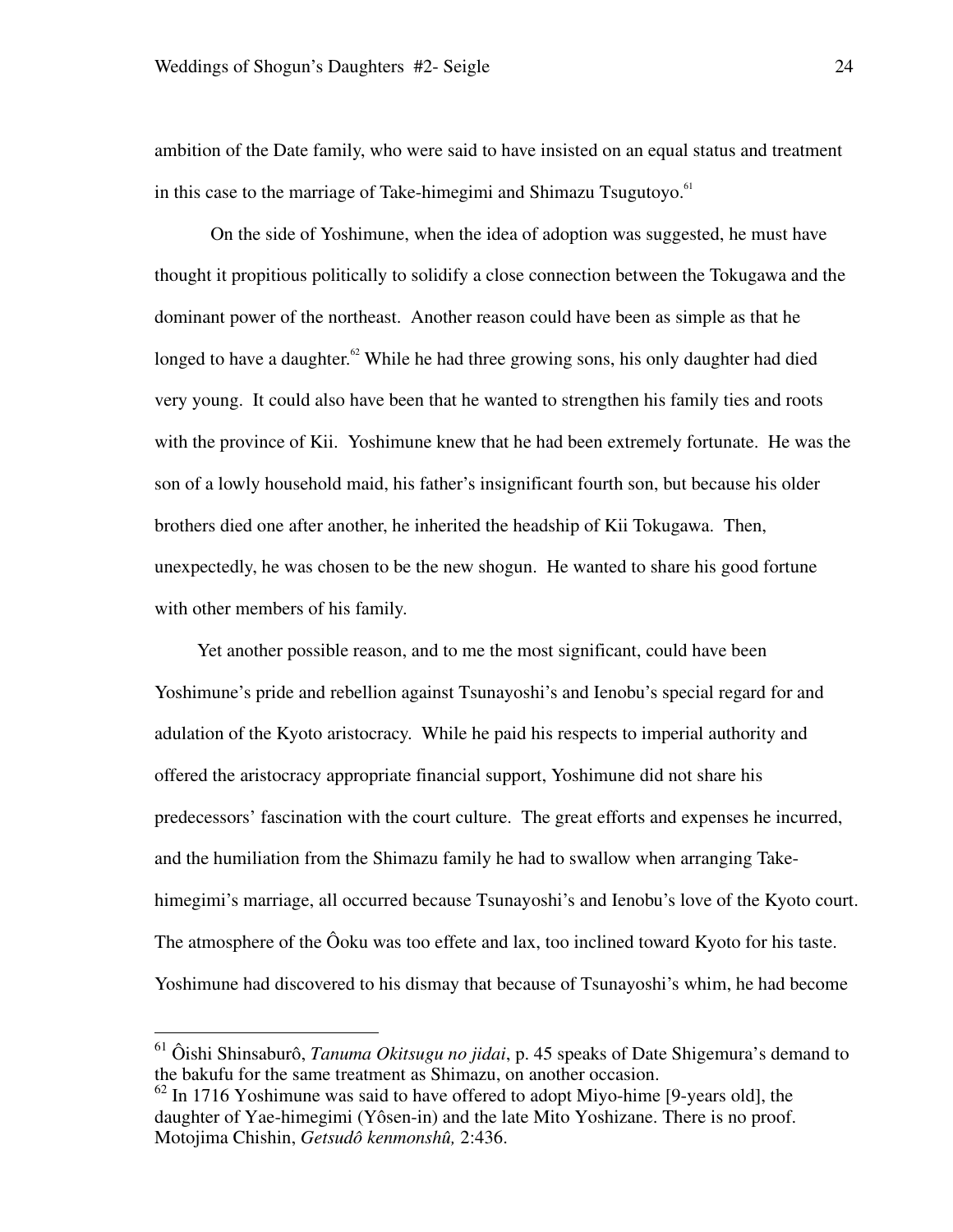the inheritor of widows and concubines of former shoguns and an unmarried aristocratic adopted daughter of Tsunayoshi. His great efforts to improve bakufu finances, minimize expenses, and stage a brilliant wedding to counter the Shimazu family's insults all express his rejection of his predecessors' extravagance and adulation of the Kyoto style. He must have felt a need to bring back the masculine, stoic samurai culture and reinforce the military tradition of the first shogun. With this goal, Yoshimune revived falconry and hunting, $63$ which had been abolished since the long reign of Tsunayoshi. He encouraged martial arts, horsemanship and archery, organized daimyo fire brigade and instituted fire laws, abolished the courtly clothes required under Ienobu in favor of the former samurai apparel.<sup>64</sup> He and Shogun Iemitsu were the only shogun who revived manufacturing of the traditional suits of armor.<sup>65</sup> Adoption of a daughter from a Tokugawa relative and arranging a marriage with a powerful, former enemy *tozama* (外様) daimyo, too, was another strategic tradition established by Ieyasu. So the adoption of the Kii head's daughter and marrying her to the strong daimyo of northeast achieved his goals as shogun in more than one way. However, Yoshimune wished Tone-himegimi's marriage to be no burden on the Date family. He had issued a detailed and elaborate sumptuary law in 1724 prohibiting daimyo any form of luxury in paraphernalia, furniture, clothing, transportation, meals, wedding banquet and presents, not to have any more than the most basic. At the time of Tone-himegimi's wedding,

-

when Date Munemura and his father presented themselves at Edo castle to express thanks for

<sup>63</sup> *Jikki*, 8:35-36. Revival of bird inspectors, 8:37, bird-hunting 8:187. Hunting, 8:247, 248, 284, 299, 415, 416. 1723/3/22. Horsemanship and archery, *Jikki*, 9: 259, 260, 262, 263. <sup>64</sup> Martial art of spear, *Jikki*, 8:414, archery, 8:415, horseback riding, 8:416; daimyo fire brigade 8:53; fire laws, 8:56, 89, 196. Restoration of samurai costumes, 8:68. <sup>65</sup> Jikki, 9:267.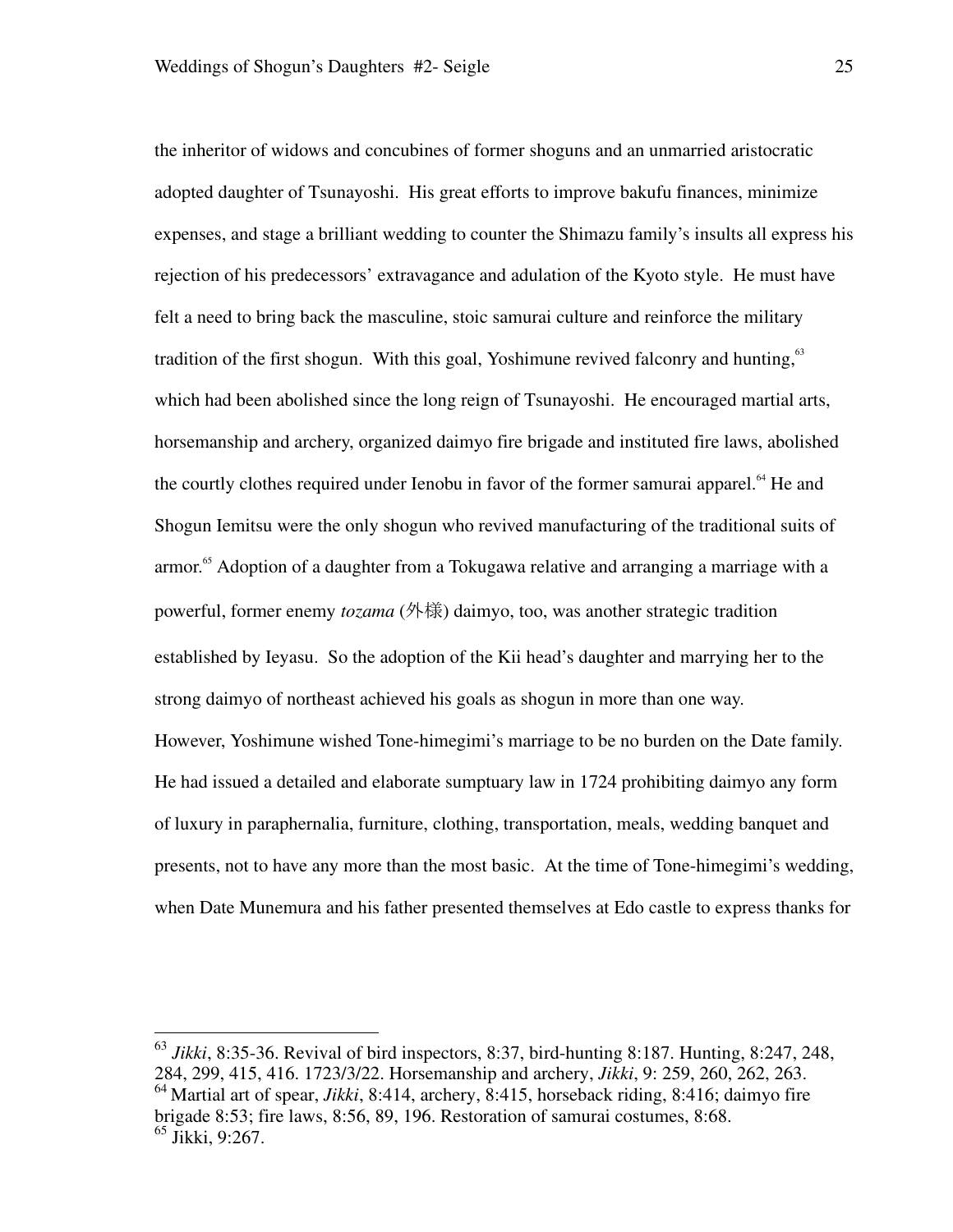<u>.</u>

the betrothal, the shogun told them to simplify everything and that it was not necessary to build or remodel a residence for the bride.<sup>66</sup>

Still, as in the case of Take-himegimi, he gave a command to daimyo (above 10,000 koku) to present trousseau gifts to Tone-himegimi,<sup>67</sup> and again he did all he could for his adoptive daughter when the wedding day approached. Tone-hime's trousseau and other preparations proved to be quite grand and sumptuous. When she moved into the Ôoku of the West Pavilion, she was accompanied by her own staff of twenty-seven ladies-in-waiting and 242 bakufu and Kii vassal guards.<sup>68</sup> Judging from the list of her possessions sent to the Ôoku, she appears to have already had a substantial quantity of personal effects.<sup>69</sup>

In contrast, there was no order for compulsory gifts for Mori-hime when she married Tayasu Munetake, even though she was hardly well provided for.70 Unlike the adopted daughters of the shogun, there was no indication that Mori-hime started her married life with a houseful of gifts. A number of records for the wedding of Tone-himegimi in the early months of 1735 supply details of gifts, procedures, and rituals, as other adopted himegimis' wedding records do. But the scant records for the shogun's second son, e.g. in journal of the

<sup>66</sup> Sumptuary law, *Jikki*, 8:339, Kyôhô 9, 1724/6/23. *Jikki,* 8: 682, Kyôhô 20, 1735/4/27. <sup>67</sup> *Jikki*, 8:689. Kyôhô 20, 1735/7/1.

<sup>68</sup> *Tone-hime onkata goyôshi oosedasare tome*, MS. Kyôhô 20,1735/4/23. The wedding procession of Princess Naminomiya (married to Yoshimune's heir Ieshige) was not as large as Tone-hime's entourage for entering the Ôoku. *Jikki*, 8: 682.

 $^{69}$  Tone-hime's belongings : 69 cedar chests of clothes, 12 dressers, 6 boxes of folded screens, 2 boxes of clothes racks, 2 boxes of *koto,* 2 boxes for bath utensils, 3 containers of trash baskets, vanity shelves and incense shelves, 1 mirror box and stand, 1 Buddhist altar, 2 bookcases, 3 shell game sets, 2 clothes carriers, 8 picnic sets, 3 lunch sets, 2 hand warmers, 14 guest dinner sets, 2 fabric stretcher boards. In *Tone-hime onkata goyôshi,* MS. 1735/4/22. 70 The Konoe family was not well off in 1735. Already on 1716/11/2, when another one of Konoe Motohiro's granddaughters (Tsunegimi) married Emperor Nakamikado, all that Motohiro could give her was a good *koto* that he had played for thirty years. He said that unlike the last time (referring to his daughter Hiroko's marriage), there was no help from the Tokugawa family. "Although I have a will, there is no wherewithal," he wrote, because at that time, his son-in-law Shogun Ienobu was already dead, and there was no help from the new shogun Yoshimune for this particular wedding.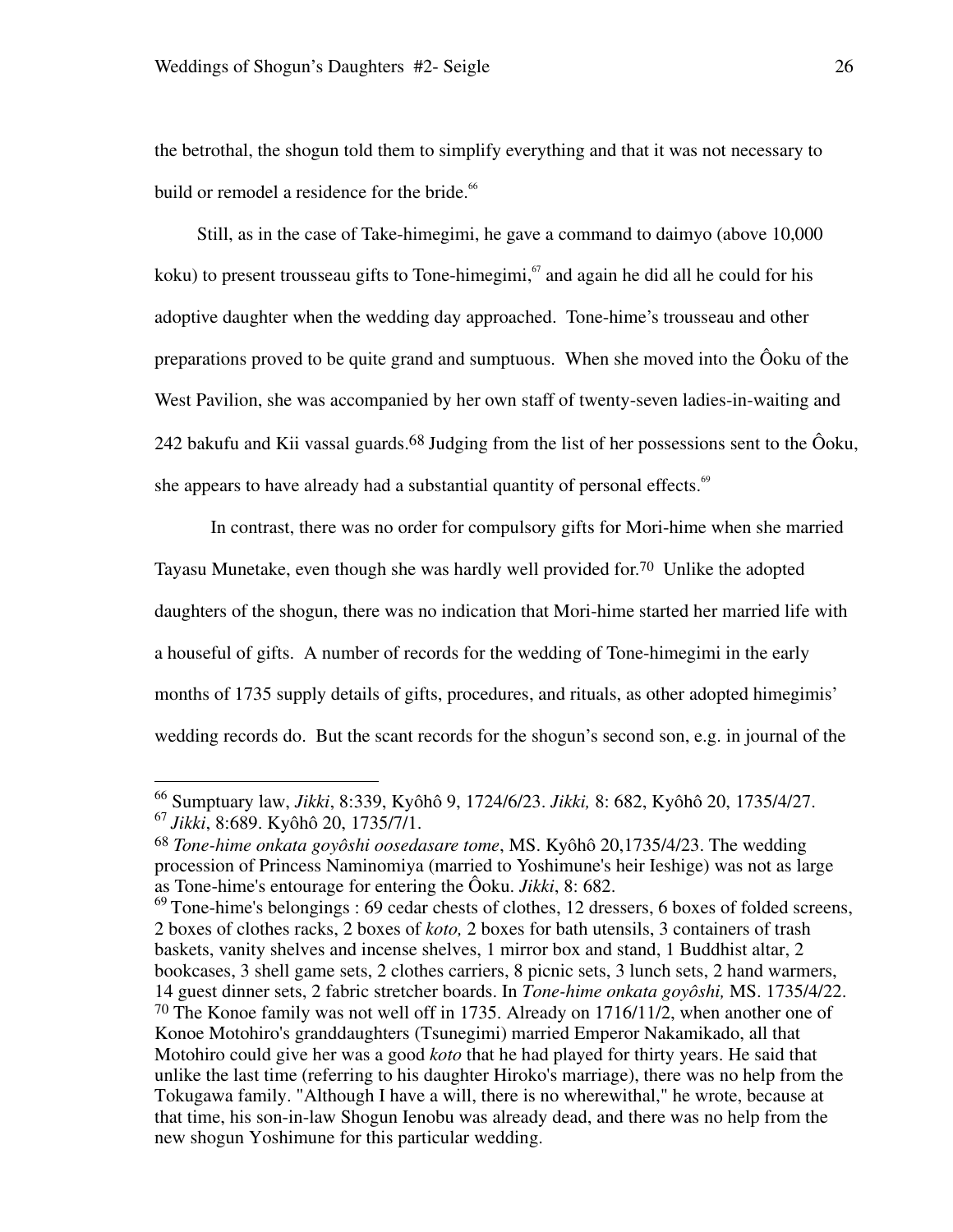bakufu (*Ryûei hinamiki)*, give only a modicum of information concerning the marriage of Munetake and Mori-hime. $71$ 

Despite the shogun's words that the construction of a new house for Tone-himegimi was unnecessary, Date built a private mansion for her, inspired by the *Goshuden* of Takehimegimi. Since Shimazu Tsugutoyo had requested a plot for building a *Goshuden* and had been granted, Date Yoshimura also requested a plot for his son. But the bakufu turned down his request claiming a shortage of land even for the collateral families. So, Yoshimura gave the family's main mansion in Edo (Nishi-Shinbashi) to the young couple, and he and his wife moved to another Date mansion a few blocks away (Shinbashi Shiodome). Tone-himegimi's splendid *Goshuden* was much larger than the combined residence and office of the bridegroom.

The wedding was to take place on 1735/11/28. Gifts arrived from various daimyo over a month, and Yoshimune came to view the trousseau once.<sup>72</sup> The trousseau was transported to Tone-himegimi's new mansion in eleven trips. It included a total of 638 furniture items, classified into 152 categories. For her maids, 187 furniture pieces were delivered.<sup>73</sup> These fine wedding-trousseau pieces remain in the collections of the Sendai Municipal Museum and private collections.

I have compared contributing daimyo's names and their wedding gifts for Takehimegimi and Tone-Himegimi to see whether anyone showed a sign of resistance or resentment against Yoshimune's overbearing command in the face of the daimyo's financial hardship in this period. Two hundred fifty-one daimyo and close retainers gave gifts, only slightly fewer than for Take-himegimi's wedding. I have searched thoroughly and found no

<sup>71</sup> *Ryûei hinamiki*, Kyôhô 20, 1735/2/29.

<sup>72</sup> *Ryûei hinamiki*, *Kyôhô* 20, gifts arrival 1735/9/22 to 11/1, Yoshimune's viewing 11/3.

<sup>73</sup> Takahashi Akemi, "Daimyô-ke no konrei ni tsuite," p.103.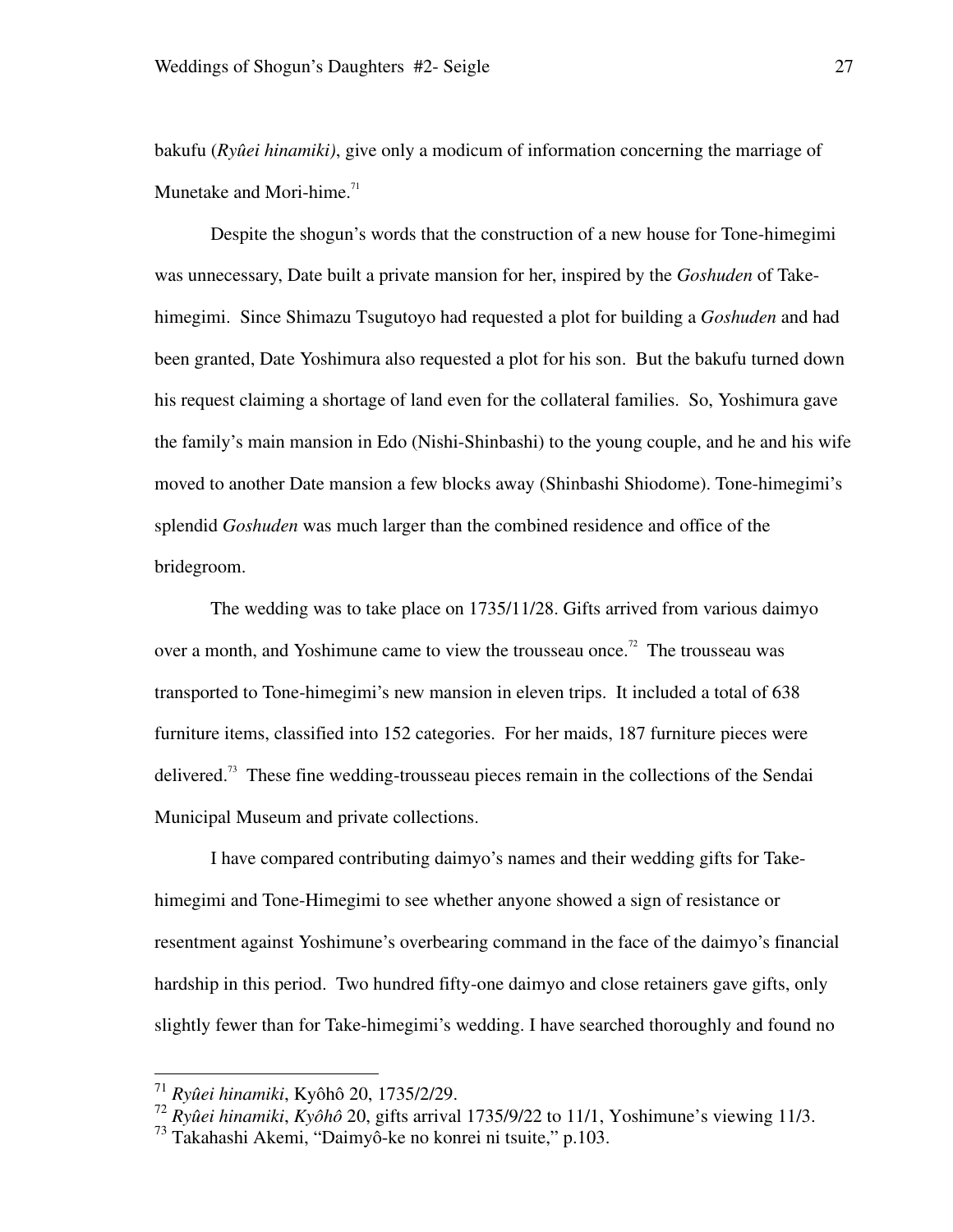sign of disaffection. The gift donors on Take-himegimi's list who do not appear in Tonehimegimi's had died, and their sons or successors in most cases gave gifts similar to those their fathers had given to Take-himegimi.

Returning to Yoshimune's personal wedding gifts to his favorite son Munetake, if one compares them with his gifts to Take-himegimi and Tone-himegimi questions persist. Although an explanation has been attempted earlier, I would like to examine the shogun's gifts again.

# **Gifts from Yoshimune to**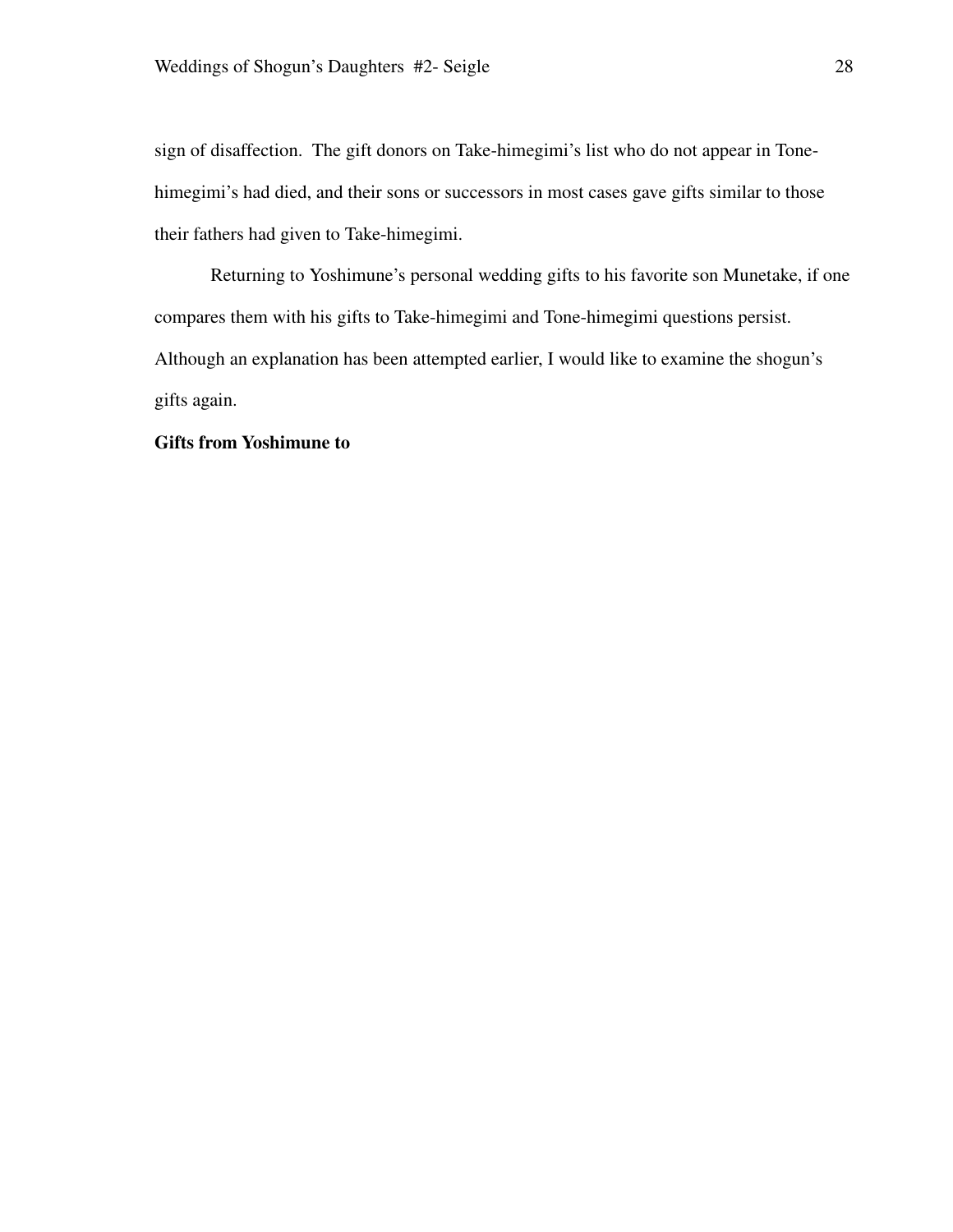| Take-himegimi                          | Tone-himegimi                                               | Munetake & Mori-hime          |
|----------------------------------------|-------------------------------------------------------------|-------------------------------|
| Saber by Yoshiie                       | 2 long swords by:                                           | <b>To Mori-hime:</b>          |
| Sword by Kanenaga                      | Ichimonii (15 pces of gold)                                 | One named tea caddy,          |
| Short sword by Morikage                | Masanaga(20 pces of gold)                                   | Yaegaki                       |
| 2 named tea caddies,                   | Short sword by Kanemitsu                                    | 30 pces silver $\&$           |
| Shimmed (Dawn) & Kumoi                 | 2 fine named tea caddies,                                   | 20 bundles of cotton          |
|                                        | Koiyaho & Itakura                                           | 2 kinds fish; 1 pair keg wine |
| 7 kyara perfume woods                  | 8.267 lbs of kyara perfume                                  | 4.2lbs of kyara perfume       |
| 50 rolls of red and white              | 50 rolls of red and white                                   |                               |
| saya silk<br>50 rolls of red and white | saya silk                                                   | <b>To Munetake:</b>           |
| heavy crepe silk                       | 50 rolls of red and white<br>heavy crepe silk               | 10 rolls of fabric            |
|                                        | 30 bales of cotton                                          | 30 pieces of silver           |
| 3000 ryô gold                          | 300 pieces of silver<br>1 box of fish                       | 2 pairs kegs of wine          |
| 500 ryô in rice                        |                                                             | 3 kinds of fish               |
| (Jikki, 8:516, 1729/11/21)             | $(Jikki, 8:706, 1735/12/1, \&$<br>Tone-hime onkata goyôshi) | (Jikki, 8:710, 1735/12/19)    |

In contrast to his generous gifts and sums of money given to Take-himegimi and to Tone-himegimi, those Yoshimune sent to his son and daughter-in-law for their wedding were remarkably small and simple, truly parsimonious. I propose that these discrepancies came from his personality and philosophical convictions.

Assuming that Yoshimune had in mind protecting the integrity of feudal territory and strengthening primogeniture by discriminatory treatment of his sons, the purpose of the extremely frugal wedding for his son seems to be symbolic and philosophical rather than economical. When Yoshimune inherited the Kii Tokugawa household, he faced the most extensive and difficult problems a domain ruler could encounter. He put the welfare of his subjects at the top of his concern and acted mercifully and fairly as he ruled. To be considerate for others was embedded in his character by his father Mitsusada. When Yoshimune was a boy, his vigorous exercises in martial arts made him hungry and he ate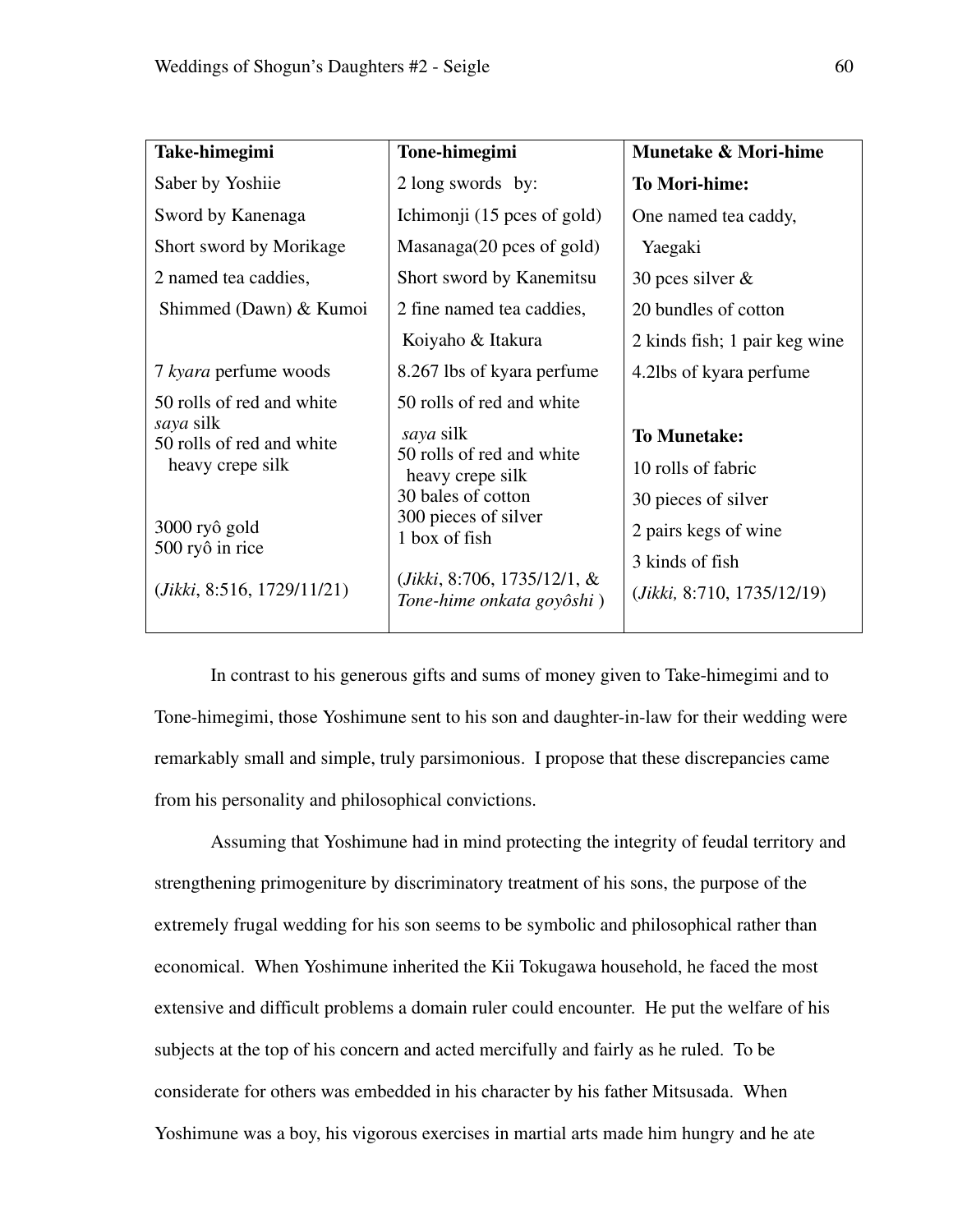huge meals. His father admonished him, "You are an illegitimate son, a paltry samurai. With your limited income, if you wish to foster even one more retainer who will be an asset to the family, you must not indulge yourself with a large amount of food and warm clothes. You yourself must be thrifty, share even a bowl of rice with your retainer and give him one more robe. This is the spirit needed for governing a domain."<sup>74</sup>

Coming to the shogunate, Yoshimune did everything he could to tighten economy wherever possible to cope with an empty treasury, and help the poverty-stricken hatamoto class by forgiving debts and loaning money. He repealed the rule for the commoners to kneel and kowtow on the ground if they encountered the shogun on his outing.<sup>75</sup> His reign nevertheless underwent a series of disasters: floods, droughts, locust blight, famine and starvation of millions, followed by peasants' resentment of high taxation erupting into riots. In the midst of such financial and political troubles, he never stinted on the outlays for Ten'ei-in, Gekkô-in and other ladies he inherited from previous shoguns on the premise they were not his, but his predecessors'.

Examining these facts we realize that Yoshimune was the kind of man who reserved the best for the person who was farthest in relationship but to whom he was bound by *giri* 義 理 obligations**;** he forced sacrifice on himself and on those most closely related. Thus, he treated Take-himegimi most generously, then his cousin's daughter Tone-himegimi, then last of all his beloved son and his wife.

This propensity was also clear in his treatment of his mother. Yoshimune's mother Jôen-in (浄円院)was of humble birth, but by all accounts he loved her very much and showed her his utmost respect. However, he was the antithesis of Tsunayoshi, who permitted

<sup>74</sup> *Jikki*, 9:319.

<sup>75</sup> *Jikki*, 8: 278. Kyôhô 7, 1722/7/13. He decreed that pedestrians must kneel and bow only when spoken to by the shogun, a surprisingly liberal attitude for a Tokugawa shogun.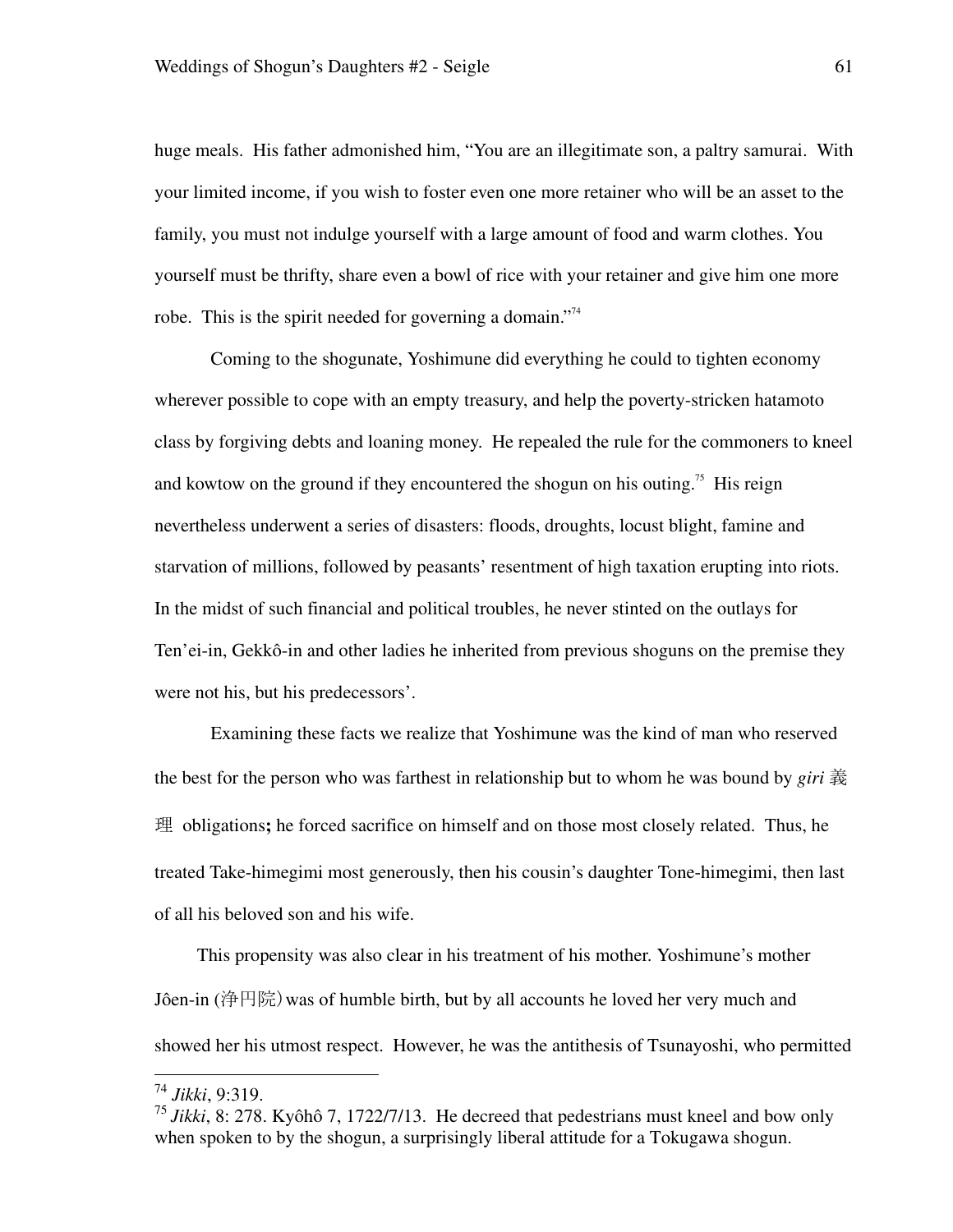his mother Keishô-in (桂昌院) all the self-indulgence and extravagance she wished. While he treated Shogun Ienobu's consorts Ten'ei-in (天英院) and Gekkô-in (月光院) with the greatest generosity and courtesy, he gave Jôen-in no material luxury or comfort.<sup>76</sup> To her he expressed his profound love and appreciation only in private. Similarly, when his mother died, he firmly declined the Kyoto court's offer to confer on Jôen-in an official rank,  $\eta$  just as he declined the appointment by the emperor to the position of Minister of the Left.**<sup>78</sup>**

There is also an episode recorded in *Jikki*, proving that he did not grant his mother her entreaty but accepted Ten'ei-in's intercession. A loyal subject since Yoshimune's Kii days had been dismissed and banished to Kii for domiciliary confinement. His mother, a lady-in-waiting at the Ôoku, begged Jôen-in for help. Jôen-in spoke to Yoshimune but he told her not to interfere with political matters. The man's despondent mother, fearing she would die before seeing her son again, then begged Ten'ei-in to speak to Yoshimune. Ten'eiin appealed to him, "It is true that women should not intervene in national affairs, but saving even one grieving person is a duty of the mother of this country," and she asked him to bend his principle in this case. Yoshimune immediately ordered the release and return of the young man to Edo.**<sup>79</sup>**

His attitude toward his closest, most loyal subject was the same. His most trusted councilor was Matsudaira Norisato (松平乗邑 read also Norimura), who devoted his entire life to Yoshimune, and the shogun, too, favored him above anyone else. Yet he expressed his appreciation of Norisato in no way beyond small personal gifts such as a coat jacket, a pair of

<sup>76</sup> *Jikki*, 9:325, says, Yoshimune's respect for Ten'ei-in and Gekko-in exceeded expectations. He gave Ten'ei-in 11,000 ryô in gold and 1000 bales of rice annually, and to Gekko-in 8,600 ryô and 1,300 bales of rice.

<sup>77</sup> *Jikki,* 9:326.

<sup>78</sup> *Tokugawa shoke keifu*, 3: 3.

<sup>79</sup> *Jikki*, 9:325-326.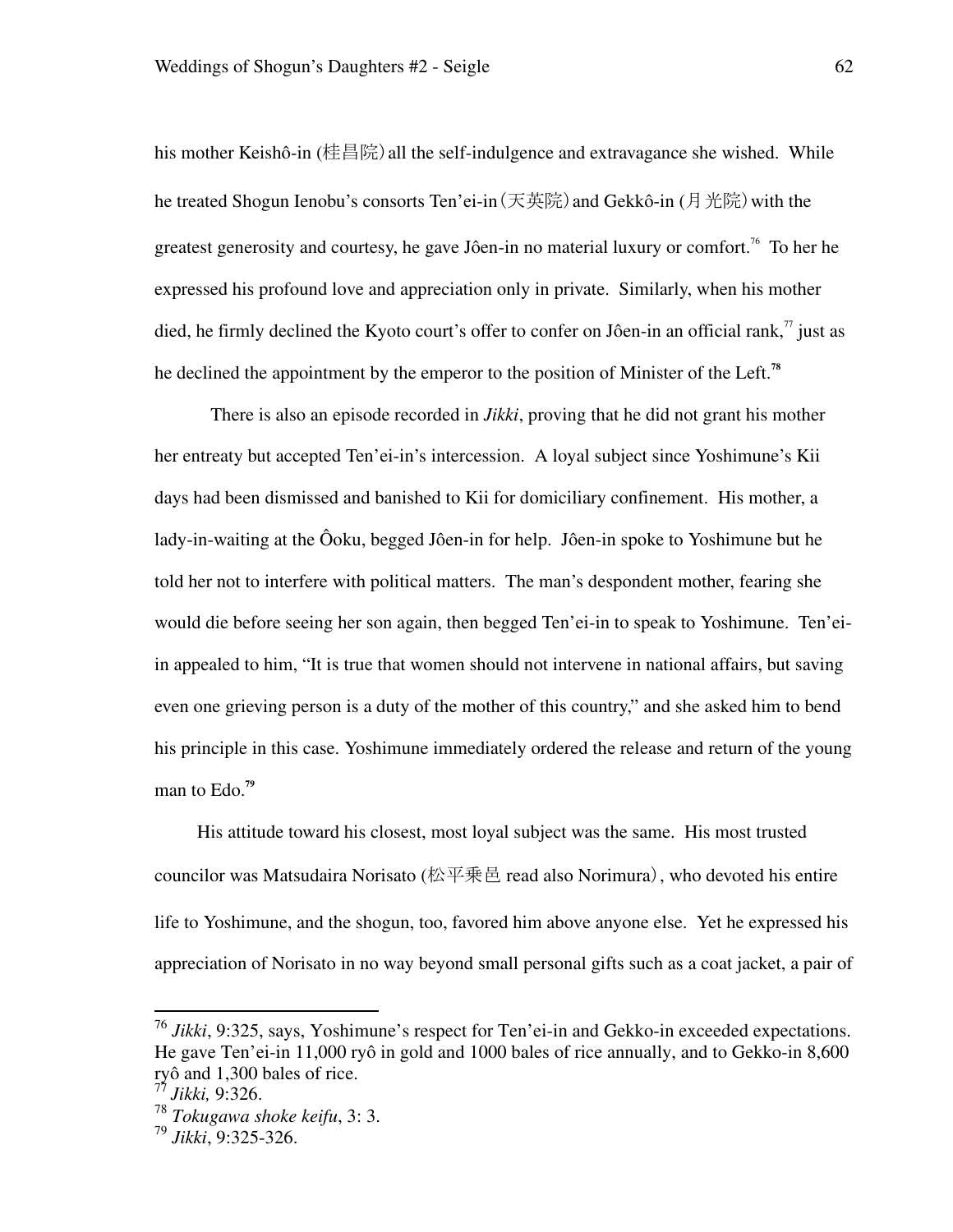painting scrolls, an example of calligraphy by his son Takechiyo (Ieshige), or asking after Norisato's mother and giving him some medicine for her.<sup>80</sup> Yoshimune did not increase Norisato's stipend of 60,000 koku, which he had inherited from his father, until the very end of his services in 1745, when the shogun finally increased it by 10,000 koku. However, in the same year, Ieshige succeeded his father as the ninth shogun, and within twenty days stripped Norisato of all his honors and stipend of  $70,000$  koku.<sup>81</sup> It is said that Ieshige carried out this demotion because he thought that Norisato had become arrogant and autocratic, and Yoshimune, who had wished his son to act as a ruler, agreed with the new shogun's decision to eliminate Norisato from the center of bakufu administration.<sup>82</sup> In the end, Norisato even lacked a house to live in. Compared to the 220,000 koku that Tsunayoshi had showered upon his favorite retainer Yanagisawa Yoshiyasu, Yoshimune's treatment of Matsudaira Norisato verged on injustice. However, Yoshimune did send word to Norisato often, asking after his health. $83$ 

The significance of Yoshimune's marital arrangements for his adoptive daughters pales in comparison to his efforts at political reforms and other achievements. But his actions in these matters reveal philosophical, social and political principles that he embodied: using the shogunal policy of adoption, Yoshimune countered Kyoto's aristocratic influence on the

<sup>80</sup> Examples of small favors, *Jikki*, 8:346, 378, 403, 460, 475, 585, 636, 808.

<sup>81</sup> *Jikki*, 9:346.

<sup>&</sup>lt;sup>82</sup> Ôishi Manabu, *Yoshimune to Kyôhô no kaikaku*, pp. 315-33, gives as one of the reasons for the sudden downfall of Norisato, his dictatorial handling of taxes and causing the suffering and uprising of peasants. Both he and Ôishi Shinzaburô, in *Yoshimune to Kyôhô kaikaku*, p. 62, give as another reason for Ieshige's dismissal of Norisato: earlier Norisato had suggested that Ieshige as heir be displaced by Yoshimune's second son Tayasu Munetake, because of Ieshige's lack of intelligence and speech impediment. This was first advocated in *Sannô gaiki*, and adopted by many historians.

<sup>&</sup>lt;sup>83</sup> Norisato's arrogance, eventual downfall and lack of residence, and Yoshimune's concern for him are all discussed in *Jikki*, 9: 200.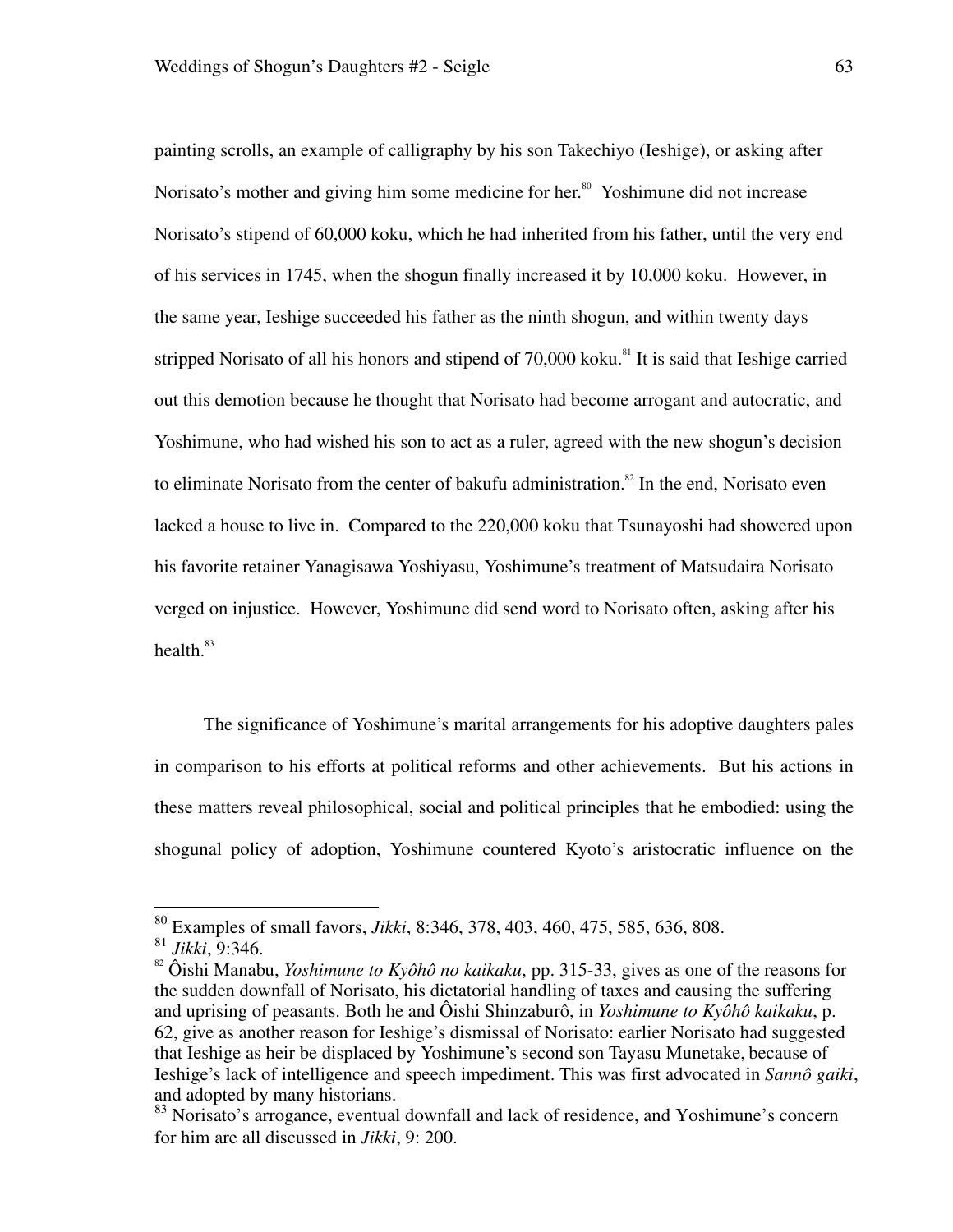Ôoku and strengthened his identification with the samurai traditions, while demonstrating his moral principles and priorities in treatment of various individuals in reverse relationship with them.

 To complete the story of Tone-himegimi, in 1743, her father-in-law died, and her husband Munemura succeeded to the headship of the Date-Matsudaira.<sup>84</sup> As the young couple moved into the main mansion, another *Goshuden* had to be built for Tone-himegimi. Date requested that the bakufu return the area facing the Hama Garden to Date and channel the good water of Tama River to the house, emulating Shimazu's demand. The requests were granted. The construction of the *Goshuden* took two years, and Tone-himegimi moved into the newly built *Goshuden* on 1745/3/5. She lived there for only ten months before she  $\text{died}^{85}$  at the age of twenty-eight giving a birth to her third child, leaving two older daughters and the widowed Date Munemura. The baby did not survive.

#### **Goshuden - the Emblem of a Shogunal Daughter**

At this point, I wish to discuss *Goshuden* that has been mentioned several times in this essay in connection with the shogunal daughters' marriages. *Goshuden* was the special new mansion built for a Tokugawa himegimi when she was wedded. All aristocrats and daimyo divided their houses into the public area (*omote*), and the interior area (*oku*) where they had their private life with their wife.<sup>86</sup> However, since the Kamakura period, if a general or shogun married a high-born wife, she lived in a separate residence or wing which was called *Goshuden* 御主殿、御守殿. When Tsuru-himegimi married Kii Tokugawa's Tsunanori, and Yae-himegimi married Mito Tokugawa's Yoshizane, their residences should have been called

<sup>84</sup> Tone-himegimi's name was changed to Tsunako on1737/11/15. *Bakufu soinden*, p. 122.

<sup>85</sup> Jikki, 9:366. Enkyô 2, 1745/leap 12/16.

<sup>86</sup> Discussed in detail by Takie Sugiyama Lebra in her *Above the Clouds*, pp.158-163.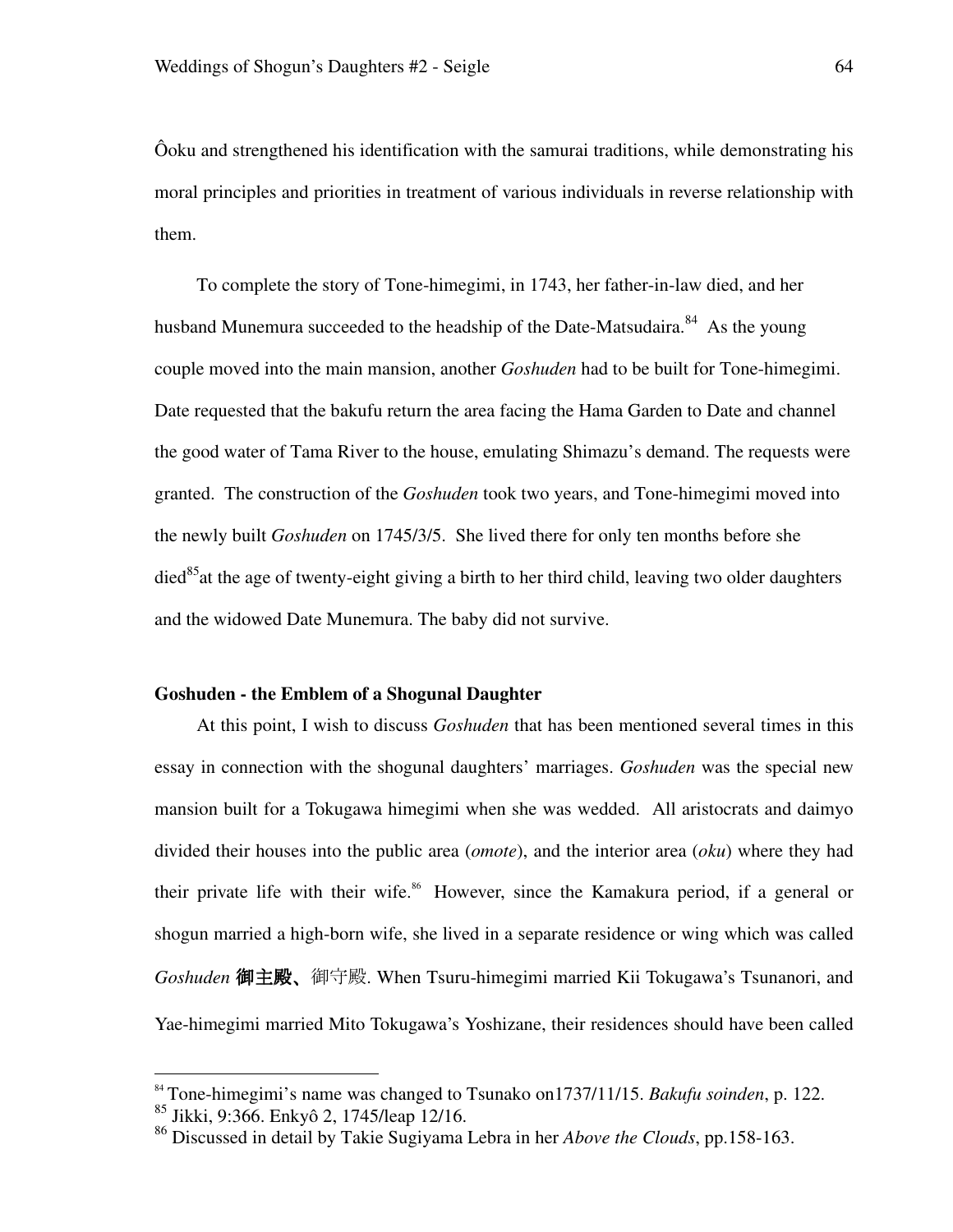*Goshuden*, but the appellation had not yet been re-established. In the eighteenth century, the name "*Goshuden*" was revived when it was ruled that the shogun's daughter married a man from the collateral Tokugawa or a daimyo of above the court rank of the Third, a new residence had to be built exclusively for her and her staff. At first the *kanji* characters used for this word meant the main building or major mansion 御主殿. Subsequently, the character was substituted by the kanji meaning "protection," the word changing into "a protected mansion" 御守殿**.** 

Needless to say, the construction of such a special building incurred great expense to the daimyo who had to marry a shogunal daughter, often driving his household finances into the ground. The term came into use when Take-himegimi, the fourth adopted daughter of Tsunayoshi, married Shimazu Tsugutoyo in 1729. When the eighth shogun Yoshimune's adoptive daughter Tone-himegimi married Date Munemura, her newly built residence was also called *Goshuden*. After that, the building of *Goshuden* was discontinued until the early nineteenth century. The residences of numerous daughters of Ienari, who married daimyo but not of the highest echelon, did not merit the use of this grand term; their houses were simply called "Residence" (*Osumai* 御住居).

It was with the marriage of Shogun Ienari's thirty-fourth child, Yô-himegimi (溶姫君、 also read Yasu-himegimi) to Maeda Nariyasu (前田斎泰,1811-1884), that the appellation of *Goshuden* came back into use,<sup>87</sup> although this term was not officially approved for her use for many years. At the time of eleven-year-old Yô-himegimi's marriage, the Maeda family put tremendous effort and expense into the construction of her residence; therefore Nariyasu

<sup>87</sup> The date of marriage Bunsei 9, 1826/11/27 *Bakufu soinden*, p. 171. The Maeda mansion was called "Osumai," not Goshuden, until 1855. Matsumoto Yûsuke, "*Eshi no mita Kagahan Hongô-tei,*" Note #11, p. 57. Also *MEZ*, 3:241-242.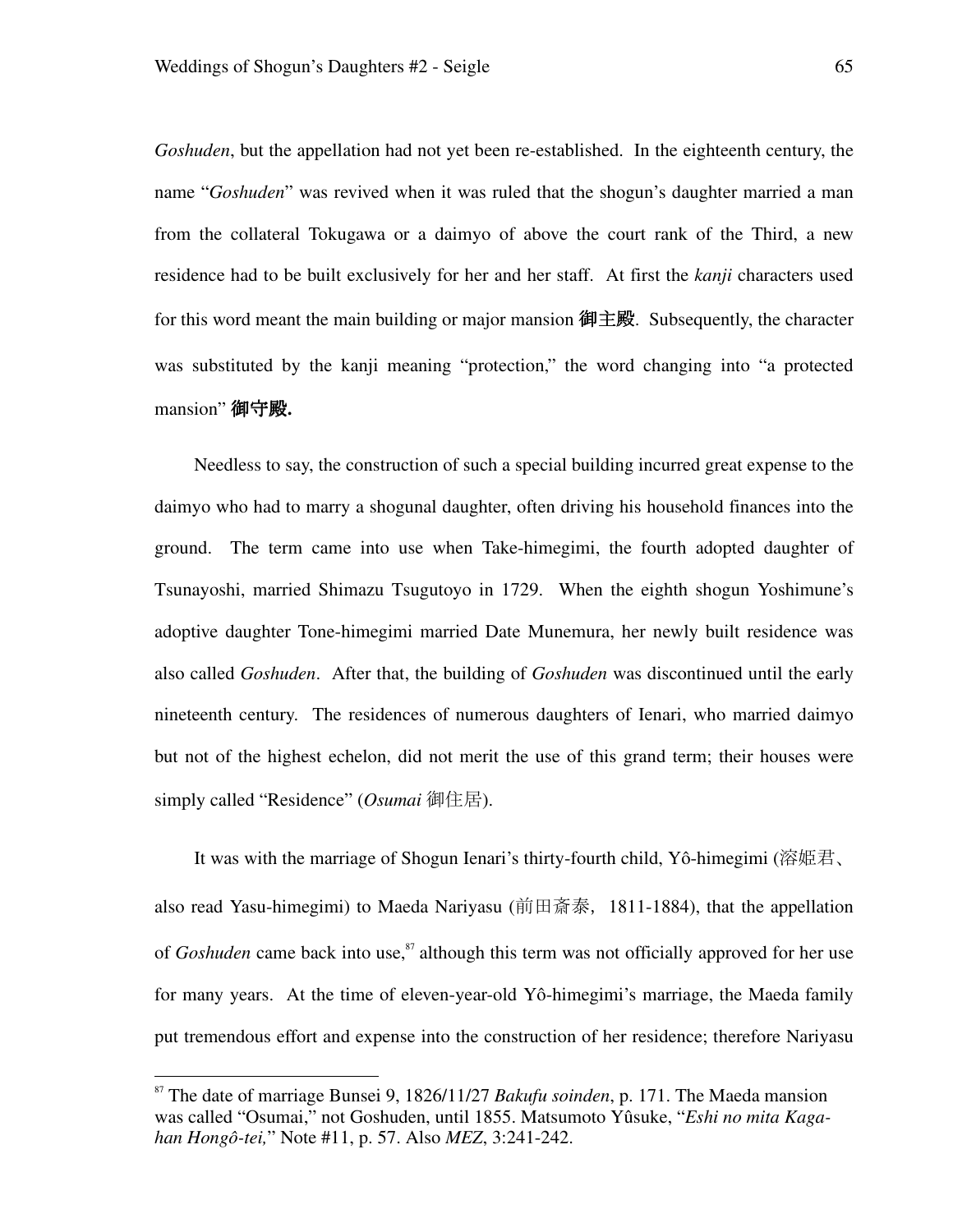requested the prominent appellation of *Goshuden*. However, since Maeda was not one of the Tokugawa branches, her residence was first called *Osumai.* Finally in 1856, when Nariyasu was promoted to the Third Rank by the Kyoto court, the Maeda family again requested that the residence be renamed *Goshuden* and it was granted. Yô-himegimi waited for twentynine years for the glorious title of *Goshuden* to be conferred to her residence. Thereafter the appellation was revived but still restricted to the marriages of shoguns' daughters with the head of a Tokugawa collateral or someone with the court rank of Third.

After this event, the term became inordinately popular and was used indiscriminately. Not every shogun's daughter's house or new wing merited the name by the regulations mentioned above. As stated before, the term should have been applied to shogun's daughters who married into the families of the Owari, Kii, and Mito Tokugawa, and the Three Lords of Tayasu, Hitotsubashi, and Shimizu. The other qualification: the marriage with a daimyo with the official rank of Third, hardly existed; it was a rank given to high-ranking aristocrats; Maeda Nariyasu was an exception. Also, in reality, no *Goshuden* was ever built for the *Gosankyô* families, and all other residences of shogunal daughters, who were married into the non-Tokugawa daimyo, should have been called *Osumai*. Yet the name *Goshuden* was popularized in the extreme during the reign of the eleventh shogun Ienari, whose numerous daughters needed spouses and married unrelated daimyo of less illustrious status. It is not clear who began to use the term erroneously, but the Edo world fell in love with the term *Goshuden*, applying it indiscriminately and randomly to the residences of all married daughters of the shogun, and even to their ladies-in-waiting, expanding the use to include their personae, fashion, and various accessory items. For example *Goshuden* look, *Goshuden* hair style, *Goshuden* kimono patterns, or *Goshuden* way of dressing referred to the styles of ladies-in-waiting who worked for any married daughter of Shogun Ienari. Most errors came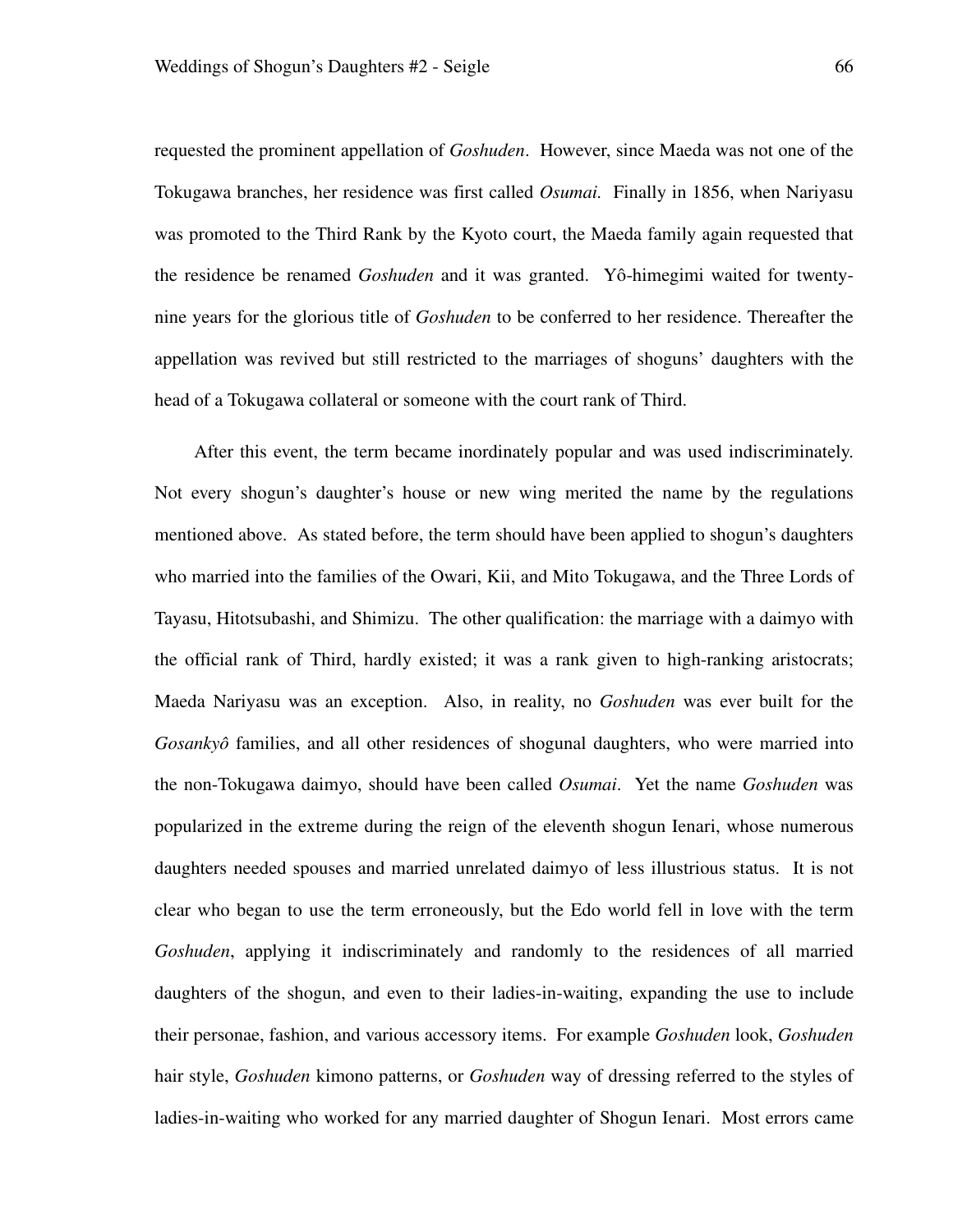from public ignorance of the appropriate use of the term, which must have dismayed the bakufu, but they could not control the problem.

The Maeda mansion was a large edifice, famous since the early seventeenth century. Contemporary archaeological excavations of the former Maeda site, the present main campus of the University of Tokyo, which begun in 1984, have uncovered many artifacts and revealed rich historical information.<sup>88</sup> Yô-himegimi's *Goshuden*'s gate, built in 1825 on the Maeda estate, is the only extant Red Gate (*Akamon*),<sup>89</sup> with the signal red color for the gate of a shogun's daughter's mansion. It remains as the famous *Akamon*. The major part of the Maeda estate in the Hongô district was transferred to the Ministry of Education in 1871 and eventually to the University of Tokyo (founded 1877).

#### **Conclusion**

<u>.</u>

Studies of Tokugawa himegimi and their weddings have revealed a number of hitherto unknown or neglected facts. The fact that there was a tradition of marriage politics in Japan since the seventh century, inherited by the rulers of different periods including the Tokugawa shogun is obvious. But there has been hardly any study of Tokugawa shoguns daughters' marriages because of the lack of data, even in manuscripts. That the marriage politics of the Tokugawas after the seventeenth century differed from those preceded them was expected. The only shogun who emulated the ambition of the Fujiwara ministers to become the emperor's maternal grandfather was Ieyasu, although his use of marriage politics was not limited to it. Ieyasu used Tokugawa daughters for diverse political purposes, and to accommodate his needs, adopted many daughters. Such adoptions and marriages expressed his approbation of the daimyo's contribution in the period of bakufu establishment; those

<sup>88</sup> Miyazaki Katsumi, "*Edo Hongô no Kaga yashiki,*" p. 30.

<sup>89</sup> Oikawa Yoshio, "Hongôtei no goten kûkan," p. 131.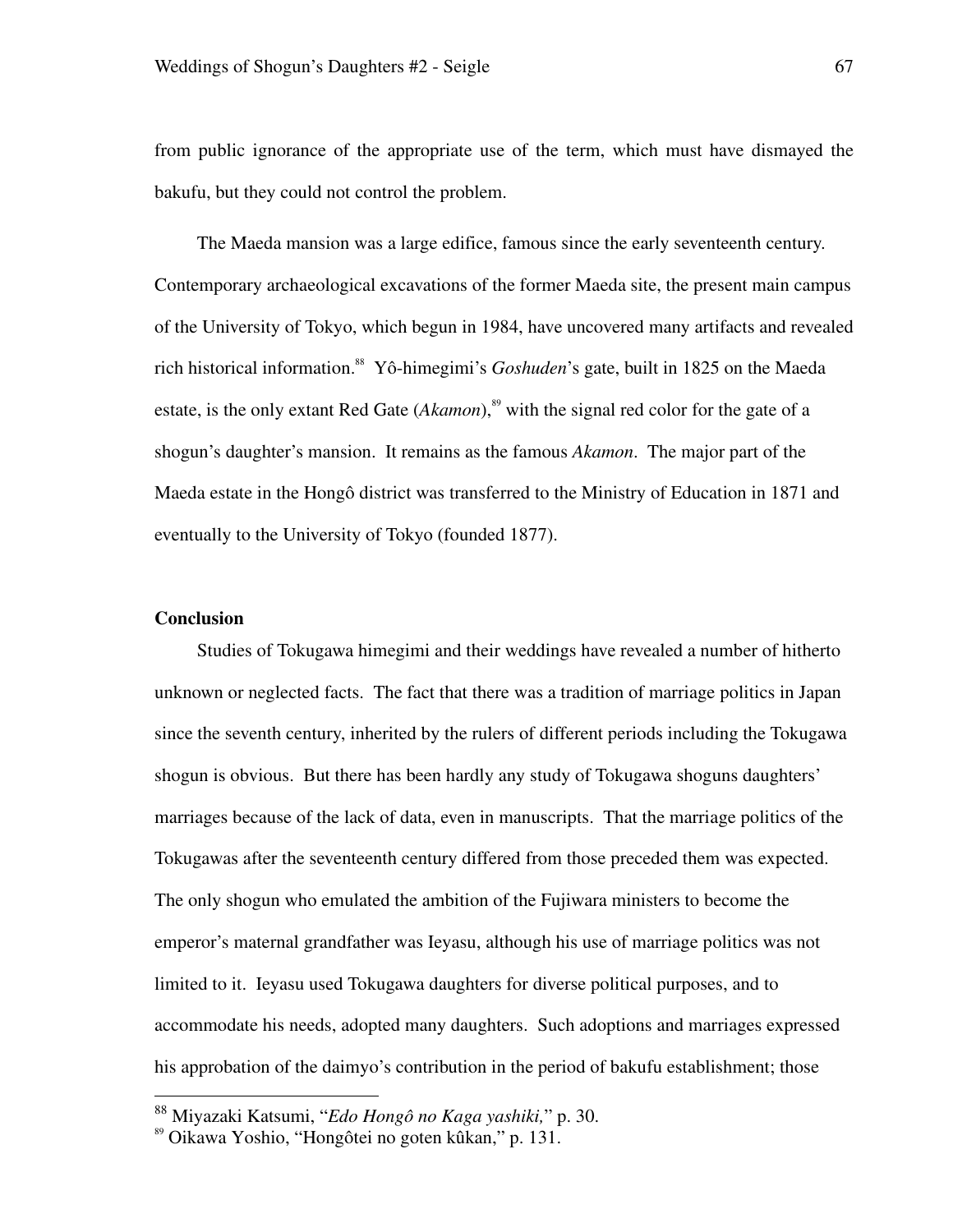daimyo whose daughters were being adopted and those who were ordered to be married to them gratefully obeyed the shogu's wishes. Adoption and marriage both strengthened the bakufu and solidified and perpetuated the Tokugawa power. Such adoption and marriage also insured the loyalty by creating family relationships for the both daimyos involved. As an added attraction, Ieyasu bestowed his old family name of Matsudaira to show the daimyo that he was now considered a member of an inner circle.

Shogun's daughters' weddings created other complex ramifications, and I have given two examples. One is Tsunayoshi's solution of financial matters by obliging the daimyo to present trousseau gifts to the marrying daughter. His reason for adopting as many as four daughters might have been emotional and partially political for strengthening Tokugawa family ties. Neither was unique. But his trousseau collecting by command was unique and shameless; it became a tradition and continued over a century.

The other finding from this study is the complex psychological and philosophical reason for Shogun Yoshimune's contrasting handlings of his two adopted daughters' and his favorite son's weddings. In my thinking, Yoshimune lived up to his principles by the illogical, puzzling treatment of the three weddings. We can witness the manifestation of his modest and frugal personality inherited from his ancestor Ieyasu, cohabiting with his strong but unconventional sense of obligation and respect for his benefactor Tsunayoshi.

 I have studied the adopted daughters of other shoguns, Ieharu's Tane-himegimi, and Ieyoshi's Aki-himegimi and Ito-himegimi, as well as some natural daughters of Ienari, whose wedding documents exist. They will be discussed in a separate essay.

E N D

#### **Bibliography for Shoguns' Daughters**

*Bakufu soinden* 幕府祚胤伝 (Fortunate scions of the Tokugawa), in *Tokugawa shoke keifu* 徳 川諸家系譜 (Genealogies of the Tokugawa Clan), vol. 2: 1-195. Tokyo: Zoku-Gunsho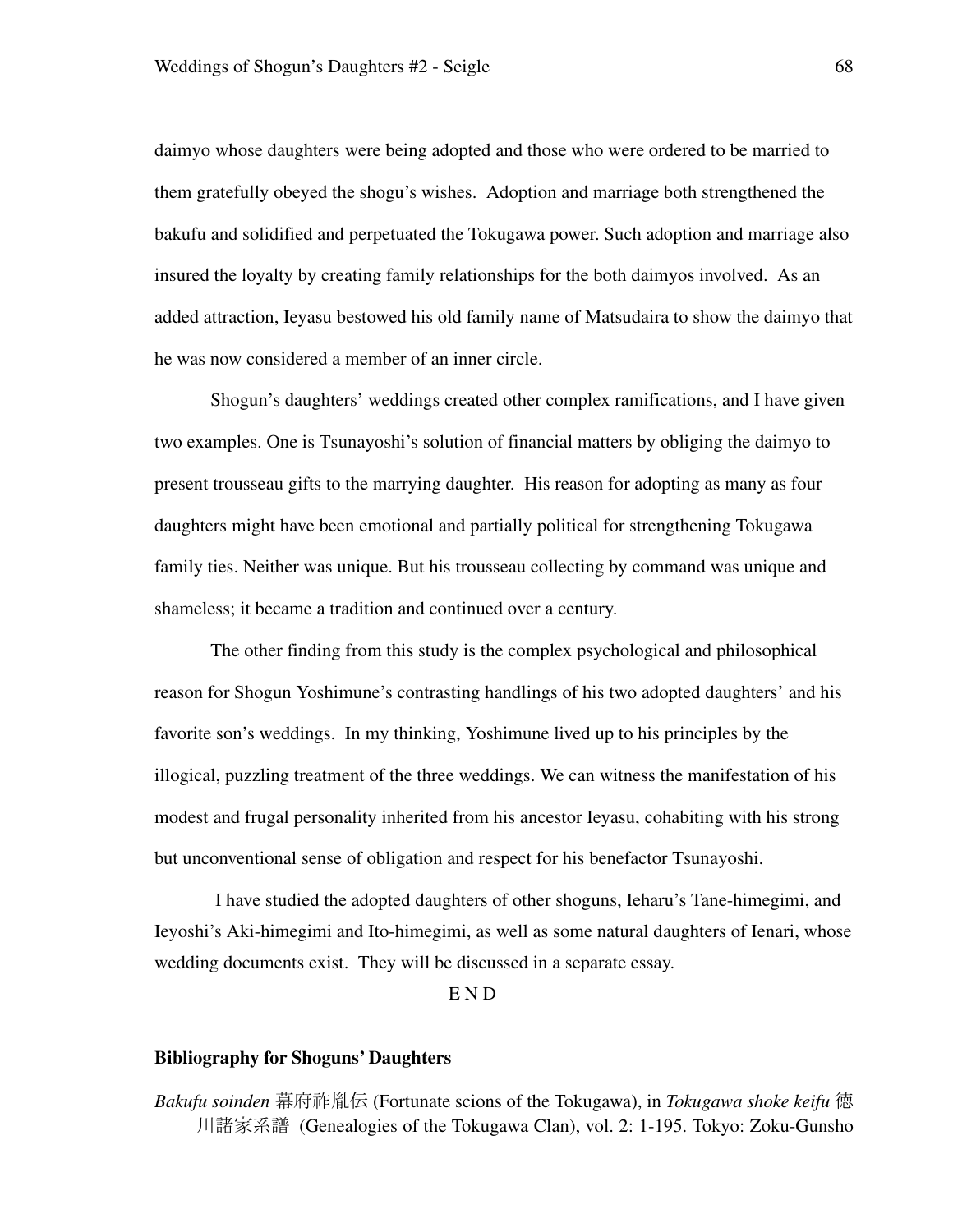Ruijû Kanseikai, 1979

- Berry, Mary Elizabeth, "Did women Have a Genroku?" at the Symposium "Wives, Concubines, Courtesans, Nuns, Early Modern Japanese Women," at the University of Pennsylvania, April 4, 2009.
- *Buya shokudan* (武野燭談 Soldiers'talk around a lantern), author unknown, 1709. *Edo shiryô sôsho* 江戸資料叢書. Reprint, Tokyo: Jinbutsu Ôrai-sha, 1967.
- Chikamatsu Machiko 近松真知子, "Daimyo no kon'in" (大名の婚姻 Marriages of daimyo) in *Konrei* (婚礼 Weddings). 114-137. Nagoya: Tokugawa Bijutsukan, 1991.
- *Edo bakufu nikki* (Edo bakufu journals 江戸幕府日記)MS.multiple volumes. Tokyo Daigaku Shiryô Hensanjo.
- *Edo bakuhan daimyôke jiten (*江戸幕藩大名家事典 Dictionary of Edo bakufu domain daimyo*), vol 2. Edited by Ogawa Kyôichi* 小川恭一*. Tokyo: Hara Shobô, 1992.*
- Enchi Fumiko , *Tokugawa-ke no fujintachi* (Ladies of the Tokugawa family). Tokyo: Shûeisha, 1977.
- *Genroku Hôei chinwa* (元禄宝永珍話 Unusual stories of Genroku-Hôei eras), 1688-1709, author unknown. Reprint in *Kinsei fûzoku kenbunshû*, (Collected observations on Edo period customs and mores), ed. by Kokusho Kankôkai. 4 vols. 1911. Vol. 1 of reprint (Tokyo: Kokusho Kankôkai, 1970), 143-241.
- *Genroku sekenbanashi fûbunshû* ( 元禄世間話風聞集 Collection of town gossip during the Genroku era), author unknown, 1696-1703. Reprint, ed. by Hasegawa Tsuyoshi. Tokyo: Iwanami Bunko, 1994.
- *Gien jugô nikki* (The Diary of Gien Jugô) Tokyo: Zoku Gunsho Ruiju Kanseikai, 1976.
- Hashimoto Masanobu, ed., *Kinsei buke kan'i no kenkyu*. (近世武家官位の研究 Studies of Edo period official samurai ranks). Tokyo: Zoku-Gunsho ruijû kanseikai), 1999.
- Hata Naoko 畑尚子, "Oku jochû hôkô ni tsuite"(奥女中奉公について Serving women of daimyo houses), Journal of Edo-Tokyo Studies, No. 3 (March 1998), 137-160.
- Hayashi Reiko 林玲子, ed., *Josei no kinsei* (女性の近世 Near Modern period for women), vol. 15 of *Nihon no kinsei*. 18 vols. Tokyo: Chûô Kôronsha, 1993.
- Hayashiya Tatsusaburô 林家辰三郎, *Tenka tôitsu* (天下統一 Unification of Japan), vol. 12 of *Nihon no rekish*i. 36 vols. Tokyo: Chûô Kôronsha, 1966.

Horiuchi Hideki 堀内秀樹, "Shiryô kara mita onari to chiikô shutsudo shiryô" ( 史料から見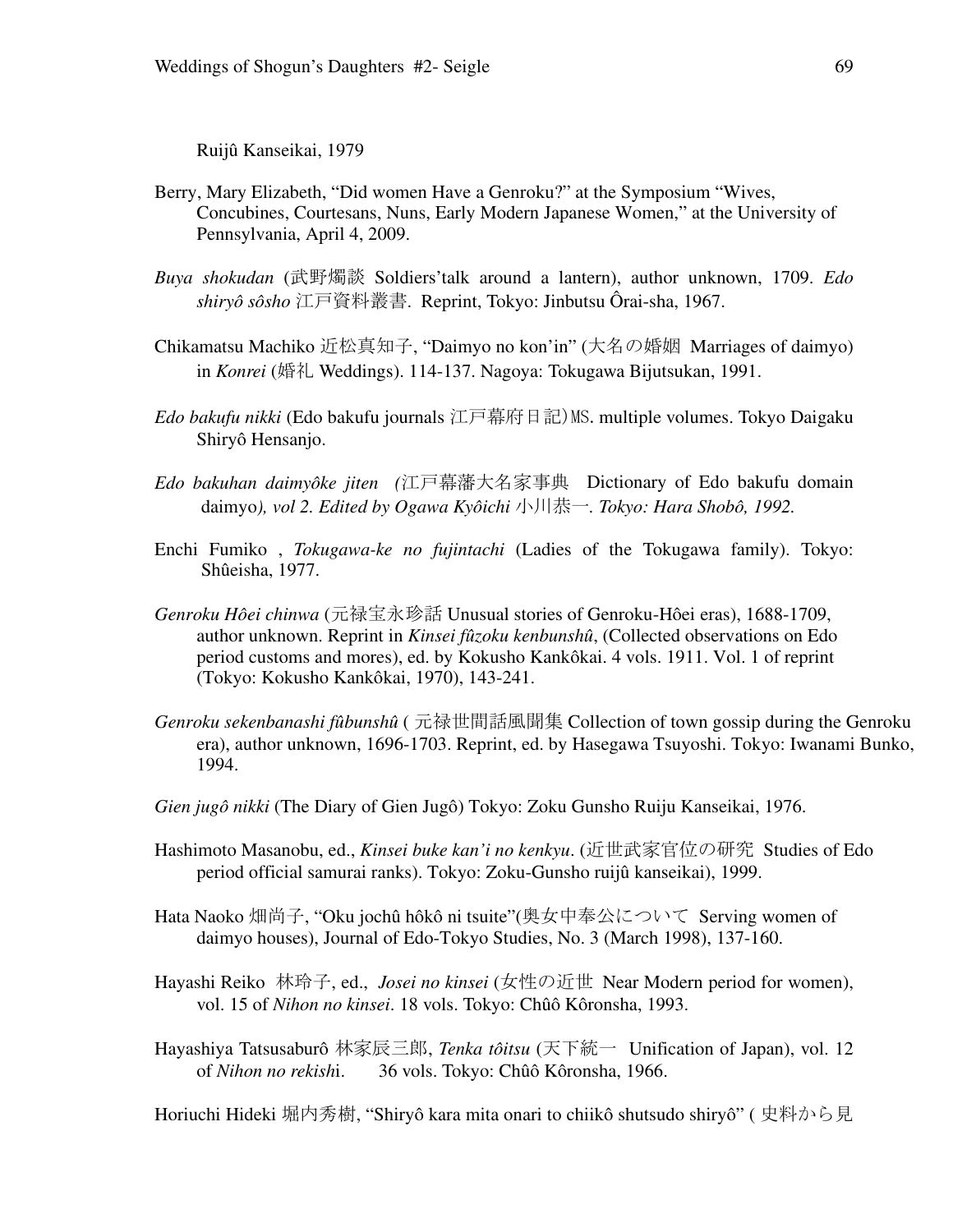た御成と池遺構出土資料 Shogun's visits examined by data, and data excavated from a pond site), 138-147 in *Kaga-den saihô* 加賀殿再訪.

- *Hosokawa-ke shiryô* 細川家資料, 15 vols. In *Dainippon kinsei shiryô* (大日本近世史料 Edo Japan archives). Tokyo: Tokyo Daigaku Shuppankai, 1969-1996.
- Ichioka Masakazu 市岡正一, *Tokugawa Seiseiroku* (徳川盛世録 Records of Tokugawa prosperity, 1889). Tokyo: Hakubunsha, 2 vols. Reprint: Heibonsha, 1989.
- Ikeda Kôen 池田 晃淵, *Ôoku no jochû* (大奥の女中 Ôoku maids), 3 vols. Tokyo: Fuzanbô, 1894.
- Inagaki Shisei 稲垣史生, *Kôshô Edo buke shidan* (考証江戸武家史談 Historical studies of Edo's military families). Tokyo: Kawaide Bunko, 1993.
- Ise Teijô 伊勢貞丈, *Teijô zakki* (貞丈雑記 miscellaneous note [on etiquette] by Teijô), 1763. Reprint, Tokyo: Meiji Tosho Shuppan, 1955.
- Itô Tasaburô, *Kinseishi no kenkyû* (Studies of near-modern history), 3 vols. Tokyo: Yoshikawa Kobunkan, 1981-1984.
- *Jikki* 実記*,* see *Tokugawa jikki* 徳川実記.
- *Kaga-den saihô* (加賀殿再訪 Revisiting the Kaga Mansion), edited by Nishiaki Yoshihiro 西秋良宏. Tokyo: Tokyo Daigaku Shuppankai, 2000.
- *Kanekakyô-ki* 兼香卿記 (Diary of Ichijô Kaneka 一条兼香 [1693-1751]). MS. Tôdai Shiryô Hensanjo.
- Kanzawa Tokô (Teikan) 神沢杜口(貞幹),*Okinagusa* (翁草 Oldman grass, 1777)*.* Reprint in *Nippon zuihitsu taisei*, 3rd series, vols.19 to 24. Tokyo: Yoshikawa Kôbunkan, 1978.
- Kashiwazaki Eii 柏崎永以, *Korô sawa* (古老茶話 Teatime stories of an ancient man, 1741). *Nihon zuihitsu taisei*, 1<sup>st</sup> series, vol. 11: 1-162. Reprint: Tokyo: Yoshikawa Kôbunkan, 1975.
- *Kôhen Ryûei higan* (後編柳営秘鑑 Sequel to the secret mirror of the shogunate)*,* 2 vols. MS. Tokyo Daigaku Shiryô Hensanjo.
- Koike Tomio 小池富雄, "Daimyo no konrei chôdo" (大名の婚礼調度 Daimyo wedding trousseaux) in *Konrei*, 138-42. Nagoya: Tokugawa Bijutsukan, 1991.
- *Konrei* (婚礼 Weddings). Tokugawa Bijutsukan Zôhin-shô No.7. Nagoya: Tokugawa Bijutsukan, 1991.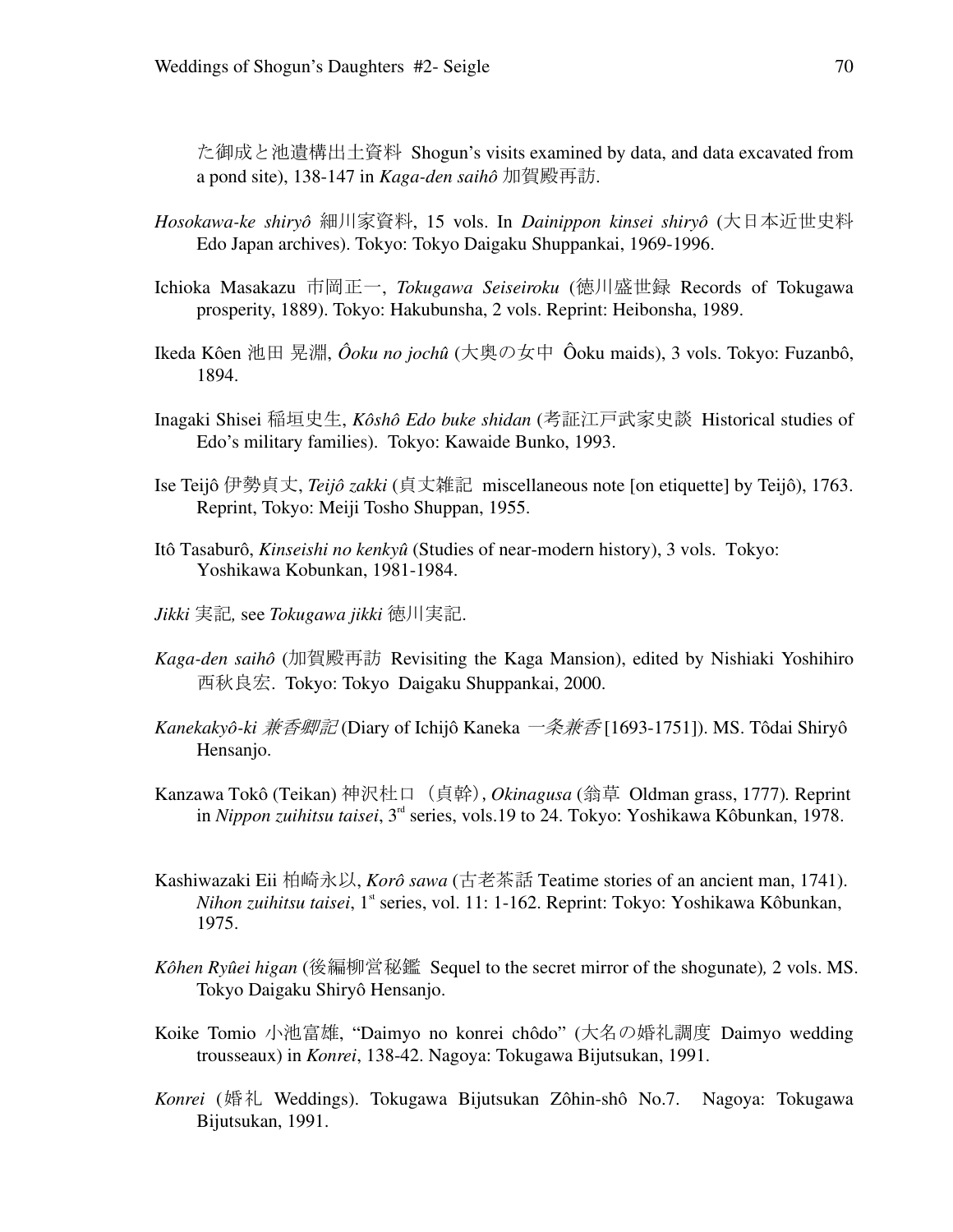- Kubo Takako 久保貴子, "Motohirokô-ki ni mieru kuge to daimyo" (基熈公記にみえる公 家と大名 Aristocrats and daimyo observable in Motohirokô-ki) in *Chû-kinsei no shiryô to hôhô* (中近世の資料と方法 Mid-Edo period data and methodology), edited by Takizawa Takeo 瀧澤武雄, 228-55. Tokyo: Tôkyôdô, 1991.
- -----------------, "Buke shakai ni ikita kuge josei" (武家社会に生きた公家女性 Aristocratic women living in the samurai society) in Hayashi Reiko, ed., *Josei no kinsei*, 71-96.
- Kumakura Isao 熊倉功, *Gomizunoo Tennô* (後水尾天皇 Emperor Gomizunoo). Tokyo: Iwanami Shoten, 1994.
- Kuwata Tadachika 桑田忠親, *Momoyama jidai no josei* (桃山時代の女性 Women of the Momoyama period). Tokyo: Yoshikawa Kôbunkan, 1981.
- Lebra, Takie Sugiyama, *Above the Clouds.* Berkeley, Los Angeles, London: University of California, 1993.
- Lévi-Strauss, Claude, *The Elementary Structures of Kinship*, translated by James Harle Bell, John Richard von Sturmer, and Rodney Needham. London, Eyre & Spottiswoode, 1969.
- Masuda Yoshimi 増田淑美, "Nôson josei no kekkon" (農村女性の結婚 Marriages of rural village women), in Hayashi Reiko*,* ed., *Josei no kinsei*, 167-90.
- Matsudaira Tarô 松平太郎, *Edo jidai seido no kenkyû* (江戸時代制度の研究 Studies of Edo period political system)*.* Tokyo: Kashiwa Shobô, 1919. Reprint edited by Shinji Yoshimoto. Tokyo: Kashiwa Shobô, 1966.
- *Matsu-himegimisama gonyûyo-ki* (松姫君様御入輿記 Records of Matsu-himegimi's wedding), 1708 MS. Naikaku Bunko.
- *Matsu-himegimisama goyôshi goengumi no tome* (松姫君様御養子御縁組之留 Memo on the adoption and engagement of Matsu-himegimi), 1708 MS. Naikaku Bunko.
- Matsumoto Yûsuke 松本祐介, "Eshi no mita Kaga-han Hongô-tei"(絵師の見た加賀藩本郷 邸 Kaga domain's Hongo mansion seen by a painter) in *Kaga-den saihô,* 53-57.
- Matsuo Chitose 松尾千歳, "Shogun-ke to Shimazu-ke" (将軍家と島津家 The shogun's family and the Shimazu family) in *Tenshô-in*. 100-03. Kagoshima: Kagoshima-ken Shiryô sentâ, Reimeikan, 1995.
- Matsuo Mieko, "Edo bakufu jochû bungenchô ni tsuite," (江戸幕府女中分限帳について On the salary list of the female employees of Edo bakufu) in *Seiji to josei*, edited by Sôgô Joseishi Kenkyùkai, 60-97. Tokyo: Yoshikawa Kôbunkan, 1997.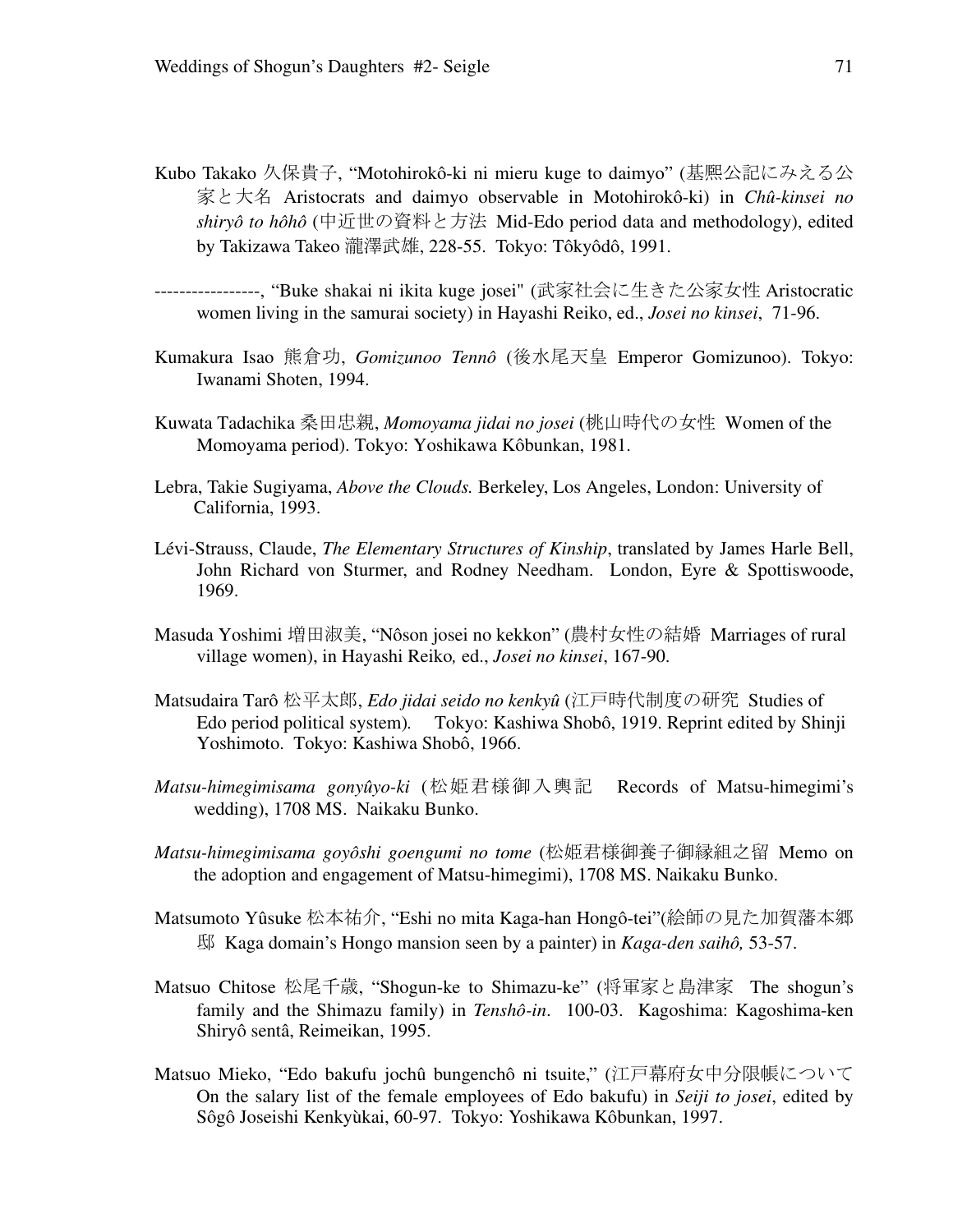*MEZ* – see *Mitamura Engyo Zenshu*.

- *Mitamura Engyo Zenshû* (三田村鳶魚全集 Collected Works of Mitamura Engyo), 28 vols. Tokyo: Chûô Kôronsha, 1976-1983.
- Miyazaki Katsumi 宮崎勝美, "Edo Hongô no Kaga yashiki" (江戸本郷の加賀屋敷 The Kaga mansion in the Hongo district of Edo) in *Kaga-den saihô*, 30-37.
- *Motohirokô-ki* (基熈公記 Journal of Konoe Motohiro). 166?-1722 MS. Tokyo Daigaku Shiryô Hensanjo.
- Motojima Chishin 本島知辰, *Getsudô kenmonshû* (月堂見聞集 Getsudô's record of personal experiences, 169?-1734). Reprint, in *Kinsei fûzoku kenbunshû,* vols. 1 & 2. Tokyo: Kokusho Kankôkai, 1970.
- *Mujôhôin-dono gonikki* (牟上法院殿御日記 Diary of Lady *Mujôhôin,* Shinanomiya Tsuneko, dated 1666-1700). MS. Tokyo Daigaku Shiryô Hensanjo.
- *Ofuregaki Kanpô shûsei* (御触書寛保集成 Compendium of Kanpô decrees), edited by Takayanagi Shinzô and Ishii Ryôsuke. Tokyo: Iwanami Shoten, 1989.
- Ogata Takashi 緒方隆司, *Kaikaku shogun Tokugawa Yoshimune* (改革将軍徳川吉宗 Tokugawa Yosimune, the reformer shogun). Tokyo: Kôfûsha, 1994.
- Oikawa Yoshio 追川吉生, "Hongôtei no goten kûkan" (本郷邸の御殿空間 The living space of the Hongô mansion), in *Kaga-den saihô*, 118-37.
- Ôishi Manabu 大石学, *Yoshimune to Kyôhô no kaikaku* (吉宗と享保の改革 Yoshimune and the Reform of *Kyôhô).* Tokyo: Tokyodô Shuppan, 1995.
- Ôishi Shinzaburô 大石慎三郎, *Tanuma Okitsugu no jidai* (田沼意次の時代 The era of Tanuma Okitsugu). Tokyo: Iwanami Shoten, 1993.

---------------------, *Yoshimune to Kyôhô kaikaku* (吉宗と享保改革 Yoshimune and the Kyôhô reform)*.* Tokyo: Nihon Keizai-shinbun-sha. 1994.

- Ôta Nanpo 大田南畝, *Hannichi kanwa* (半日閑話 Leisurely stories for half a day), vol. 8 of *Ôta Nanpo zenshû*, 20 vols. Tokyo: Iwanami Shoten, 1993.
- *Ryûei hinamiki* (柳営日次記 Journal of the shogunate), 1698-1699, 1703-1705, 1720, 1735 MS. Naikaku Bunko.
- *Ryûei nichiroku* (柳営日録 Daily records of the shogunate), Kyôho 14, 1729, 1<sup>st</sup> to 6<sup>th</sup>, 7<sup>th</sup> to  $12<sup>th</sup>$  month. MS. Naikaku Bunko.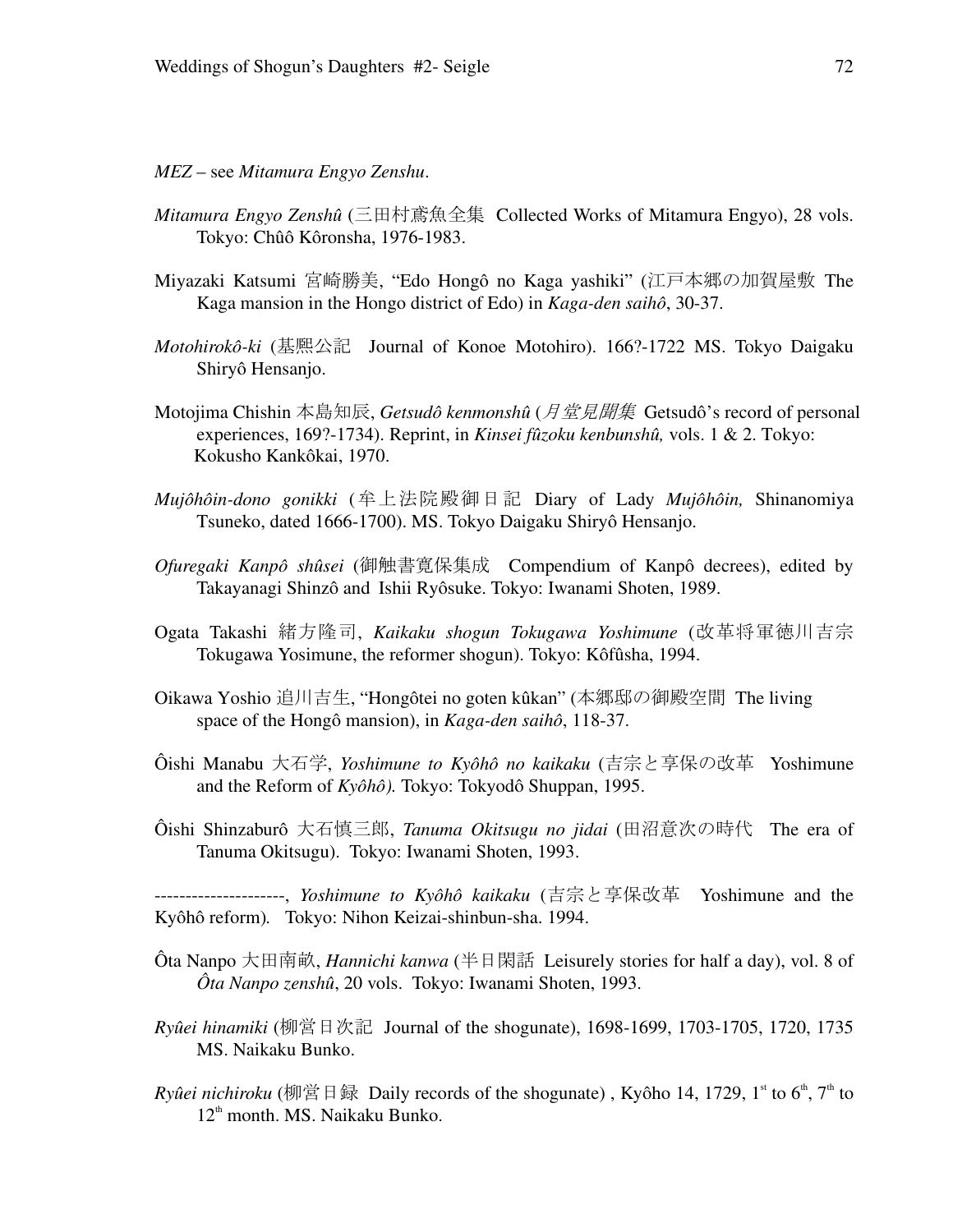- *Sannô gaiki* (三王外記 Unofficial history of three kings) by Tôbu Yashi (Dazai Shundai 太 宰春台), before 1747. Tokyo: Gajikan-gashoya, Hokiyama Kageo, 1880.
- Segawa Yoshiko (瀬川淑子 Cecilia Segawa Seigle), *Kôjo Shinanomiya no nichijô seikatsu* (皇女品宮の日常生活 The everyday life of Imperial Princess Shinanomiya: Reading the Mujôhôin-dono diary). Tokyo: Iwanami Shoten, 2001.
- Shinmen Akiko 新免安喜子, in "Senhime" 千姫 in *Tokugawa-ke no fujintachi* (徳川家の夫 人達 Ladies of the Tokugawa family), edited by Enchi Fumiko 円地文子, 121-52. Tokyo: Shûeisha, 1977.
- Tabata Yasuko 田畑泰子, "Yomeirikon e no ikô" (嫁入り婚への移行,Shift to the bridejoins-husband type of marriage). In *Nihon joseishi* (日本女性史 History of Japanese women), edited by Wakita Haruko 脇田 晴子, Hayashi Reiko 林玲子, and Nagahara Kazuko 永原和子. Tokyo: Yoshikawa Kôbunkan, 1987.
- ------------------, *Nyonin seiji no chûsei* (女人政治の中世 Medieval Japan and women in politics). Tokyo: Kôdansha, 1996.
- Takahashi Akemi 高橋あけみ, "Daimyô-ke no konrei ni tsuite" (大名家の婚礼について On weddings of daimyo houses) in *Daimyô-ke no konrei*, 99-109. Sendai: Sendai-shi Hakubutsukan, 2000.
- *Take-himegimi-sama goendan ôsedasare, narabini Matsudaira Ôsumi-no-kami onrei kenjôbutsu onajiku hôryôbutsu*. (竹姫君様御縁談仰出並松平大隅守御礼献上物同奉領物 Betrothal of Take-himegimi, and the presents in gratitude from Shimazu Tsunatoyo, and the return gifts he received), 1729 MS, Tôdai Shiryô Hensanjo.
- *Take-himegimi-sama Matsudaira Ôsumi-no-kami-samae gonyûyo-ki* (竹姫君様松平大隅守 江御入輿記 Record of Take-himegimi's marriage to Lord Matsudaira Ôsumi-no-kami)*,* 1729 MS. Sôke shiryô 3-73. Tôdai Shiryô Hensanjo.
- Toda Mosui 戸田茂睡, *Gotôdaiki* (御当代記 Records of this reign, 1680-1702). Reprint in *Toda Mosui zenshû,* 1 vol., 1-188. Tokyo: Kokusho Kankôkai, 1969.
- *Tokugawa jikki* (徳川実記 True records of the Tokugawa clan), 10 vols. Edited by Kuroita Katsumi and Kokushi Taikei Henshûkai. Tokyo: Yoshikawa Kôbunkan, 1999-2000.
- *Tokugawa shoke keifu* (徳川諸家系譜 Genealogies of the Tokugawa clan). 4 vols. Edited by Saiki Kazuma, et al. Tokyo: Zoku Gunsho-ruijû kanseikai, 1979.
- *Tone-hime onkata goyôshi oosedasare tome* (利根姫御方御養子仰出留 Memo on the shogunal announcement of the adoption of Tone-hime), 1735 MS. Kokuritsu Kôbunshokan. Naikaku Bunko.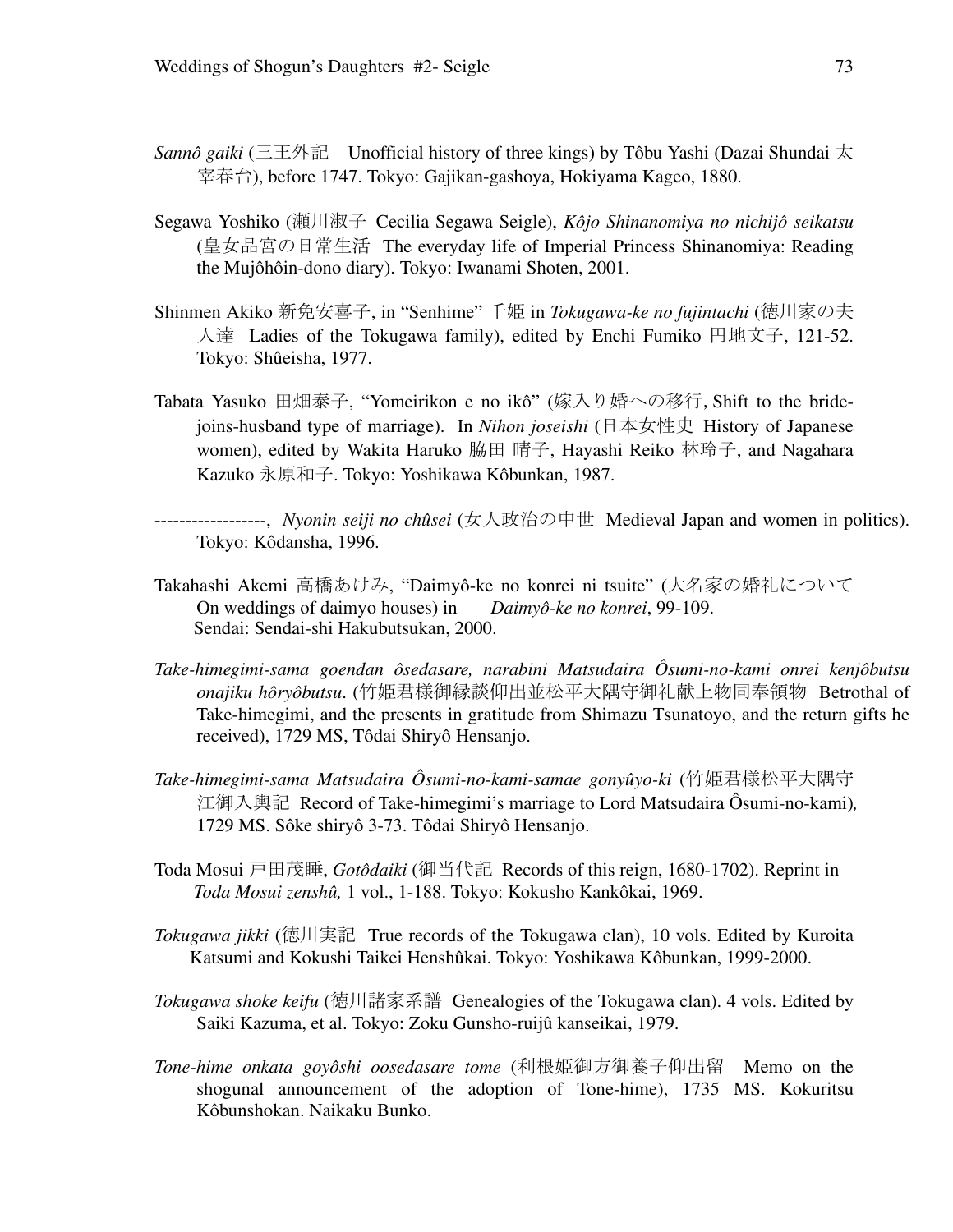- *Tone-himegimi-sama gokonrei no okakimono* (利根姫様御婚礼之御書物 Tone-himegimi's wedding records), 1735 MS. Kokuritsu Kôbunshokan. Naikaku Bunko.
- Tsuchida Mioko 土田美緒子, "Take-hime nyûyo ikken" (竹姫入輿一件 Dossier of Takehime's wedding) in *Shôko shûseikan kiyô* 尚古集成館紀要, No.1 (1987/3/31), Kagoshima: Shôko Shûseikan, 39-55.
- --------------------, "Tsugutoyo-kô gokonrei no ikkan tome"(継豊公御婚礼の一巻留 A single-volume memo on Lord Tsugutoyo's wedding), in *Shôko shûseikan kiyô*, No.2 (1988/3/31), 35-61. Kagoshima: Shôko Shûseikan
- Tsuji Zennosuke 辻善之助, *Edo jidai shiron* (江戸時代史論 Historical views on the Edo period, 1915-1952). Edited by Tsuji Tatsuya. Tokyo: Yûshisha, 1991.
- Tsumura Masayuki (Sôan) 津村正恭[淙庵] *Tankai* (譚海 Sea of stories, 1776-1795)*.* Reprint, Tokyo: Kokusho Kankôkai, 1970.
- Tsunoda Bun'ei 角田文衛, *Nihon no joseimei* (日本の女性名 Japanese women's names), 3 vols. Tokyo: Kyôikusha, 1987-1988.
- *Tsuru-hime sama gokonrei kakimono* (鶴姫様御婚礼書物 Notes on the wedding of Tsuruhimegimi), 1681-1685 MS, 8 vols. Kokuritsu Kôbunshokan, Naikaku Bunko.
- *Tsuru-himegimisama gokonrei goyô* (鶴姫君様御婚礼御用 Purveyance for the wedding of Tsuru-himegimi) 1681 MS, 6 vols. Kokuritsu Kokuritsu Kôbunshokan, Naikaku Bunko.
- Wakita Haruko 脇田 晴子, *Nihon chûsei joseishi no kenkyû* 日本中世女性史の研究 Tokyo: Tokyo Daigaku Shuppankai, 1992.
- Wakita Haruko 脇田 晴子, Hayashi Reiko 林玲子, and Nagahara Kazuko 永原和子, eds., *Nihon joseishi* (日本女性史 History of Japanese women). Tokyo: Yoshikawa Kôbunkan, 1987.
- *Yae-himegimisama gokonrei tome* (八重姫君様御婚礼留 Memo on the wedding of Yaehimegimi), Kokuritsu Kôbunshokan, 1697-98 MS. Naikaku Bunko.
- *Yae-himegimisama goyôshi oosedasare no tome* (八重姫君様御養子仰出之留 Memo on the shogunal announcement of the adoption of Yae-himegimi), Kokuritsu Kôbunshokan, 1697-98 MS. Naikaku Bunko.
- Yamaguchi Kazuo 山口和夫, *"Kinsei* shoki buke kan'i no tenkai to tokushitsu ni tsuite" (近 世初期武家官位の展開と特質について The characteristics in the development of military ranks in the early Edo period), in *Kinsei buke kan'i no kenkyu* (近世武家の官 位の研究),edited by Hashimoto Masanobu 橋本政宣, 119-41. Tokyo: Zoku-Gunsho ruijû kanseikai, 1999.